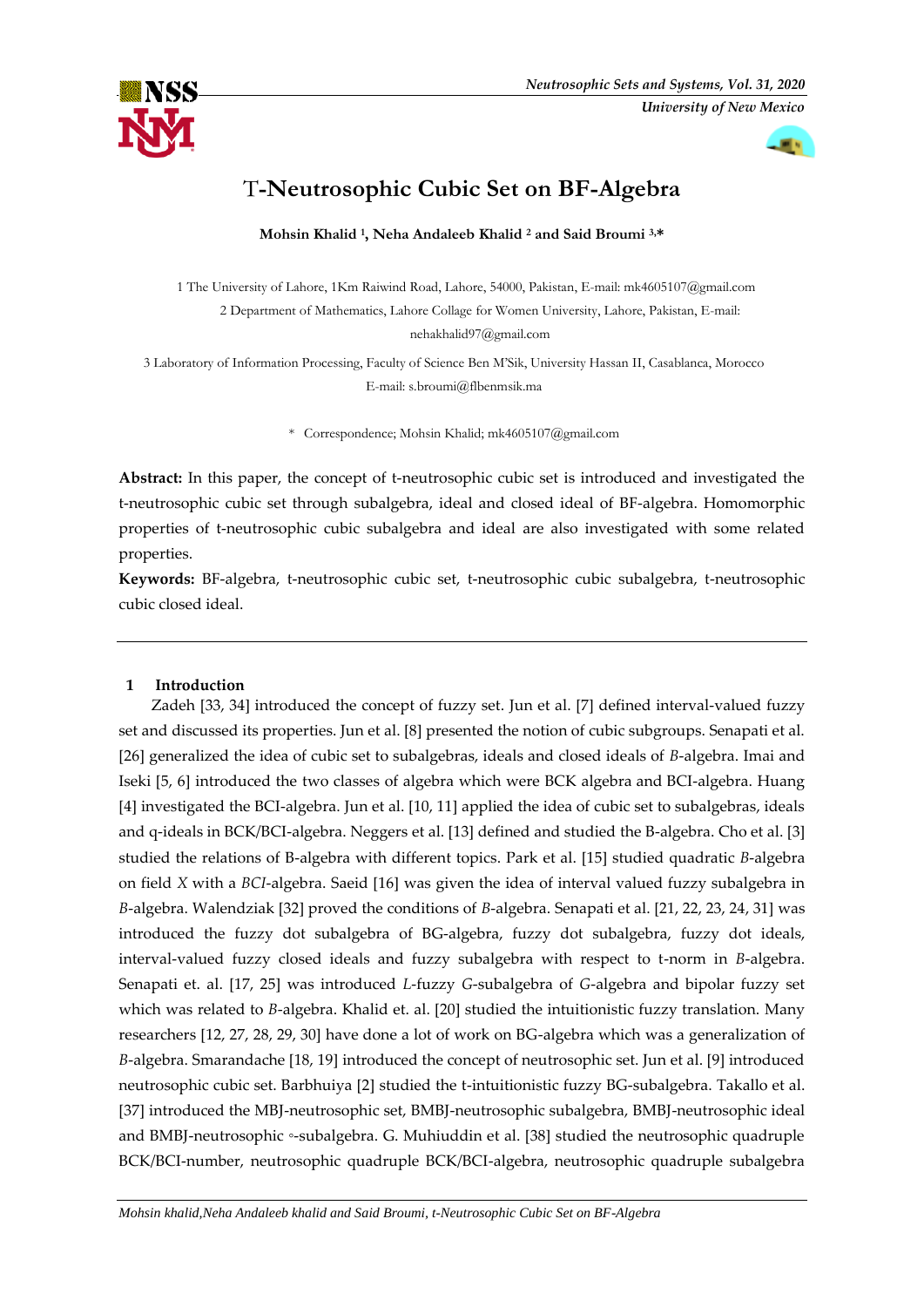and (positive implicative) neutrosophic quadruple ideal. Park [39] introduced the notion of neutrosophic ideal in subtraction algebra and discussed conditions for a neutrosophic set to be a neutrosophic ideal. Borzooei et al. [40] introduced the concept of MBJ-neutrosophic set, BMBJ-neutrosophic ideal and positive implicative BMBJ-neutrosophic ideal. Jun et al. [41] studied the commutative falling neutrosophic ideals in BCK-algebra. Song et al. [42] investigated the interval neutrosophic set and applied to ideals in BCK/BCI-algebra. Khalid et al. [43] interestingly investigated the neutrosophic soft cubic subalgebra through significant results. Muhiuddin et al. [44] was studied neutrosophic quadruple BCK/BCI-number, neutrosophic quadruple BCK/BCI-algebra, (regular) neutrosophic quadruple ideal and neutrosophic quadruple q-ideal. Muhiuddin et al. [45] investigated the  $(\epsilon, \epsilon)$ -neutrosophic subalgebra,  $(\epsilon, \epsilon)$ -neutrosophic ideal. Akinleye et al. [46] defined the neutrosophic quadruple algebraic structures, also studied neutrosophic quadruple rings and presented their elementary properties. Basset et al. [47] studied integrated neutrosophic ANP and VIKOR method for achieving sustainable supplier selection. Basset et al. [48] studied the type 2 neutrosophic number, score and accuracy function, multi attribute decision making TOPSIS and T2NN-TOPSIS.

The purpose of this paper is to introduce the idea of t-neutrosophic cubic set [t-NCS] and to investigate this set through the concepts of subalgebra, ideal and closed ideal of BF-algebra. Homomorphic image and inverse homomorphic image of t-neutrosophic cubic subalgebra [t-NCSU] and t-neutrosophic cubic ideal [t-NCID] are also studied.

#### **2 Preliminaries**

In this section, basic definitions are cited that are necessary for this paper.

**Definition 2.1** [32] A nonempty set X with a constant 0 and a binary operation ∗ is called BF-algebra when it fulfills these axioms.

$$
1. t_1 * t_1 = 0
$$

2. 
$$
t_1 * 0 = 0
$$

3.  $0 * (t_1 * t_2) = t_2 * t_1$  for all  $t_1, t_2 \in X$ .

A BF-algebra is denoted by  $(X, * , 0)$ .

**Definition 2.2** [1] A nonempty subset S of G-algebra X is called a subalgebra of X if  $t_1 * t_2 \in S \forall$  $t_1, t_2 \in S.$ 

**Definition 2.3** [14] Mapping f|X → Y of B-algebra is called homomorphism if  $f(t_1 * t_2) = f(t_1) *$ f(t<sub>2</sub>) ∀ t<sub>1</sub>, t<sub>2</sub> ∈ X.

**Definition 2.4** [23] A nonempty subset I of B-algebra X is called an ideal if for any  $t_1, t_2 \in X$ , (i) 0  $\in$  I, (ii)  $t_1 * t_2 \in I$  and  $t_2 \in I \Rightarrow t_1 \in I$ .

An ideal I of B-algebra X is called closed if  $0 * t_2 \in I$ ,  $\forall t_2 \in I$ .

**Definition 2.5** [33] Let X be the set of elements which are denoted generally by  $t_1$ . Then a fuzzy set C in X is defined as  $C = \{ \langle t_1, \mu_C(t_1) \rangle | t_1 \in X \}$ , where  $\mu_C(t_1)$  is called the existenceship value of  $t_1$  in C and  $\mu_C(t_1) \in [0,1]$ .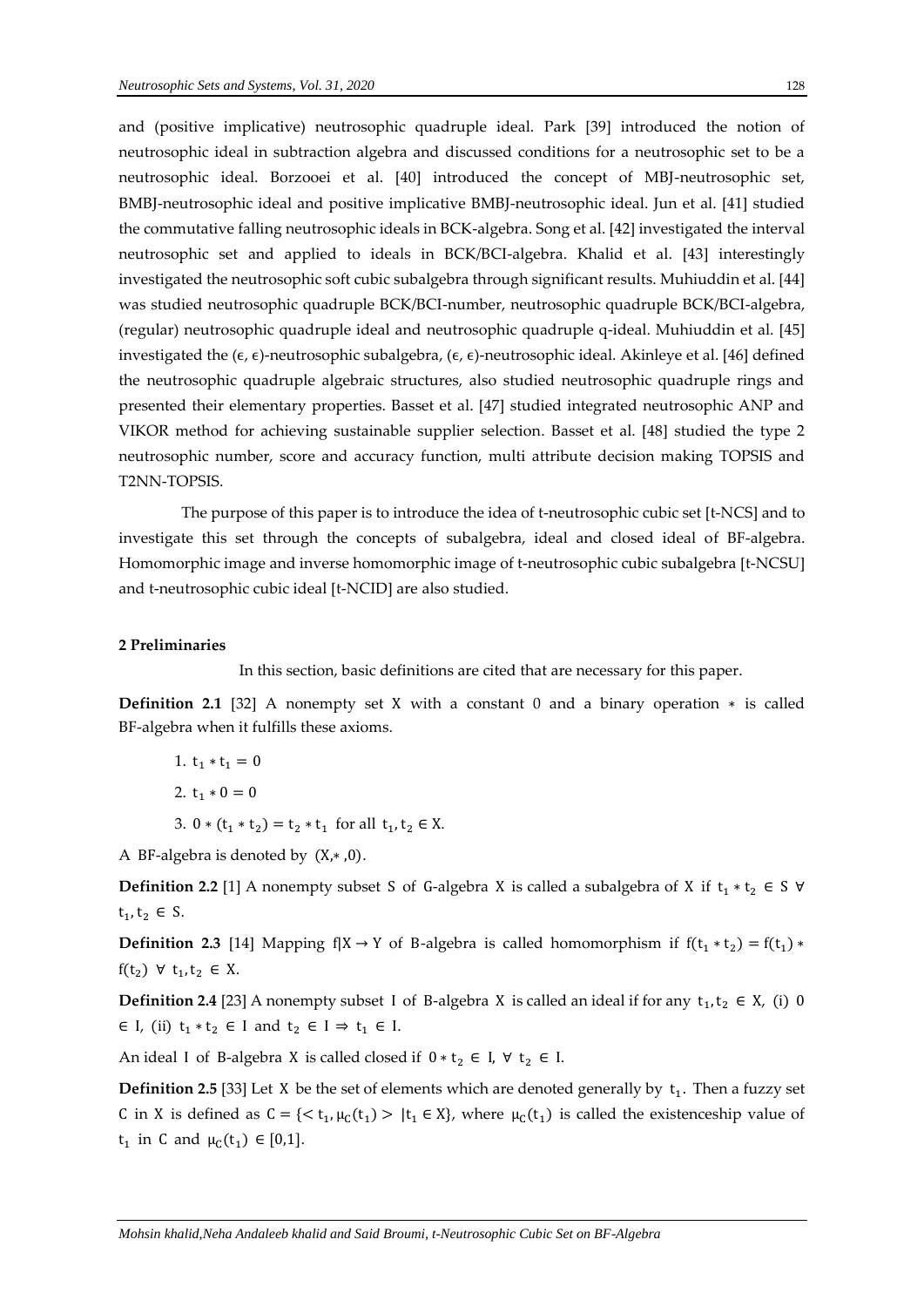For a family  $C_i = \{ \langle t_1, \mu_{C_i}(t_1) \rangle | t_1 \in X \}$  of fuzzy sets in X, where  $i \in k$  and k is index set, we define the join  $(V)$  meet  $(A)$  operations as follows:

$$
\mathop{\mathsf{V}}_{i\in k} C_i = (\mathop{\mathsf{V}}_{i\in k}\mu_{C_i})(t_1) = \sup\{\mu_{C_i}|i\in k\}
$$

and

$$
\underset{i\in k}{\wedge} C_i = (\underset{i\in k}{\wedge} \mu_{C_i})(t_1) = \inf \{ \mu_{C_i} | i \in k \}
$$

respectively,  $\forall$  t<sub>1</sub>  $\in$  X.

**Definition 2.6** [2] Let two elements  $D_1, D_2 \in D[0,1]$ . If  $D_1 = [(t_1)_1^-, (t_1)_1^+]$  and  $D_2 = [(t_1)_2^-, (t_1)_2^+]$ , then  $\text{rmax}(D_1, D_2) = [\text{max} ((t_1)_1^-, (t_1)_2^-), \text{max} ((t_1)_1^+, (t_1)_2^+)]$  which is denoted by  $D_1 \vee^r D_2$  and rmin(D<sub>1</sub>, D<sub>2</sub>) = [min ((t<sub>1</sub>)<sub>1</sub>, (t<sub>1</sub>)<sub>2</sub>), min ((t<sub>1</sub>)<sup>+</sup>, (t<sub>1</sub>)<sup>+</sup>)] which is denoted by D<sub>1</sub> ^<sup>r</sup> D<sub>2</sub>. Thus, if D<sub>i</sub> =  $[((t_1)_1)_1^-$ ,  $((t_1)_2)$ for  $i = 1,2,3,...$ , then we define  $rsup_i(D_i) =$  $[sup_i(((t_1)_1)_i^-), sup_i(((t_1)_1)_i^+)],$  i.e.,  $V_i^r D_i = [V_i(((t_1)_1)_i^-, V_i](t_1)_i^+)]$ 

 $(t_1)_1)^+$ ]. In the same way we define  $\text{rinf}_i(D_i) = [\text{inf}_i(((t_1)_1)^-)_i), \text{inf}_i(((t_1)_1)^+_i)]$ , i.e.,

 $\Lambda_i^r D_i = [\Lambda_i ((t_1)_1)_i^-, \Lambda_i ((t_1)_1)_i^+]$ . Now we call  $D_1 \geq D_2 \Leftarrow (t_1)_1^{\frown} \geq (t_1)_2^{\frown}$  and  $(t_1)_1^{\frown} \geq (t_1)_2^{\frown}$ . Similarly the relations  $D_1 \leq D_2$  and  $D_1 = D_2$  are defined.

**Definition 2.7** [1,22] A fuzzy set  $C = \{ \langle t_1, \mu_C(t_1) \rangle | t_1 \in X \}$  is called a fuzzy subalgebra of X if  $\mu_C(t_1 * t_2) \ge \min{\mu_C(t_1), \mu_C(t_2)}$  ∀  $t_1, t_2 \in X$ . A fuzzy set  $C = \{ < t_1, \mu_C(t_1) > |t_1 \in X\}$  in X is called a fuzzy ideal of X if it satisfies (i)  $\mu_C(0) \ge \mu_C(t_1)$  and (ii)  $\mu_C(t_1) \ge \min\{\mu_C(t_1 * t_2), \mu_A(t_2)\} \ \forall \ t_1, t_2 \in X$ .

**Definition 2.8** [33] An IVFS B over X is an object of the form  $B = \{ \langle t_1, \mu_B(t_1) \rangle | t_1 \in X \}$ Where  $\mu_B(t_1)$ :  $X \to D[0:1]$ , Where D[0,1] is the collection of all subintervals of [0,1]. The interval  $\mu_B(t_1)$  shows the interval of the degree of membership of the element  $t_1$  to the set B, Where  $\mu_B(t_1) = {\mu_{LB}(t_1), \mu_{UB}(t_1)}, \forall t_1 \in X.$ 

**Definition 2.9** [16] A interval valued fuzzy set  $C = \{ \langle t_1, \mu_C(t_1) \rangle | t_1 \in X \}$  is called a interval valued fuzzy subalgebra of X if it satisfies  $\mu_C(t_1 * t_2) \ge \text{rmin}\{\mu_C(t_1), \mu_C(t_2)\} \ \forall \ t_1, t_2 \in X$ .

**Definition 2.10** [15] A pair  $\tilde{\mathcal{P}}_k = (A, \Lambda)$  is called NCS where  $A = \{(t_1; A_T(t_1), A_I(t_1), A_F(t_1)) | t_1 \in Y\}$ is an INS in Y and  $\Lambda = \{ \langle t_1; \lambda_T(t_1), \lambda_I(t_1), \lambda_F(t_1) \rangle | t_1 \in Y \}$  is a neutrosophic set in Y.

**Definition 2.11** [26] Let  $C = \{(t_1, \kappa(t_1), \sigma(t_1))\}$  be a cubic set, where  $\kappa(t_1)$  is an interval-valued fuzzy set in X,  $\sigma(t_1)$  is a fuzzy set in X. Then C is cubic subalgebra under binary operation  $*$  if following axioms are satisfied:

C1: 
$$
\kappa(t_1 * t_2) \ge \text{rmin}\{\kappa(t_1), \kappa(t_2)\},
$$

C2:  $\sigma(t_1 * t_2)$  ≤ max{ $\sigma(t_1)$ ,  $\sigma(t_2)$ } ∀  $t_1$ ,  $t_2$  ∈ X.

**Definition 2.12** [9] Suppose X be a nonempty set. A neutrosophic cubic set in X is pair  $C = (\kappa, \sigma)$ where  $\kappa = \{(t_1; \kappa_E(t_1), \kappa_I(t_1), \kappa_N(t_1)) | t_1 \in X\}$  is an interval neutrosophic set in X and  $\sigma =$  $\{(t_1; \sigma_E(t_1), \sigma_I(t_1), \sigma_N(t_1)) | t_1 \in X\}$  is a neutrosophic set in X.

**Definition 2.13** [9] For any  $C_i = (\kappa_i, \sigma_i)$  where

 $\kappa_i = \{ (t_1; \kappa_{iE}(t_1), \kappa_{iI}(t_1), \kappa_{iN}(t_1)) | t_1 \in X \},$ 

 $\sigma_i = \{ (t_i; \sigma_{iE}(t_1), \sigma_{iI}(t_1), \sigma_{iN}(t_1)) | t_1 \in X \}$  for  $i \in k$ , P-union, P-inersection, R-un -ion and R-intersection are defined respectively by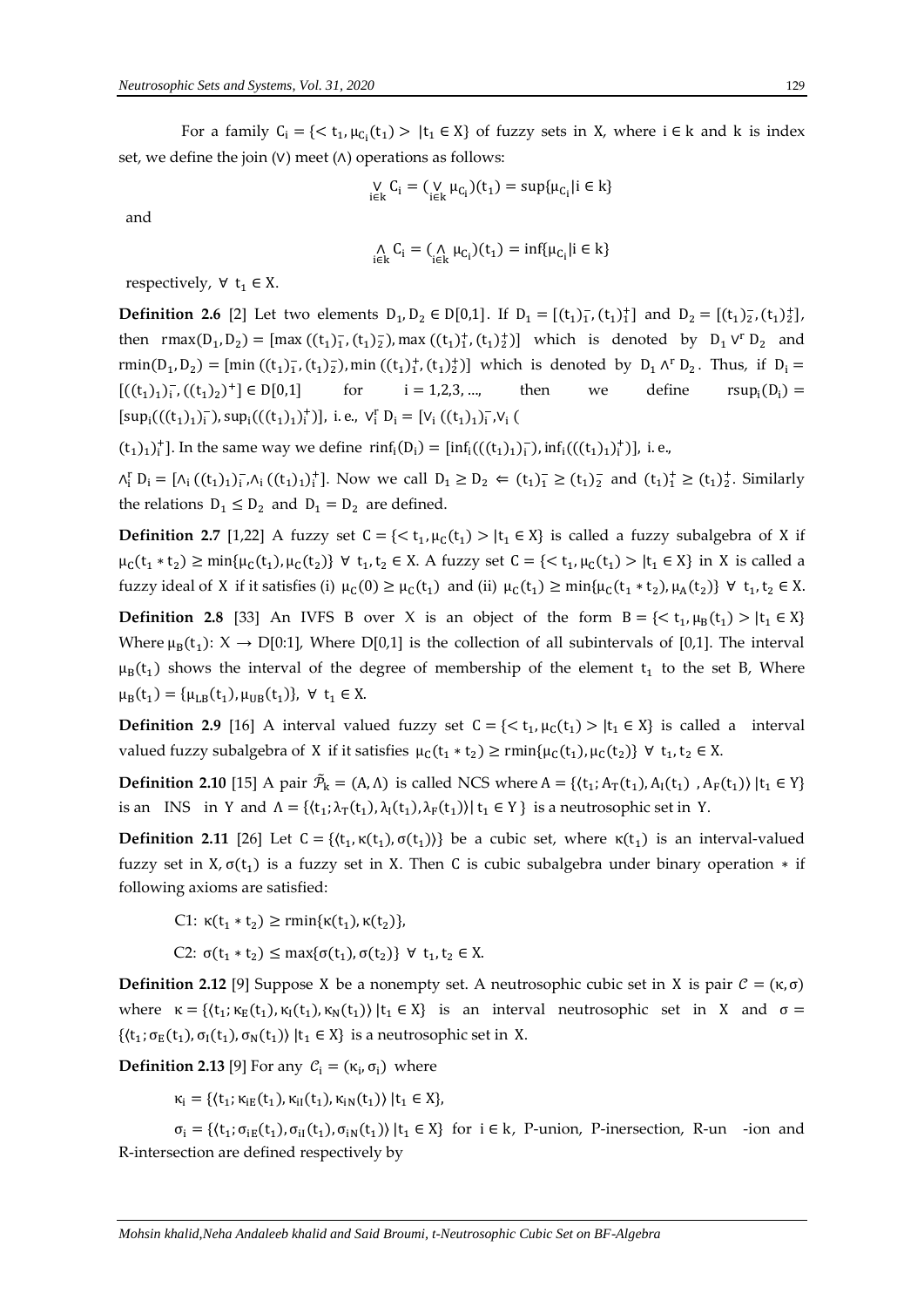**P-union**  $\bigcup_{i \in k} C_i = (\bigcup_{i \in k} \kappa_i, \bigvee_{i \in k} \sigma_i)$ , **P-intersection**  $\bigcap_{i \in k} C_i = (\bigcap_{i \in k} \kappa_i, \bigwedge_{i \in k} \sigma_i)$ ,

**R-union**  $\bigcup_{i \in k} C_i = (\bigcup_{i \in k} \kappa_i, \wedge \sigma_i)$ , **R-intersection:**  $\bigcap_{i \in k} C_i = (\bigcap_{i \in k} \kappa_i, \vee \sigma_i)$ ,

where

$$
\bigcup_{i \in k} \kappa_i = \{ (t_1; (\bigcup_{i \in k} \kappa_{iE})(t_1), (\bigcup_{i \in k} \kappa_{iI})(t_1), (\bigcup_{i \in k} \kappa_{iN})(t_1)) | t_1 \in X \},
$$
\n
$$
\bigvee_{i \in k} \sigma_i = \{ (t_1; (\bigvee_{i \in k} \sigma_{iE})(t_1), (\bigvee_{i \in k} \sigma_{iI})(t_1), (\bigvee_{i \in k} \sigma_{iN})(t_1)) | t_1 \in X \},
$$
\n
$$
\bigcap_{i \in k} \kappa_i = \{ (t_1; (\bigcap_{i \in k} \kappa_{iE})(t_1), (\bigcap_{i \in k} \kappa_{iI})(t_1), (\bigcap_{i \in k} \kappa_{iN})(t_1)) | t_1 \in X \},
$$
\n
$$
\bigcap_{i \in k} \sigma_i = \{ (t_1; (\bigcap_{i \in k} \sigma_{iE})(t_1), (\bigcap_{i \in k} \sigma_{iI})(t_1), (\bigcap_{i \in k} \sigma_{iN})(t_1)) | t_1 \in X \},
$$

**Definition 2.14** [36] Let  $C = (\mu_C, \nu_C)$  be an IFS in BF-algebra X and  $t \in [0,1]$ , then the IFS C<sup>t</sup> is called the t-intuitionistic fuzzy subset of X w.r.t C and is defined as  $C^t =$ { $<$  t<sub>1</sub>,  $\mu_{C}t(t_1)$ ,  $\nu_{C}t(t_1)$  >  $|t_1 \in Y$ } =  $<$   $\mu_{C}t$ ,  $\nu_{C}$ where  $\mu_{C}t(t_1) = \min{\mu_C(t_1), t}$  and  $\mu_{C^{t}}(t_1) =$  $max{v_c(t_1), 1-t}$   $\forall$   $t_1 \in X$ .

**Definition 2.15** [36] Let  $B^t = (\mu_{B^t}, \nu_{B^t})$  be a t-intuitionistic fuzzy subset of BF-algebra X and t  $\in$ [0,1] then  $B<sup>t</sup>$  is called t-intuitionistic fuzzy subalgebra of X if it fulfills these axioms.

- (i)  $\mu_{B}t(t_1 * t_2) \ge \min{\mu_{B}t(t_1), \mu_{B}t(t_2)},$
- (ii)  $v_{B}t(t_1 * t_2) \le \max\{v_{B}t(t_1), v_{B}t(t_2)\}, \forall t_1, t_2 \in X.$

## **3 t-Neutrosophic Cubic Subalgebra of BF-algebra**

Let  $C = (\kappa_c, \sigma_c)$  be a neutrosophic cubic set [**NCS**] of BF-algebra X, then the NCS C is called the t-neutrosophic cubic set (**t-NCS**) of X w.r.t *C* and is defined as  $C^t = \{ \langle t_1, \hat{\kappa}^t(t_1), \sigma^t(t_1) > | t_1 \in X \} =$  $\langle \hat{\kappa}^t, \sigma^t \rangle$  such that  $\hat{\kappa}^t(t_1) = \{ \langle \hat{\kappa}^t_E(t_1), \hat{\kappa}^t_I(t_1), \hat{\kappa}^t_N(t_1) \rangle | t_1 \in X \}$  and  $\sigma(t_1) = \{ \langle \sigma^t_E(t_1), \sigma^t_N(t_1) \rangle | t_1 \in X \}$  $|t_1 \in X|$  with two independent components where  $t^{t}(t_1) =$  $\{\text{rmin}(\hat{\kappa}_E(t_1), t), \text{rmin}(\hat{\kappa}_I(t_1), t')$ ,  $\text{rmin}(\hat{\kappa}_N(t_1), 2 - t - t')\}, \sigma^t(t_1) =$  ${\max(\sigma_E(t_1), t)}$ , max $(\sigma_I(t_1), t')$ , max $(\sigma_N(t_1), 2 - t - t')$ } and  $\forall$  t, t', 2 - t - t'  $\in [0,1]$  and now concept of cubic subalgebra can be extended to t-NCSU.

**Definition 3.1** Let  $C = (\hat{\kappa}, \sigma)$  be a cubic set, where X is subalgebra. Then C is t-NCSU under binary operation ∗ if it satisfies the following conditions:

N1:

 $\hat{\kappa}_{E}^{t}(t_{1} * t_{2}) \geq \text{rmin}\{\hat{\kappa}_{E}^{t}(t_{1}), \hat{\kappa}_{E}^{t}(t_{2})\},$  $\hat{\kappa}^{t}$ <sub>I</sub>(t<sub>1</sub> \* t<sub>2</sub>)  $\geq$  rmin{ $\hat{\kappa}^{t}$ <sub>I</sub>(t<sub>1</sub>),  $\hat{\kappa}^{t}$ <sub>I</sub>(t<sub>2</sub>)},  $\hat{\kappa}_{N}^{t}(t_{1} * t_{2}) \ge \text{rmin}\{\hat{\kappa}_{N}^{t}(t_{1}), \hat{\kappa}_{N}^{t}(t_{2})\},$ N2:  $\sigma_{E}^{t}(t_1 * t_2) \leq \max{\{\sigma_{E}^{t}(t_1), \sigma_{E}^{t}(t_2)\}}$  $\sigma_{I}^{t}(t_{1} * t_{2}) \leq \max{\{\sigma_{I}^{t}(t_{1}), \sigma_{I}^{t}(t_{2})\}}$  $σ<sup>t</sup><sub>N</sub>(t<sub>1</sub> * t<sub>2</sub>) ≤ max{σ<sup>t</sup><sub>N</sub>(t<sub>1</sub>), σ<sup>t</sup><sub>N</sub>(t<sub>2</sub>)}.$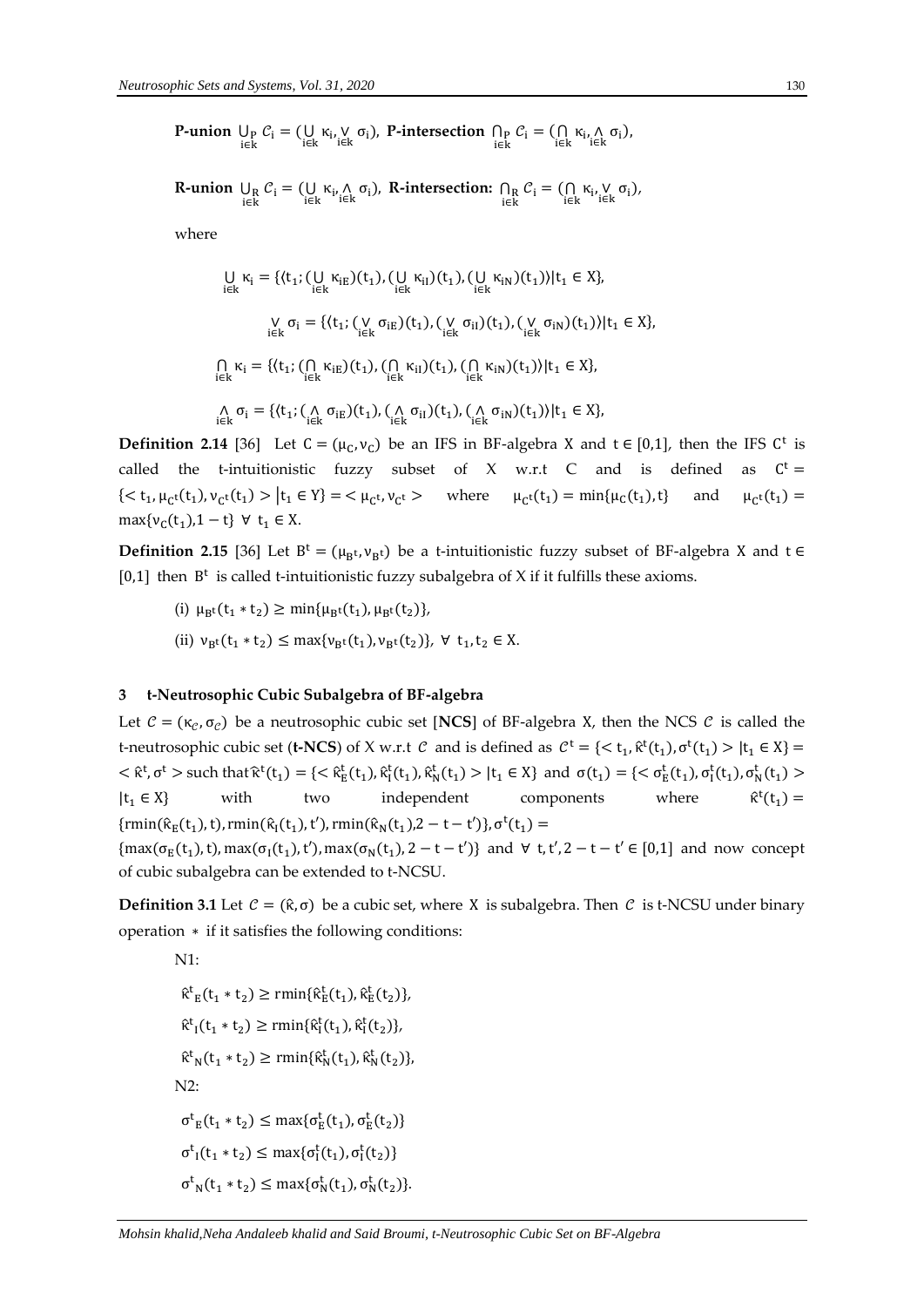Where **E** means existenceship/membership value, **I** means indeterminacy existenceship/membership value and N means non existenceship/membership value. For our convenience we introduce new notation for t-neutrosophic cubic set as

$$
\mathcal{C}=(\widehat{\kappa}_{E,I,N}^t,\sigma_{E,I,N}^t)=\{\langle t_1,\widehat{\kappa}_{E,I,N}^t(t_1),\sigma_{E,I,N}^t(t_1)\rangle\}=\{\langle t_1,\widehat{\kappa}_{\mathbb{E}}^t(t_1),\sigma_{\mathbb{E}}^t(t_1)\rangle\}
$$

and for conditions N1, N2 as

N1: 
$$
\hat{\kappa}_{\Xi}^t(t_1 * t_2) \ge \text{rmin}\{\hat{\kappa}_{\Xi}^t(t_1), \hat{\kappa}_{\Xi}^t(t_2)\},
$$

N2: 
$$
\sigma_{\Xi}^t(t_1 * t_2) \le \max{\sigma_{\Xi}^t(t_1), \sigma_{\Xi}^t(t_2)}
$$
.

**Example 3.2** Let  $X = \{0, t_1, t_2, t_3, t_4, t_5\}$  be a BF-algebra with the following Cayley table.

| ⋇                | $\theta$         | $\mathsf{t}_1$   | t <sub>2</sub>   | $t_3$            | $t_4$            | $t_{5}$          |
|------------------|------------------|------------------|------------------|------------------|------------------|------------------|
| $\boldsymbol{0}$ | $\boldsymbol{0}$ | $\rm t_5$        | $t_4$            | $t_3$            | t <sub>2</sub>   | $\mathsf{t}_1$   |
| $\mathsf{t}_1$   | $\mathsf{t}_1$   | $\boldsymbol{0}$ | $t_{5}$          | $t_4$            | $t_3$            | t <sub>2</sub>   |
| $\mathsf{t}_2$   | $\rm t_2$        | $\mathsf{t}_1$   | $\boldsymbol{0}$ | $\rm t_5$        | $t_4$            | $\mathsf{t}_3$   |
| $t_3$            | $\sf{t}_3$       | $\rm t_2$        | $t_1$            | $\boldsymbol{0}$ | $t_5$            | $\sf{t}_4$       |
| $\sf{t}_4$       | $\mathrm{t}_4$   | $t_3$            | $\mathsf{t}_2$   | $t_1$            | $\boldsymbol{0}$ | $\rm t_5$        |
| $\rm t_5$        | $t_{5}$          | $t_4$            | $t_3$            | t <sub>2</sub>   | $\mathsf{t}_1$   | $\boldsymbol{0}$ |

A t-neutrosophic cubic set  $C = (\hat{\kappa}^t_{\Xi}, \sigma^t_{\Xi})$  of X is defined by

|                               |            | $t_1$      | t <sub>2</sub> | $t_3$      | $t_4$      | $\tau_{5}$ |
|-------------------------------|------------|------------|----------------|------------|------------|------------|
| $\hat{\kappa}^t$ <sub>E</sub> | [0.7, 0.9] | [0.6, 0.8] | [0.7, 0.9]     | [0.6, 0.8] | [0.7, 0.9] | [0.6, 0.8] |
| $\hat{\kappa}^t$ <sub>I</sub> | [0.3, 0.2] | [0.2, 0.1] | [0.3, 0.2]     | [0.2, 0.1] | [0.3, 0.2] | [0.2, 0.1] |
| $\bf \hat{\kappa}^t{}_N$      | [0.2, 0.4] | [0.1, 0.4] | [0.2, 0.4]     | [0.1, 0.4] | [0.2, 0.4] | [0.1, 0.4] |

|                        |     | $t_1$ | t <sub>2</sub> | $t_3$ | $t_4$ | $t_{5}$ |
|------------------------|-----|-------|----------------|-------|-------|---------|
| $\sigma^{\iota}{}_{E}$ | 0.1 | 0.3   | 0.1            | 0.3   | 0.1   | 0.3     |
| $\sigma_{I}$           | 0.3 | 0.5   | 0.3            | 0.5   | 0.3   | 0.5     |
| $\sigma_{N}$           | 0.5 | 0.6   | 0.5            | 0.6   | 0.5   | 0.6     |

Both the conditions of definition are satisfied by the set C. Thus  $C = (\hat{\kappa}^t_{\Xi}, \sigma^t_{\Xi})$  is a t-NCSU of X.

**Proposition 3.3** Let  $C = \{(t_1, \hat{\kappa}^t_{\Xi}(t_1), \sigma^t_{\Xi}(t_1))\}$  is a t-NCSU of X, then  $\forall$   $t_1 \in X$ ,  $\hat{\kappa}^t_{\Xi}(t_1) \geq \hat{\kappa}^t_{\Xi}(0)$  and  $\sigma_{\Xi}^{t}(0) \leq \sigma_{\Xi}^{t}(t_1)$ . Thus,  $\hat{\kappa}_{\Xi}^{t}(0)$  and  $\sigma_{\Xi}^{t}(0)$  are the upper bound and lower bound of  $\hat{\kappa}_{\Xi}^{t}(t_1)$  and  $\sigma_{\Xi}^{t}(t_1)$ respectively.

**Proof**.  $\forall$   $t_1 \in X$ , we have  $\hat{\kappa}^t_{\Xi}(0) = \hat{\kappa}^t_{\Xi}(t_1 * t_1) \ge \text{rmin}\{\hat{\kappa}^t_{\Xi}(t_1), \hat{\kappa}^t_{\Xi}(t_1)\} = \hat{\kappa}^t_{\Xi}(t_1) \Rightarrow \hat{\kappa}^t_{\Xi}(0) \ge \hat{\kappa}^t_{\Xi}(t_1)$  and  $\sigma_{\Xi}^{t}(0) = \sigma_{\Xi}^{t}(t_1 * t_1) \leq \max{\{\sigma_{\Xi}^{t}(t_1), \sigma_{\Xi}^{t}(t_1)\}} = \sigma_{\Xi}^{t}(t_1) \Rightarrow \sigma_{\Xi}^{t}(0) \leq \sigma_{\Xi}^{t}(t_1).$ 

**Theorem 3.4** Let  $C = \{(t_1, \hat{\kappa}_\Xi^t(t_1), \sigma_\Xi^t(t_1))\}$  be a t-NCSU of X. If there exists a sequence  $\{(t_1)_n\}$  of X such that  $\lim_{n\to\infty} \hat{\kappa}^t_{\Xi}((t_1)_n) = [1,1]$  and  $\lim_{n\to\infty} \sigma^t_{\Xi}((t_1)_n) = 0$ . Then  $\hat{\kappa}^t_{\Xi}(0) = [1,1]$  and  $\sigma^t_{\Xi}(0) = 0$ .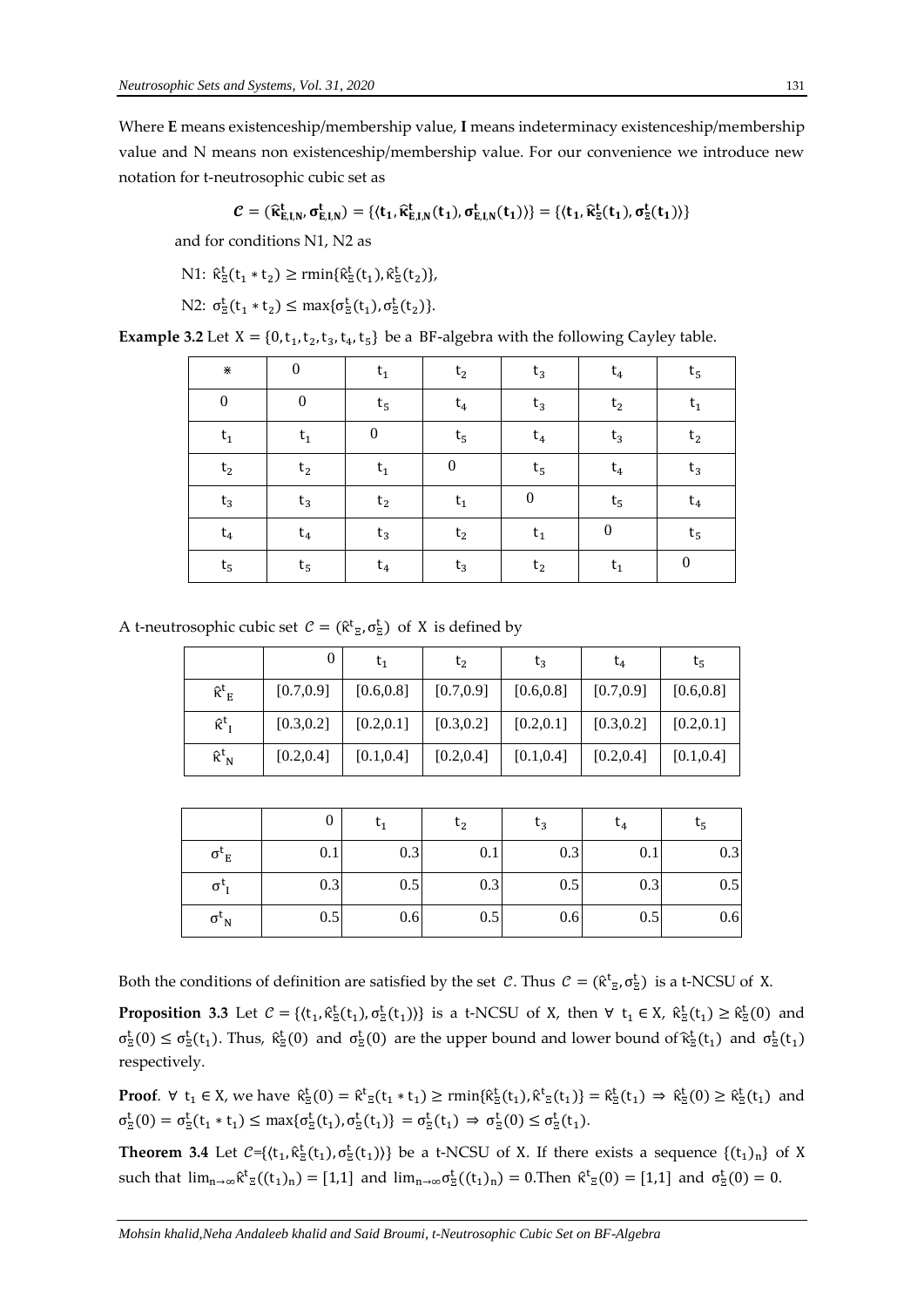**Proof**. Using above proposition,  $\hat{\kappa}_{\bar{z}}^t(0) \geq \hat{\kappa}_{\bar{z}}^t(t_1) \ \forall \ t_1 \in X$ ,  $\therefore \ \hat{\kappa}_{\bar{z}}^t(0) \geq \hat{\kappa}_{\bar{z}}^t((t_1)_n)$  for  $n \in \mathbb{Z}^+$ . Consider,  $[1,1] \ge \hat{\kappa}_{\Xi}^{t}(0) \ge \lim_{n \to \infty} \hat{\kappa}_{\Xi}^{t}((t_1)_n) = [1,1].$  Hence  $\hat{\kappa}_{\Xi}^{t}(0) = [1,1].$ 

Again, using proposition,  $\sigma_{\Xi}^{t}(0) \leq \sigma_{\Xi}^{t}(t_1) \ \forall \ t_1 \in X$ ,  $\therefore \sigma_{\Xi}^{t}(0) \leq \sigma_{\Xi}^{t}(t_1)_n$  for  $n \in Z^+$ . Consider,  $0 \leq$  $\sigma_{\overline{z}}^{\mathsf{t}}(0) \leq \lim_{n \to \infty} \sigma_{\overline{z}}^{\mathsf{t}}((t_1)_n) = 0$ . Hence  $\sigma_{\overline{z}}^{\mathsf{t}}(0) = 0$ .

**Theorem 3.5** The R-intersection of any set of t-NCSU of X is t-NCSU of X.

**Proof**. Let  $C_i^t = \{(t_1, (\hat{\kappa}^t)_{\Sigma}, (\sigma_i^t)_{\Sigma}) | t_1 \in X\}$  where  $i \in k$ , is family of sets of t-NCSU of X and  $t_1, t_2 \in X$ and  $t \in [0,1]$  Then

$$
(\bigcap (\hat{\kappa}^{t}_{i})_{\Xi})(t_{1} * t_{2}) = \min(\hat{\kappa}^{t}_{i})_{\Xi}(t_{1} * t_{2})
$$
  
\n
$$
\geq \min\{\min\{(\hat{\kappa}^{t}_{i})_{\Xi}(t_{1}), (\hat{\kappa}^{t}_{i})_{\Xi}(t_{2})\}\}
$$
  
\n
$$
= \min\{\min\{(\hat{\kappa}^{t}_{i})_{\Xi}(t_{1}), \min(\hat{\kappa}^{t}_{i})_{\Xi}(t_{2})\}
$$
  
\n
$$
= \min\{(\bigcap (\hat{\kappa}^{t}_{i})_{\Xi})(t_{1}), (\bigcap (\hat{\kappa}^{t}_{i})_{\Xi})(t_{2})\}
$$
  
\n
$$
\Rightarrow (\bigcap (\hat{\kappa}^{t}_{i})_{\Xi})(t_{1} * t_{2}) \geq \min\{(\bigcap (\hat{\kappa}^{t}_{i})_{\Xi})(t_{1}), (\bigcap (\hat{\kappa}^{t}_{i})_{\Xi})(t_{2})\}
$$

and

$$
(\vee (\sigma_i^t)_{\Xi})(t_1 * t_2) = \sup(\sigma_i^t)_{\Xi}(t_1 * t_2)
$$
  
\n
$$
\leq \sup\{\max\{(\sigma_i^t)_{\Xi}(t_1), (\sigma_i^t)_{\Xi}(t_2)\}\}
$$
  
\n
$$
= \max\{\sup(\sigma_i^t)_{\Xi}(t_1), \sup(\sigma_i^t)_{\Xi}(t_2)\}
$$
  
\n
$$
= \max\{(\vee (\sigma_i^t)_{\Xi})(t_1), (\vee (\sigma_i^t)_{\Xi})(t_2)\}
$$
  
\n
$$
\Rightarrow (\vee (\sigma_i^t)_{\Xi})(t_1 * t_2) \leq \max\{(\vee (\sigma_i^t)_{\Xi})(t_1), (\vee (\sigma_i^t)_{\Xi})(t_2)\},
$$

which show that R-intersection of  $\mathcal{C}_i^t$  is t-NCSU of X.

**Remark 3.6** The R-union, P-intersection and P-union of t-NCSU need not to be a t-NCSU which is explained through example.

| ⋇                | $\theta$       | $t_1$            | t <sub>2</sub>   | $t_3$          | $t_4$            | $t_{5}$          |
|------------------|----------------|------------------|------------------|----------------|------------------|------------------|
| $\boldsymbol{0}$ | $\mathbf{0}$   | t <sub>2</sub>   | $t_1$            | $t_3$          | $t_4$            | $t_{5}$          |
| $\mathsf{t}_1$   | $\mathsf{t}_1$ | $\boldsymbol{0}$ | t <sub>2</sub>   | $\rm t_5$      | $t_3$            | $t_4$            |
| t <sub>2</sub>   | t <sub>2</sub> | $\mathsf{t}_1$   | $\boldsymbol{0}$ | $t_4$          | $t_{5}$          | $t_3$            |
| $t_3$            | $t_3$          | $t_4$            | $\rm t_5$        | $\theta$       | $t_1$            | t <sub>2</sub>   |
| $t_4$            | $t_4$          | $t_{5}$          | $t_3$            | t <sub>2</sub> | $\boldsymbol{0}$ | $t_1$            |
| $\rm t_5$        | $t_{5}$        | $t_3$            | $t_4$            | $\mathsf{t}_1$ | t <sub>2</sub>   | $\boldsymbol{0}$ |

let  $X = \{0, t_1, t_2, t_3, t_4, t_5\}$  be a BF-algebra with the following Caley table.

Let  $C_1^t = ((\hat{\kappa}^t)_{\Xi}^1, (\sigma^t)_{\Xi}^1)$  and  $C_2^t = ((\hat{\kappa}^t)_{\Xi}^2, (\sigma^t)_{\Xi}^2)$  are t-neutrosophic cubic sets of X which are defined by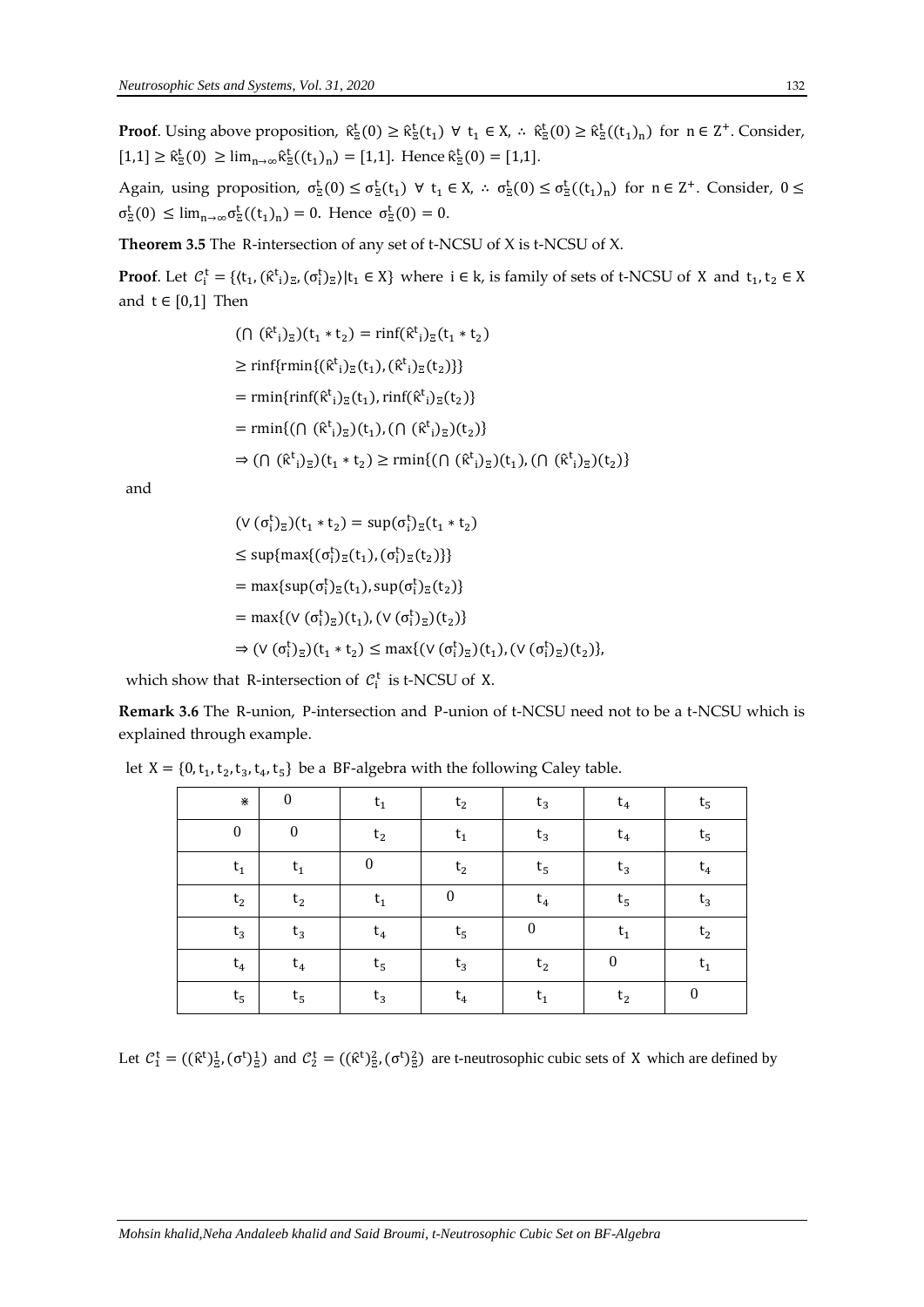|                             | $\theta$   | $t_1$      | $t_{2}$    | $t_3$      | $t_4$      | $t_{5}$    |
|-----------------------------|------------|------------|------------|------------|------------|------------|
| $\hat{\kappa}_1^t E$        | [0.4, 0.5] | [0.2, 0.3] | [0.2, 0.3] | [0.4, 0.5] | [0.2, 0.3] | [0.2, 0.3] |
| $\hat{\kappa}_1^t$ I        | [0.6, 0.7] | [0.3, 0.4] | [0.3, 0.4] | [0.6, 0.7] | [0.3, 0.4] | [0.3, 0.4] |
| $\hat{\kappa}^{\rm t}_{1}N$ | [0.7, 0.8] | [0.4, 0.5] | [0.4, 0.5] | [0.7, 0.8] | [0.4, 0.5] | [0.4, 0.5] |
| $\hat{\kappa}_2^t E$        | [0.7, 0.8] | [0.3, 0.4] | [0.3, 0.4] | [0.3, 0.4] | [0.7, 0.8] | [0.3, 0.4] |
| $\hat{\kappa}_{2}^{t}$      | [0.8, 0.7] | [0.2, 0.3] | [0.2, 0.3] | [0.2, 0.3] | [0.8, 0.7] | [0.2, 0.3] |
| $\hat{\kappa}_2^t N$        | [0.7, 0.6] | [0.2, 0.4] | [0.2, 0.4] | [0.2, 0.4] | [0.7, 0.6] | [0.2, 0.4] |

|                | $\boldsymbol{0}$ | $t_1$ | t <sub>2</sub> | $t_3$ | $t_4$ | $t_{5}$ |
|----------------|------------------|-------|----------------|-------|-------|---------|
| $\sigma_1^t E$ | 0.2              | 0.9   | 0.9            | 0.2   | 0.9   | 0.9     |
| $\sigma_1^t I$ | 0.3              | 0.8   | 0.8            | 0.3   | 0.8   | 0.8     |
| $\sigma_1^t N$ | 0.5              | 0.7   | 0.7            | 0.5   | 0.7   | 0.7     |
| $\sigma_2^t E$ | 0.3              | 0.6   | 0.6            | 0.6   | 0.3   | 0.6     |
| $\sigma_2^t I$ | 0.4              | 0.8   | 0.8            | 0.8   | 0.4   | 0.8     |
| $\sigma_2^t N$ | 0.5              | 0.8   | 0.8            | 0.8   | 0.3   | 0.8     |

 $(U (\hat{\kappa}^t)_{\Xi}^i)(a_3 * a_4) = ([0.3, 0.4], [0.3, 0.4], [0.4, 0.5])_{\Xi} \geq ([0.7, 0.8], [0.6, 0.7], [0.5, 0.6])_{\Xi}$ 

rmin{(U (k<sup>t</sup>)<sup>i</sup><sub>2</sub>)(a<sub>3</sub>), (U (k<sup>t</sup>)<sup>i</sup><sub>2</sub>)(a<sub>4</sub>)} and ( $\Lambda$  ( $\sigma$ <sup>t</sup><sub>i</sub>)<sub>2</sub>)(a<sub>3</sub> \* a<sub>4</sub>) = (0.5,0.6,0.7)<sub>z</sub>  $\leq$  (0.3,0.4,0.5)<sub>z</sub> = max{( $\Lambda$  $(\sigma_{i}^{t})_{\mathbb{E}}$  $(a_{3})$ ,  $(\wedge (\sigma_{i}^{t})_{\mathbb{E}})(a_{4})$ }.

**Theorem 3.7.** Let  $C_i^t = \{(t_1, (\hat{\kappa}^t)_{\Xi}, (\sigma_i^t)_{\Xi}) | t_1 \in X\}$  be a collection of sets of t-NCSU of X, where  $i \in k$ and  $t \in [0,1]$ . If  $\inf \{ \max \{ (\sigma_i^t)_{\Xi}(t_1), (\sigma_i^t)_{\Xi}(t_1) \} \} = \max \{ \inf (\sigma_i^t)_{\Xi}(t_1) \}$ 

,  $\inf(\sigma_i^t)_{\Xi}(t_1)$   $\forall$   $t_1 \in X$ , then the P-intersection of  $C_i^t$  is also a t-NCSU of X.

**Proof.** Suppose that  $C_i^t = \{(t_1, (\hat{\kappa}_i^t)_{\Xi}, (\sigma_i^t)_{\Xi}) | t_1 \in X\}$  where  $i \in k$ , be a collection of sets of t-NCSU of X such that  $\inf\{\max\{(\sigma_i^t)_{\Xi}(t_1), (\sigma_i^t)_{\Xi}(t_1)\}\} = \max\{\inf(\sigma_i^t)_{\Xi}(t_1), \inf(\sigma_i^t)_{\Xi}(t_1)\}$   $\forall$  a  $\in$  X. Then for  $t_1, t_2 \in$ X and  $t \in [0,1]$ . Then

$$
(\bigcap (\hat{\kappa}^{t}_{i})_{\Xi})(t_{1} * t_{2}) = \min\{(\hat{\kappa}^{t}_{i})_{\Xi}(t_{1} * t_{2})\}
$$
  
\n
$$
\geq \min\{\text{rmin}\{(\hat{\kappa}^{t}_{i})_{\Xi}(t_{1}), (\hat{\kappa}^{t}_{i})_{\Xi}(t_{2})\}\}
$$
  
\n
$$
= \min\{\text{rinf}(\hat{\kappa}^{t}_{i})_{\Xi}(t_{1}), \text{rinf}(\hat{\kappa}^{t}_{i})_{\Xi}(t_{2})\}
$$
  
\n
$$
= \min\{(\bigcap (\hat{\kappa}^{t}_{i})_{\Xi})(t_{1}), (\bigcap (\hat{\kappa}^{t}_{i})_{\Xi})(t_{2})\}
$$
  
\n
$$
\Rightarrow (\bigcap (\hat{\kappa}^{t}_{i})_{\Xi})(t_{1} * t_{2}) \geq \min\{(\bigcap (\hat{\kappa}^{t}_{i})_{\Xi})(t_{1}), (\bigcap (\hat{\kappa}^{t}_{i})_{\Xi})(t_{2})\}
$$

and

 $(\wedge (\sigma_i^t))_{\Xi})(t_1 * t_2) = \inf(\sigma_i^t)_{\Xi}(t_1 * t_2)$  $\leq \inf\{\max\{(\sigma_i^t)_{\Xi}(t_1), (\sigma_i^t)\}_{\Xi}(t_2)\}\}\$ = max $\{\inf(\sigma_i^t)_\Xi(t_1), \inf(\sigma_i^t)_\Xi(t_2)\}\$ = max{( $\Lambda$  ( $\sigma_i^t$ )<sub> $\bar{z}$ </sub>)( $t_1$ ), ( $\Lambda$  ( $\sigma_i^t$ ))<sub> $\bar{z}$ </sub>)( $t_2$ )}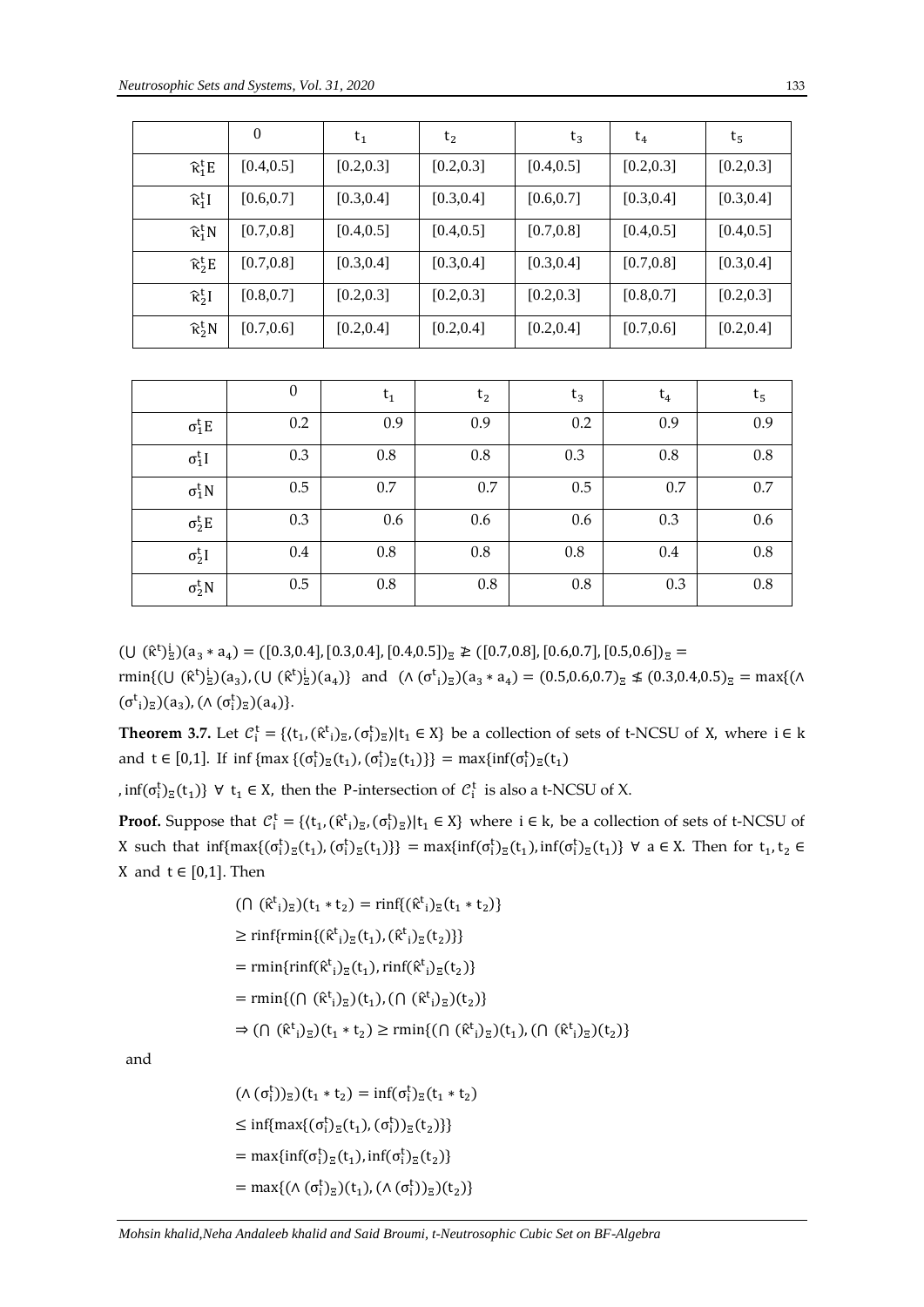$\Rightarrow (\wedge (\sigma_i^t)_{\Xi})(t_1 * t_2) \le \max\{(\wedge (\sigma_i^t)_{\Xi})(t_1), (\wedge (\sigma_i^t))_{\Xi})(t_2)\},$ 

which show that P-intersection of  $C_i^t$  is t-NCSU of X.

**Theorem 3.8.** Let  $C_i^t = \{(t_1, (\hat{\kappa}^t)_{\bar{z}}, (\sigma_i^t)_{\bar{z}})|t_1 \in X\}$  where  $i \in k$ , be a collection of sets of t-NCSU of X. If  $\sup\{\text{rmin}\{(\hat{\kappa}^t_i)_{\Xi}(t_1), (\hat{\kappa}^t_i)_{\Xi}(t_2)\}\} = \min\{\sup(\hat{\kappa}^t_i)_{\Xi}(t_1), \sup(\hat{\kappa}^t_i)_{\Xi}(t_2)\}\$  and  $\inf\{\max\{(\sigma_i^t)_{\Xi}(t_1), (\sigma_i^t)_{\Xi}(t_2)\}\} = \max\{\inf(\sigma_i^t)_{\Xi}(t_1), \inf(\sigma_i^t)_{\Xi}(t_2)\}, \quad \forall t_1 \in X.$  Then P-union of  $C_i^t$  is t-NCSU of X.

**Proof**. Let  $C_i^t = \{(t_1, (\hat{\kappa}^t)_{\Sigma}, (\sigma_i^t)_{\Sigma}) | t_1 \in X\}$  where  $i \in k$ , be a collection of sets of t-NCSU of X such that sup  $\{\text{rmin}\{(\hat{\kappa}^t_i)_{\Xi}(t_1), (\hat{\kappa}^t_i)_{\Xi}(t_2)\}\} = \text{rmin}\{\text{sup}(\hat{\kappa}^t_i)_{\Xi}(t_1), \text{sup}(\hat{\kappa}^t_i)_{\Xi}(t_2)\}\$ 

∀  $t_1 \in X$ . Then for  $t_1, t_2 \in X$ , and  $t \in [0,1]$ .

$$
(\bigcup (\hat{\kappa}^{t}_{i})_{\Xi})(t_{1} * t_{2}) = \text{rsup}(\hat{\kappa}^{t}_{i})_{\Xi}(t_{1} * t_{2})
$$
  
\n
$$
\geq \text{rsup}\{\text{rmin}\{(\hat{\kappa}^{t}_{i})_{\Xi}(t_{1}), (\hat{\kappa}^{t}_{i})_{\Xi}(t_{2})\}\}
$$
  
\n
$$
= \text{rmin}\{\text{rsup}(\hat{\kappa}^{t}_{i})_{\Xi}(t_{1}), \text{rsup}(\hat{\kappa}^{t}_{i})_{\Xi}(t_{2})\}
$$
  
\n
$$
= \text{rmin}\{(\bigcup (\hat{\kappa}^{t}_{i})_{\Xi})(t_{1}), (\bigcup (\hat{\kappa}^{t}_{i})_{\Xi})(t_{2})\}
$$
  
\n
$$
\Rightarrow (\bigcup (\hat{\kappa}^{t}_{i})_{\Xi})(t_{1} * t_{2}) \geq \text{rmin}\{(\bigcup (\hat{\kappa}^{t}_{i})_{\Xi})(t_{1}), (\bigcup (\hat{\kappa}^{t}_{i})_{\Xi})(t_{2})\}
$$

and

$$
(\vee (\sigma_i^t)_{\Xi})(t_1 * t_2) = \sup (\sigma_i^t)_{\Xi}(t_1 * t_2)
$$
  
\n
$$
\leq \sup \{ \max \{ (\sigma_i^t)_{\Xi}(t_1), (\sigma_i^t)_{\Xi}(t_2) \} \}
$$
  
\n
$$
= \max \{ \sup (\sigma_i^t)_{\Xi}(t_1), \sup (\sigma_i^t)_{\Xi}(t_2) \}
$$
  
\n
$$
= \max \{ (\vee (\sigma_i^t)_{\Xi})(t_1), (\vee (\sigma_i^t)_{\Xi})(t_2) \}
$$
  
\n
$$
\Rightarrow (\vee (\sigma_i^t)_{\Xi})(t_1 * t_2) \leq \max \{ (\vee (\sigma_i^t)_{\Xi})(t_1), (\vee (\sigma_i^t)_{\Xi})(t_2) \},
$$

which show that P-union of  $C_i^t$  is t-NCSU of X.

**Theorem 3.9** Let  $C_i^t = \{(t_1, (\hat{\kappa}_i^t)_{\Xi}, (\sigma_i^t)_{\Xi}) | t_1 \in X\}$  where  $i \in k$ , be a collection of sets of t-NCSU of X. If  $\inf\{\max\{(\sigma_i^t)_{\Xi}(t_1), (\sigma_i^t)_{\Xi}(t_2)\}\} = \max\{\inf(\sigma_i^t)_{\Xi}(t_1), \inf(\sigma_i^t)_{\Xi}(t_2)\}$  and  $\sup\{\min\{(\hat{\kappa}^t_i)_{\Xi}(t_1), (\hat{\kappa}^t_i)_{\Xi}(t_2)\}\}$  $=$  rmin{sup( $\hat{\kappa}^t$ <sub>i</sub>)<sub> $\bar{z}$ </sub>( $t$ <sub>1</sub>), sup( $\hat{\kappa}^t$ <sub>i</sub>)<sub> $\bar{z}$ </sub>( $t$ <sub>2</sub>)}  $\forall$   $t_1 \in X$  and  $t \in [0,1]$ . Then R-union of  $C_i^t$  is a t-NCSU of X.

**Proof**. Let  $C_i^t = \{(t_1, (\hat{\kappa}^t)_{\Sigma}, (\sigma_i^t)_{\Sigma}) | t_1 \in X\}$  where  $i \in k$ , and  $t \in [0,1]$  be collection of sets of t-NCSU of X such that  $\inf \{ \max \{ (\sigma_i^t)_{\Xi}(t_1), (\sigma_i^t)_{\Xi}(t_2) \} \}$  = max  $\{ \inf (\sigma_i^t)_{\Xi}(t_1), \inf (\sigma_i^t)_{\Xi}(t_2) \}$  and  $\sup \{ r \min\{ (\hat{\kappa}^t_i)_{\Xi}(t_1), (\hat{\kappa}^t_i)_{\Xi}(t_2) \} \} = r \min$ 

 $\{\sup(\hat{\kappa}^t_i)_{\bar{z}}(t_1), \sup(\hat{\kappa}^t_i)_{\bar{z}}(t_2)\} \ \forall \ t_1 \in X$ . Then for  $t_1, t_2 \in X$  and  $t \in [0,1]$ 

$$
(U ( \hat{\kappa}^{t} )_{\Xi})(t_{1} * t_{2}) = \text{rsup}(\hat{\kappa}^{t} )_{\Xi}(t_{1} * t_{2})
$$
  
\n
$$
\geq \text{rsup} \{\text{rmin}\{(\hat{\kappa}^{t} )_{\Xi}(t_{1}), (\hat{\kappa}^{t} )_{\Xi}(t_{2})\}\}
$$
  
\n
$$
= \text{rmin} \{\text{rsup}(\hat{\kappa}^{t} )_{\Xi}(t_{1}), \text{rsup}(\hat{\kappa}^{t} )_{\Xi}(t_{2})\}
$$
  
\n
$$
= \text{rmin}\{((U \hat{\kappa}^{t} )_{\Xi})(t_{1}), (U \hat{\kappa}^{t} )_{\Xi})(t_{2})\}
$$
  
\n
$$
\Rightarrow ((U (\hat{\kappa}^{t} )_{\Xi})(t_{1} * t_{2}) \geq \text{rmin}\{((U (\hat{\kappa}^{t} )_{\Xi})(t_{1}), (U (\hat{\kappa}^{t} )_{\Xi})(t_{2})\}
$$

and

$$
(\Lambda(\sigma_i^t)_{\Xi})(t_1 * t_2) = \inf(\sigma_i^t)_{\Xi}(t_1 * t_2)
$$
  

$$
\leq \inf\{\max\{(\sigma_i^t)_{\Xi}(t_1), (\sigma_i^t)_{\Xi}(t_2)\}\}
$$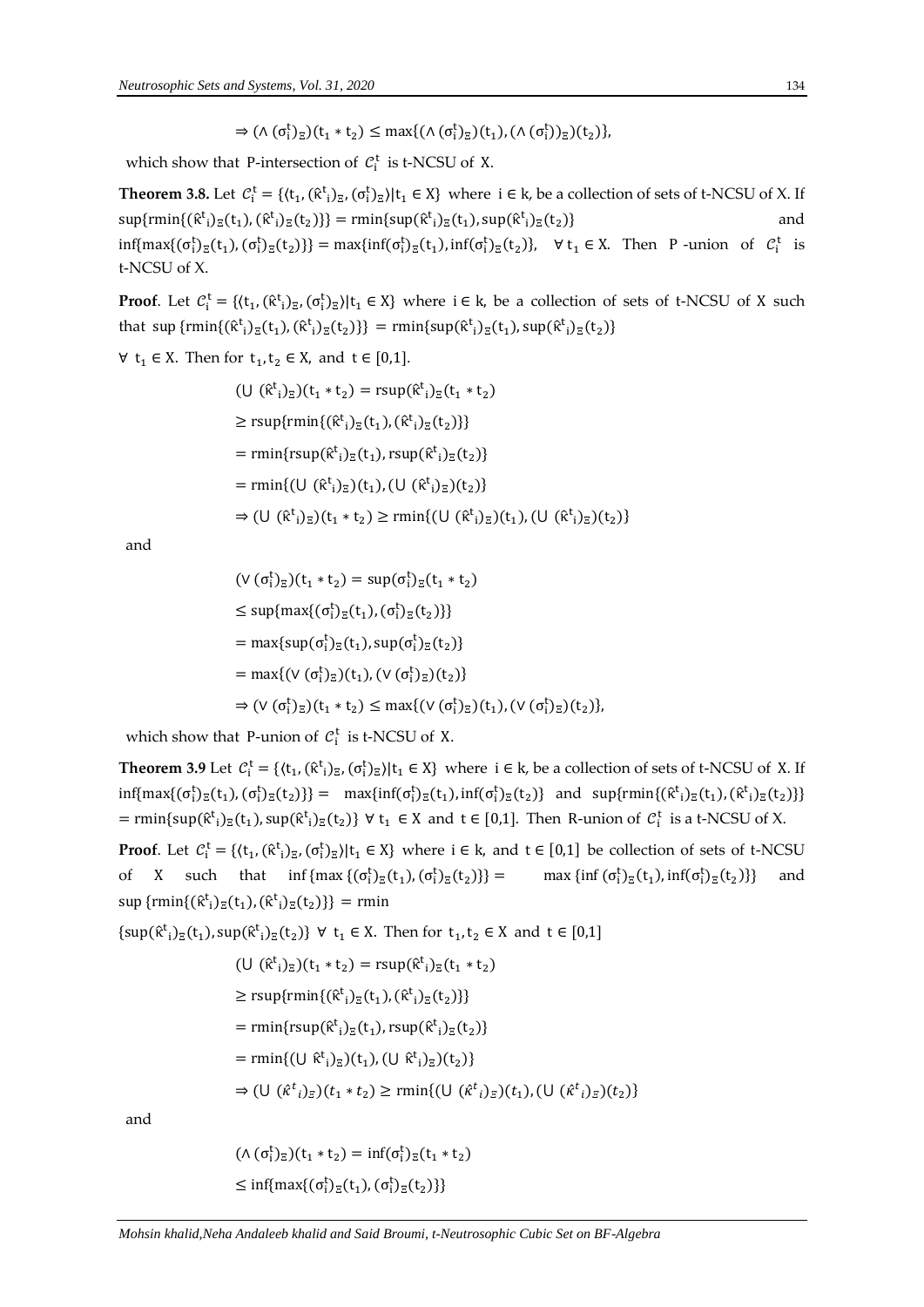which show that R-union of  $C_i^t$  is t-NCSU of X.

**Theorem 3.10** If t-neutrosophic cubic set  $C^t = (\hat{\kappa}^t_{z}, \sigma_z^t)$  of X is subalgebra, then  $\forall t_1 \in X$ ,  $\hat{\kappa}^t_{z}(0 *$  $t_1$ )  $\geq \hat{\kappa}^t_{\Xi}(t_1)$  and  $\sigma^t_{\Xi}(0 * t_1) \leq \sigma^t_{\Xi}(t_1)$ .

**Proof**. For all  $t_1 \in X$ ,  $\hat{\kappa}^t_{\Xi}(0 * t_1) \ge \min\{\hat{\kappa}^t_{\Xi}(0), \hat{\kappa}^t_{\Xi}(t_1)\} = \min\{\hat{\kappa}^t_{\Xi}(t_1 * t_1), \hat{\kappa}^t_{\Xi}(t_1)\} \ge$  $\text{rmin}\{\hat{\kappa}_{\Xi}^t(t_1),\hat{\kappa}_{\Xi}^t(t_1)\},\hat{\kappa}_{\Xi}^t(t_1)\}=\hat{\kappa}_{\Xi}^t(t_1)$  and similarly  $\sigma_{\Xi}^t(0*t_1) \leq \max\{\sigma_{\Xi}^t(0),\sigma_{\Xi}^t(t_1)\}=\sigma_{\Xi}^t(t_1)$ .

**Theorem 3.11** If t-netrosophic cubic set  $C^t = (\hat{\kappa}^t)_\mathbb{Z}, \sigma^t_\mathbb{Z}$  of X is subalgebra then  $C^t(t_1 * t_2) = C^t(t_1 * t_2)$  $(0*(0*t<sub>2</sub>))) \forall t_1, t_2 \in X.$ 

**Proof**. Let X be a BF-algebra and  $t_1, t_2 \in X$ . Then we know by above lemma that  $t_2 = 0 * (0 * t_2)$ . Hence  $\hat{\kappa}^t_{\Xi}(t_1 * t_2) = \hat{\kappa}^t_{\Xi}(t_1 * (0 * (0 * t_2)))$  and  $\sigma^t_{\Xi}(t_1 * t_2) = \sigma^t_{\Xi}(t_1 * (0 * (0 * t_2))).$  Therefore,  $C_{\Xi}^{t}(t_1 * t_2) = C_{\Xi}^{t}(t_1 * (0 * (0 * t_2))).$ 

**Theorem 3.12** If t-neutrosophic cubic set  $C^t = (\hat{\kappa}^t_{\Xi}, \sigma^t_{\Xi})$  of X is t-NCSU, then  $\forall$   $t_1, t_2 \in$ ,  $\hat{\kappa}^t_{\Xi}(t_1 *$  $(0 * t_2)$   $\ge$  rmin{ $\hat{\kappa}^t_{\Xi}(t_1), \hat{\kappa}^t_{\Xi}(t_2)$ } and  $\sigma^t_{\Xi}(t_1 * (0 * t_2))$   $\le$  max{ $\sigma^t_{\Xi}(t_1), \sigma^t_{\Xi}(t_2)$ }.

**Proof**. Let  $t_1, t_2 \in X$ . Then we have  $\hat{\kappa}^t_{\Xi}(t_1 * (0 * t_2)) \ge \text{rmin}\{\hat{\kappa}^t_{\Xi}(t_1), \hat{\kappa}^t_{\Xi}(0 * t_2)\} \ge \text{rmin}\{\hat{\kappa}^t_{\Xi}(t_1), \hat{\kappa}^t_{\Xi}(t_2)\}$ and  $\sigma_{\Xi}^{t}(t_1 * (0 * t_2)) \leq \max{\sigma_{\Xi}^{t}(t_1), \sigma_{\Xi}^{t}(0 * t_2)} \leq \max{\sigma_{\Xi}^{t}(t_1), \sigma_{\Xi}^{t}(t_2)}$  by definition and proposition.

**Theorem 3.13** If a t-neutrosophic cubic set  $C^t = (\hat{\kappa}^t_{\Xi}, \sigma^t_{\Xi})$  of X satisfies the following conditions, then  $C^t$  refers to a t-NCSU of X:

1. 
$$
\hat{\kappa}_{\bar{z}}^t(0 * t_1) \ge \hat{\kappa}_{\bar{z}}^t(t_1)
$$
 and  $\sigma_{\bar{z}}^t(0 * t_1) \le \sigma_{\bar{z}}^t(t_1) \ \forall \ t_1 \in X$ 

 $2.$  $\mathcal{L}_{\mathcal{E}}^{\mathsf{t}}(t_1 * (0 * t_2))$  ≥ rmin{ $\hat{\kappa}_{\mathcal{E}}^{\mathsf{t}}(t_1), \hat{\kappa}_{\mathcal{E}}^{\mathsf{t}}(t_2)$ } and  $\sigma_{\mathcal{E}}^{\mathsf{t}}(t_1 * (0 * t_2))$  ≤  $\max\{\sigma_{\Xi}^t(t_1), \sigma_{\Xi}^t(t_2)\}, \forall t_1, t_2 \in X \text{ and } t \in [0,1].$ 

**Proof**. Assume that the t-neutrosophic cubic set  $C^t = (\hat{\kappa}_z^t, \sigma_z^t)$  of X satisfies the above conditions (1 and 2). Then by lemma, we have  $\hat{\kappa}_{\bar{z}}^t(t_1 * t_2) = \hat{\kappa}_{\bar{z}}^t(t_1 * (0 * (0 * t_2))) \ge \min{\{\hat{\kappa}_{\bar{z}}^t(t_1), \hat{\kappa}_{\bar{z}}^t(0 * t_2)\}} \ge$  $\text{rmin}\{\hat{\kappa}_{\Xi}^t(t_1), \hat{\kappa}_{\Xi}^t(t_2)\}\$  and  $\sigma_{\Xi}^t(t_1 * t_2) = \sigma_{\Xi}^t(t_1 * (0 * (0 * t_2)))$   $\leq \max\{\sigma_{\Xi}^t(t_1)$  $\mathcal{L}_{\Xi}^{t}(t_1), \sigma_{\Xi}^{t}(0 * t_2)\}\qquad \leq$  $\max{\{\sigma_{\Xi}^t(t_1), \sigma_{\Xi}^t(t_2)\}} \ \forall \ t_1, t_2 \in X.$  Hence  $\mathcal{C}^t$  is t-NCSU of X.

**Theorem 3.14** A t-neutrosophic cubic set  $C^t = (\hat{\kappa}^t_{\Xi}, \sigma^t_{\Xi})$  of X is t-NCSU of  $X \Leftarrow \hat{\kappa}^{t-}_{\Xi}, \hat{\kappa}^{t+}_{\Xi}$  and  $\sigma^t_{\Xi}$  are fuzzy subalgebra of X.

**Proof.** Let  $\hat{\kappa}_{\Xi}^{t-}$ ,  $\hat{\kappa}_{\Xi}^{t+}$  and  $\sigma_{\Xi}^{t}$  are fuzzy subalgebra of X and  $t_1, t_2 \in X$  and  $t \in [0,1]$ . Then  $\hat{\kappa}_{\Xi}^{t-}$  $(t_1 *$  $(t_2) \ge \min\{\hat{\kappa}_{\Xi}^{t-}(t_1), \hat{\kappa}_{\Xi}^{t+}(t_2)\}, \hat{\kappa}_{\Xi}^{t+}(t_1 * t_2) \ge \min\{\hat{\kappa}_{\Xi}^{t+}(t_1), \hat{\kappa}_{\Xi}^{t+}(t_2)\}$  and  $\sigma_{\Xi}^{t}$  $t_{\frac{1}{2}}(t_1 * t_2) \leq$ max $\{σ_素^t(t_1), σ_Σ^t(t_2)$ Now,  $t_{\overline{z}}(t_1 * t_2) = [\hat{\kappa}_{\overline{z}}^{t-}(t_1 * t_2), \hat{\kappa}_{\overline{z}}^{t+}(t_1 * t_2)]$   $\geq$  $[\min\{\hat{\kappa}_{\Xi}^{t-}(t_1),\hat{\kappa}_{\Xi}^{t-}(t_2)\},\min\{\hat{\kappa}_{\Xi}^{t+}(t_1),\hat{\kappa}_{\Xi}^{t+}(t_2)\}] \geq \min\{[\,\hat{\kappa}_{\Xi}^{t-}(t_1),\hat{\kappa}_{\Xi}^{t+}(t_2)] , [\,\hat{\kappa}_{\Xi}^{t-}(t_1),\hat{\kappa}_{\Xi}^{t+}(t_3)]\}$ 

 $(t_2)$ ]} = rmin{ $\hat{\kappa}^t$ <sub>5</sub>( $t_1$ ),  $\hat{\kappa}^t$ <sub>5</sub>( $t_2$ )}. Therefore,  $C^t$  is t-NCSU of X. Conversely, assume that  $C^t$  is a t-NCSU of X . For any  $t_1, t_2 \in X$ ,  $[\hat{\kappa}_{\Xi}^{t-}(t_1 * t_2), \hat{\kappa}_{\Xi}^{t+}(t_1 * t_2)] = \hat{\kappa}_{\Xi}^{t}(t_1 * t_2) \ge \text{rmin}\{\hat{\kappa}_{\Xi}^{t}(t_1), \hat{\kappa}_{\Xi}^{t}(t_2)\} =$  $\text{rmin}\{[\hat{\kappa}_{\Xi}^{\text{t}-}(\text{t}_1),\hat{\kappa}^{\text{t}+}_{\Xi}(\text{t}_1)], [\hat{\kappa}_{\Xi}^{\text{t}-}(\text{t}_2),\hat{\kappa}_{\Xi}^{\text{t}+}(\text{t}_2)]\}$  =  $[\min\{\hat{\kappa}_{\Xi}^{\text{t}-}(\text{t}_1),\hat{\kappa}_{\Xi}^{\text{t}-}$ 

 $(t_2)$ },  $\min\{\hat{\kappa}^{t+}_\Xi(t_1), \hat{\kappa}^{t+}_\Xi(t_2)\}\]$ . Thus,  $\hat{\kappa}^{t+}_\Xi$  $\mathcal{L}_{\Xi}^{t-}(\mathsf{t}_1 * \mathsf{t}_2) \ge \min\{\,\hat{\kappa}_{\Xi}^{t-}(\mathsf{t}_1),\hat{\kappa}_{\Xi}^{t-}(\mathsf{t}_2)\}\,$  ,  $\hat{\kappa}_{\Xi}^{t-}(\mathsf{t}_1 * \mathsf{t}_2)$  $t_{\frac{1}{2}}^{t+}(t_1 * t_2)$  ≥  $\min\{\hat{\kappa}^{t+}_\Xi(t_1),\hat{\kappa}^{t+}_\Xi(t_2)\}\$  and  $\sigma^t_\Xi(t_1 * t_2) \leq \max\{\sigma^t_\Xi(t_1),\sigma^t_\Xi(t_2)\}\$ . Hence  $\hat{\kappa}^{t+}_\Xi, \hat{\kappa}^{t-}_\Xi$  and  $\sigma^t_\Xi$  are fuzzy subalgebra of X.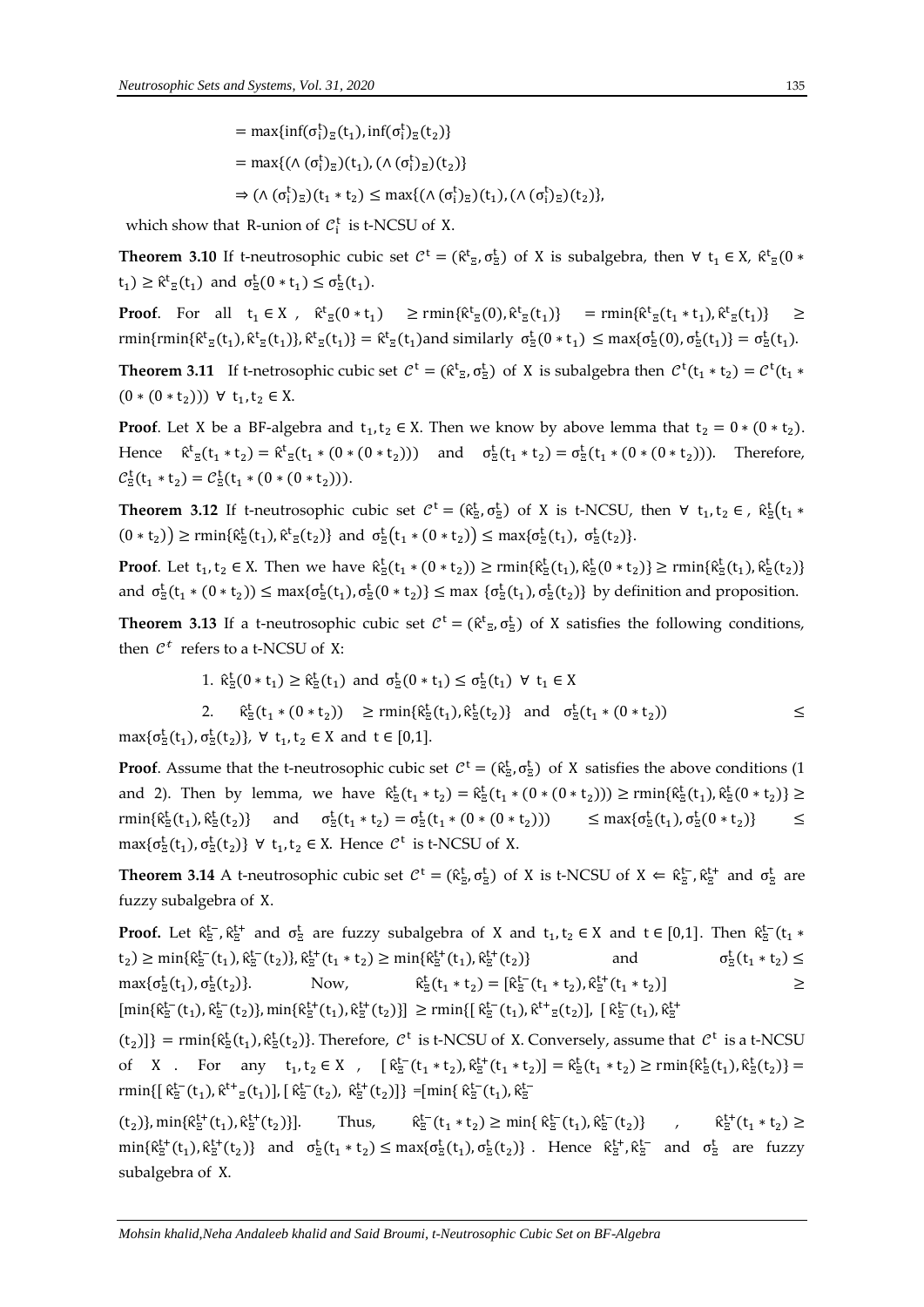**Theorem 3.15** Let  $C^t = (\hat{\kappa}_z^t, \sigma_z^t)$  be a t-NCSU of X and  $n \in \mathbb{Z}^+$  (the set of positive integer). Then

- 1.  $\hat{\kappa}_{\Xi}^{\mathrm{t}}(\Pi_{n}t_{1} * t_{1}) \geq \hat{\kappa}_{\Xi}^{\mathrm{t}}(t_{1})$  for  $n \in \mathbb{O}$ ,
- 2.  $\sigma_{\Xi}^{t}(J_{n}t_{1} * t_{1}) \leq \sigma_{\Xi}^{t}(t_{1})$  for  $n \in \mathbb{Q}$ ,
- 3.  $\hat{\kappa}_{\Xi}^{\mathrm{t}}(J_{n}t_{1} * t_{1}) = \hat{\kappa}_{\Xi}^{\mathrm{t}}(t_{1})$  for  $n \in \mathbb{E}$ ,
- 4.  $\sigma_{\Xi}^{t}(J_{n}t_{1} * t_{1}) = \sigma_{\Xi}^{t}(t_{1})$  for  $n \in \mathbb{E}$ .

**Proof.** Let  $t_1 \in X$  and n is odd. Then  $n = 2q - 1$  for some positive integer q. We prove the theorem by induction. Now  $\hat{\kappa}_{\Xi}^{t}(t_1 * t_1) = \hat{\kappa}_{\Xi}^{t}(0) \geq \hat{\kappa}_{\Xi}^{t}(t_1)$  and  $\sigma_{\Xi}^{t}(t_1 * t_1) = \sigma_{\Xi}^{t}(0) \leq \sigma_{\Xi}^{t}(t_1)$ . Suppose that  $\hat{\kappa}_{\Xi}^{t}(J_{2q-1}t_1 * t_1) \geq \hat{\kappa}_{\Xi}^{t}(t_1)$  and  $\sigma_{\Xi}^{t}(J_{2q-1}t_1 * t_1) \leq \sigma_{\Xi}^{t}(t_1)$ . Then by assumption,  $\hat{\kappa}_{\Xi}^{t}(J_{2(q+1)-1}t_1 * t_1) =$  $\hat{\kappa}_{\Xi}^{t}(J_{2q+1}t_{1}*t_{1}) = \hat{\kappa}_{\Xi}^{t}(J_{2q-1}t_{1}*(t_{1}*(t_{1}*t_{1}))) = \hat{\kappa}_{\Xi}^{t}(J_{2q-1}t_{1}*(t_{1}) \geq \hat{\kappa}_{\Xi}^{t}(t_{1})$  and  $\sigma_{\Xi}^{t}(J_{2(q+1)-1}t_{1}*(t_{1}))$  $= \sigma_{\Xi}^{t}(J_{2q+1}t_{1} * t_{1}) = \sigma_{\Xi}^{t}(J_{2q-1}t_{1} * (t_{1} * (t_{1} * t_{1}))) = \sigma_{\Xi}^{t}(J_{2q-1}t_{1} * t_{1}) \leq \sigma_{\Xi}^{t}(t_{1}),$  which prove (1) and (2), similarly we can prove the remaining cases (3) and (4).

**Theorem 3.16** The sets denoted by  $I_{R\frac{t}{2}}$  and  $I_{\sigma\frac{t}{2}}$  are also subalgebras of X, which are defined as: $I_{\hat{\kappa}^t_{\Xi}} = \{t_1 \in X | \hat{\kappa}^t_{\Xi}(t_1) = \hat{\kappa}^t_{\Xi}(0)\}, I_{\sigma^t_{\Xi}} = \{t_1 \in X | \sigma^t_{\Xi}(t_1) = \sigma^t_{\Xi}(0)\}.$  Let  $\mathcal{C}^t = (\hat{\kappa}^t_{\Xi}, \sigma^t_{\Xi})$  be a t-NCSU of X. Then the sets  $I_{\mathcal{R}^{\underline{t}}_{\Xi}}$  and  $I_{\sigma^{\underline{t}}_{\Xi}}$  are subalgebras of X.

**Proof.** Let  $t_1, t_2 \in I_{\hat{\kappa}^t_{\Xi}}$ . Then  $\hat{\kappa}^t_{\Xi}(t_1) = \hat{\kappa}^t_{\Xi}(0) = \hat{\kappa}^t_{\Xi}(t_2)$  and  $\hat{\kappa}^t_{\Xi}(t_1 * t_2) \ge \text{rmin}\{\hat{\kappa}^t_{\Xi}(t_1), \hat{\kappa}^t_{\Xi}(t_2)\} =$  $\hat{\kappa}^t_{\Xi}(0)$ . By using Proposition 3.3, we know that  $\hat{\kappa}^t_{\Xi}(t_1 * t_2) = \hat{\kappa}^t_{\Xi}(0)$  or equivalently  $t_1 * t_2 \in I_{\hat{\kappa}^t_{\Xi}}$ .

Again let  $t_1, t_2 \in I_{\hat{\kappa}^t_{\Xi}}$ . Then  $\sigma^t_{\Xi}(t_1) = \sigma^t_{\Xi}(0) = \sigma^t_{\Xi}(t_2)$  and  $\sigma^t_{\Xi}(t_1 * t_2) \leq \max \{\sigma^t_{\Xi}(t_1), \sigma^t_{\Xi}(t_2)\} = \sigma^t_{\Xi}(0)$ . Again by using Proposition 3.3, we know that  $\sigma_{\Xi}^{t}(t_1 * t_2) = \sigma_{\Xi}^{t}(0)$  or equivalently  $t_1 * t_2 \in I_{R_{\Xi}^{t}}$ . Hence the sets  $I_{\mathcal{R}_{\Xi}^{\mathbf{t}}}$  and  $I_{\sigma_{\Xi}^{\mathbf{t}}}$  are subalgebras of X.

**Theorem 3.17** Let A be a nonempty subset of X and  $C^t = (\hat{\kappa}_z^t, \sigma_z^t)$  be a t-neutrosophic cubic set of X defined by

$$
\hat{\kappa}_{\Xi}^t(t_1) = \begin{pmatrix} [\mu_{\Xi_1}, \mu_{\Xi_2}], & \text{if } t_1 \in A \\ [\nu_{\Xi_1}, \nu_{\Xi_2}], & \text{otherwise,} \end{pmatrix} \sigma_{\Xi}^t(t_1) = \begin{pmatrix} \varphi_{\Xi}, & \text{if } t_1 \in A \\ \delta_{\Xi}, & \text{otherwise,} \end{pmatrix}
$$

 $\forall$   $[\mu_{\Xi_1}, \mu_{\Xi_2}], [\nu_{\Xi_1}, \nu_{\Xi_2}] \in D[0,1]$  and  $\phi_{\Xi}$ ,  $\delta_{\Xi} \in [0,1]$  with  $[\mu_{\Xi_1}, \mu_{\Xi_2}] \geq [\nu_{\Xi_1}, \nu_{\Xi_2}]$  and  $\phi_{\Xi} \leq \delta_{\Xi}$ . Then  $C^t$  is a t-NCSU of  $X \Leftrightarrow A$  is a subalgebra of X. Moreover,  $I_{R^t_{\Xi}} = A = I_{\sigma^t_{\Xi}}$ 

**Proof.** Let  $C^t$  be a t-NCSU of X and  $t_1, t_2 \in X$  such that  $t_1, t_2 \in A$ . Then  $\hat{\kappa}^t_{\bar{z}}(t_1 * t_2) \ge$  $\text{rmin}\{\hat{\kappa}_{\Xi}^t(t_1),\hat{\kappa}_{\Xi}^t(t_2)\} = \text{rmin}\{[\mu_{\Xi_1},\mu_{\Xi_2}], [\mu_{\Xi_1},\mu_{\Xi_2}]\} = [\mu_{\Xi_1},\mu_{\Xi_2}]$  and  $\sigma_{\Xi}^t(t_1 * t_2) \leq \max\{\sigma_{\Xi}^t(t_1),\sigma_{\Xi}^t(t_2)\} =$ max{ $\phi_{\Xi}$ ,  $\phi_{\Xi}$ } =  $\phi_{\Xi}$ . Therefore  $t_1 * t_2 \in A$ . Hence A is a subalgebra of X.

Conversely, suppose that A is a subalgebra of X and  $t_1, t_2 \in X$ . Consider two cases. Case 1: If  $t_1, t_2 \in A$  then  $t_1 * t_2 \in A$ , thus  $\hat{\kappa}^t_{\Xi}(t_1 * t_2) = [\mu_{\Xi_1}, \mu_{\Xi_2}] = \min\{\hat{\kappa}^t_{\Xi}(t_1), \hat{\kappa}^t_{\Xi}(t_2)\}$ and  $\sigma_{\Xi}^{t}(t_1 * t_2) = \phi_{\Xi} = \max{\{\sigma_{\Xi}^{t}(t_1), \sigma_{\Xi}^{t}(t_2)\}}.$ 

Case 2: If  $t_1 \notin A$  or  $t_2 \notin A$ , then  $\hat{\kappa}^t_{\Xi}(t_1 * t_2) \geq [v_{\Xi_1}, v_{\Xi_2}] = \min\{\hat{\kappa}^t_{\Xi}(t_1), \hat{\kappa}^t_{\Xi}(t_2)\}\$  and  $\sigma^t_{\Xi}(t_1 * t_2) \leq \delta_{\Xi}$ = max $\{\sigma_{\Xi}^{t}(t_1), \sigma_{\Xi}^{t}(t_2)\}\)$ . Hence  $C^{t}$  is a t-NCSU of X.

Now,  $I_{R_{\Xi}^{\mathbf{t}}} = \{t_1 \in X, \hat{\kappa}_{\Xi}^{\mathbf{t}}(t_1) = \hat{\kappa}_{\Xi}^{\mathbf{t}}(0)\} = \{t_1 \in X, \hat{\kappa}_{\Xi}^{\mathbf{t}}(t_1) = [\alpha_{\Xi_1}, \alpha_{\Xi_2}]\} = \text{Aand } I_{\sigma_{\Xi}^{\mathbf{t}}} = \{t_1 \in X, \sigma_{\Xi}^{\mathbf{t}}(t_1) = \sigma_{\Xi}^{\mathbf{t}}(0)\} =$  $\{t_1 \in X, \sigma_{\Xi}^t(t_1) = \gamma_{\Xi}\} = A.$ 

**Definition 3.18** Let  $C^t = (\hat{\kappa}^t)_\mathcal{B}$ ,  $\sigma^t_\mathcal{B}$ ) be a t-neutrosophic cubic set of X. For  $[s_{E_1}, s_{E_2}], [s_{I_1}, s_{I_2}], [s_{N_1}, s_{N_2}] \in D[0,1]$  and  $t_{E_1}, t_{I_1}, t_{N_1} \in [0,1]$  , the set  $U(\hat{\kappa})$  $\frac{1}{2}$ |([s<sub>E<sub>1</sub></sub> ,  $s_{E_2}$ ],  $[s_{I_1}, s_{I_2}]$ ,  $[s_{N_1}, s_{N_2}]$ )) = { $t_1 \in X | \hat{\kappa}_E^t(t_1) \geq [s_{E_1}, s_{E_2}]$ ,  $\hat{\kappa}_I^t(t_1) \geq [s_{I_1}, s_{I_2}]$ ,  $\hat{\kappa}_N^t(t_1) \geq [s_{N_1}, s_{N_2}]$ } is called upper  $([s_{E_1}, s_{E_2}], [s_{I_1}, s_{I_2}], [s_{N_1}, s_{N_2}])$  -level of  $C^t$  and  $L(\sigma_{\Xi}^t | (t_{E_1}, t_{I_1}, t_{N_1})) = \{t_1 \in X | \sigma_{E}^t(t_1) \leq$  $t_{E_1}, \sigma^t_{1}(t_1) \leq t_{I_1}, \sigma^t_{N}(t_1) \leq t_{N_1}$  is called lower  $(t_{E_1}, t_{I_1}, t_{N_1})$ -level of  $C^t$ .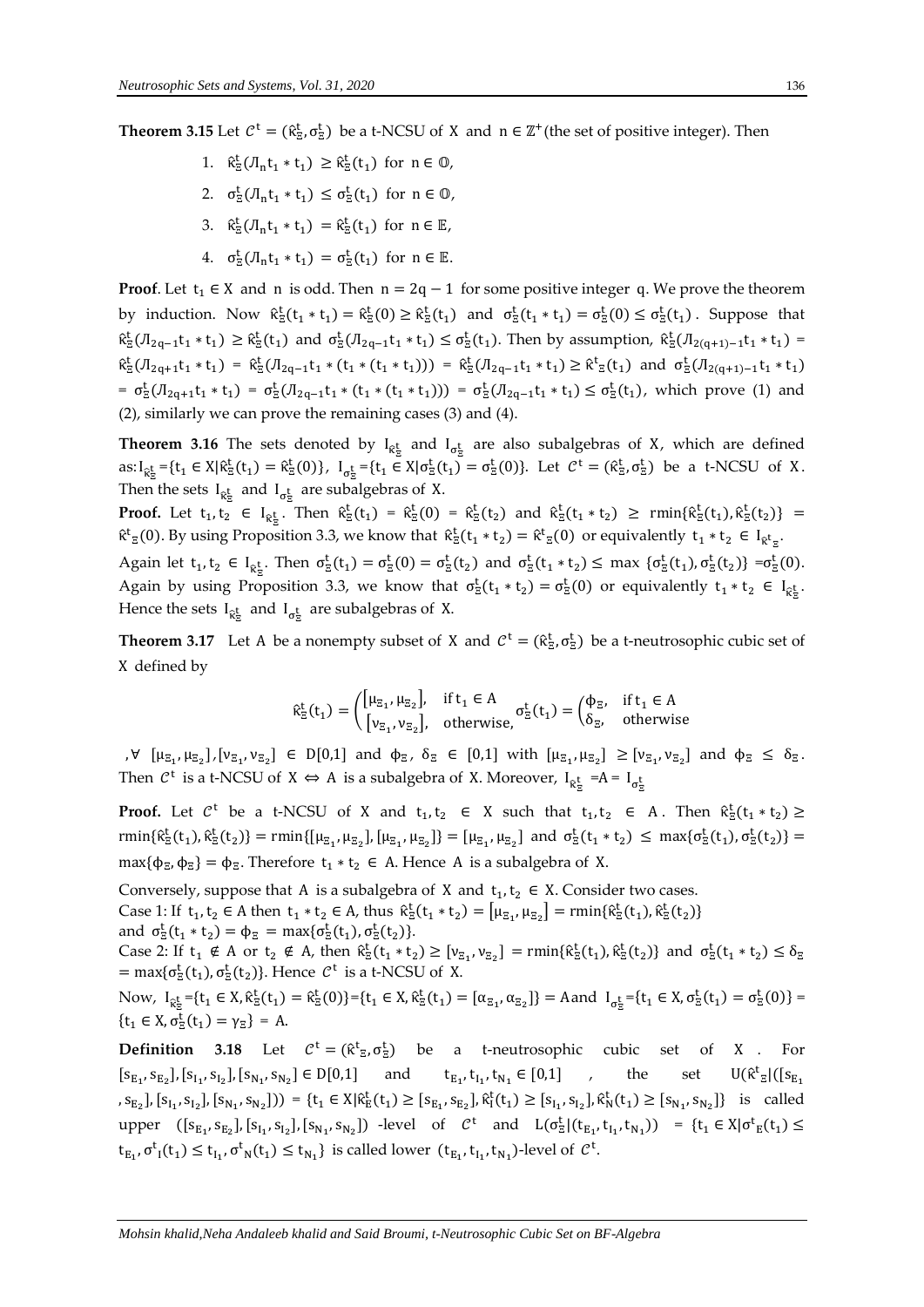For comfort, we introduce the new notions for upper level and lower level of  $C<sup>t</sup>$  as,  $U(\hat{\kappa}_{\Xi}^t | [s_{\Xi_1}, s_{\Xi_2}] = \{t_1 \in X | \hat{\kappa}_{\Xi}^t(t_1) \geq [s_{\Xi_1}, s_{\Xi_2}] \}$  is called upper  $([s_{\Xi_1}, s_{\Xi_2}])$ -level of  $\mathcal{C}^t$  and  $L(\sigma_{\Xi}^t | t_{\Xi_1}) = \{t_1 \in X | \hat{\kappa}_{\Xi}^t(t_1) \geq [s_{\Xi_1}, s_{\Xi_2}] \}$  $X|\sigma_{\Xi}^{t}(t_1) \leq t_{\Xi_1}$  is called lower  $t_{\Xi_1}$ -level of  $C^{t}$ .

**Theorem 3.19** If  $C^t = (\hat{\kappa}_{\Xi}^t, \sigma_{\Xi}^t)$  is t-NCSU of X, then the upper  $[s_{\Xi_1}, s_{\Xi_2}]$ -level and lower  $t_{\Xi_1}$ -level of  $\mathcal{C}^t$  are subalgebras of X.

**Proof**. Let  $t_1, t_2 \in U(\hat{\kappa}_{\Xi}^t | [s_{\Xi_1}, s_{\Xi_2}])$ . Then  $\hat{\kappa}_{\Xi}^t(t_1) \geq [s_{\Xi_1}, s_{\Xi_2}]$  and  $\hat{\kappa}_{\Xi}^t(t_2) \geq [s_{\Xi_1}, s_{\Xi_2}]$ . It follows that  $\hat{\kappa}_{\Xi}^{t}(t_{1} * t_{2}) \ge \text{rmin}\{\hat{\kappa}_{\Xi}^{t}(t_{1}), \hat{\kappa}_{\Xi}^{t}(t_{2})\} \ge [s_{\Xi_{1}}, s_{\Xi_{2}}] \Rightarrow t_{1} * t_{2} \in U(\hat{\kappa}_{\Xi}^{t} | [s_{\Xi_{1}}, s_{\Xi_{2}}])$ . Hence,  $U(\hat{\kappa}_{\Xi}^{t} | [s_{\Xi_{1}}, s_{\Xi_{2}}]$  is a subalgebra of X. Let  $t_1, t_2 \in L(\sigma_{\Xi}^t | t_{\Xi_1})$ . Then  $\sigma_{\Xi}^t(t_1) \leq t_{\Xi_1}$  and  $\sigma_{\Xi}^t(t_2) \leq t_{\Xi_1}$ . It follows that  $\sigma_{\Xi}^t(t_1 * t_2)$  $(t_2) \leq \max\{\sigma_{\Xi}^t(t_1), \sigma_{\Xi}^t(t_2)\} \leq t_{\Xi_1} \Rightarrow t_1 * t_2 \in L(\sigma_{\Xi}^t | t_{\Xi_1})$ . Hence  $L(\sigma_{\Xi}^t | t_{\Xi_1})$  is a subalgebra of X.

**Corollary 3.20** Let  $C^t = (\hat{\kappa}_{\Xi}^t, \sigma_{\Xi}^t)$  is t-NCSU of X. Then  $\hat{\kappa}_{\Xi}^t([s_{\Xi_1}, s_{\Xi_2}]; t_{\Xi_1}) = U(\hat{\kappa}_{\Xi}^t([s_{\Xi_1}, s_{\Xi_2}]) \cap L(\sigma_{\Xi}^t[t_{\Xi_1})]$  $=\{t_1 \in X | \hat{\kappa}^t_{\Xi}(t_1) \geq [s_{\Xi_1}, s_{\Xi_2}], \sigma^t_{\Xi}(t_1) \leq t_{\Xi_1}\}$  is a subalgebra of X.

**Proof.** We can prove it by using above proved Theorem. The converse of above corollary is not valid.

**Theorem 3.21** Every subalgebra of X can be realized as both the upper  $[s_{\Xi_1}, s_{\Xi_2}]$ -level and lower  $t_{\Xi_1}$ -level of some t-NCSU of X.

**Proof.** Let  $\mathcal{A}^t$  be a t-NCSU of X, and t-neutrosophic cubic set  $\mathcal{C}^t$  on X is defined by

$$
\hat{\kappa}^t_{\Xi} = \begin{pmatrix} [\mu_{\Xi_1}, \mu_{\Xi_2}] & \text{if } t_1 \in \mathcal{A}^t \\ [0,0] & \text{otherwise} \end{pmatrix}, \sigma^t_{\Xi} = \begin{pmatrix} \nu_{\Xi_1} & \text{if } t_1 \in \mathcal{A}^t \\ 0 & \text{otherwise} \end{pmatrix}
$$

 $\forall$  [ $\mu_{\Xi_1}, \mu_{\Xi_2}$ ]  $\in$  D[0,1] and  $\nu_{\Xi_1}$   $\in$  [0,1]. We investigate the following cases.

**Case 1** If  $\forall$   $t_1, t_2 \in \mathcal{A}^t$  then  $\hat{\kappa}^t_{\Xi}(t_1) = [\mu_{\Xi_1}, \mu_{\Xi_2}]$ ,  $\sigma^t_{\Xi}(t_1) = \nu_{\Xi_1}$  and  $\hat{\kappa}^t_{\Xi}(t_2) = [\mu_{\Xi_1}, \mu_{\Xi_2}]$ ,  $\sigma^t_{\Xi}(t_2) =$  $v_{\bar{z}_1}$ . Thus  $\hat{\kappa}^t_{\bar{z}}(t_1 * t_2) = [\mu_{\bar{z}_1}, \mu_{\bar{z}_2}] = \min\{[\mu_{\bar{z}_1}, \mu_{\bar{z}_2}], [\mu_{\bar{z}_1}, \mu_{\bar{z}_2}]\} = \min\{\hat{\kappa}^t_{\bar{z}}(t_1), \hat{\kappa}^t_{\bar{z}}(t_2)\}$  and  $\sigma^t_{\bar{z}}(t_1 * t_2) =$  $v_{\Xi_1} = \max\{v_{\Xi_1}, v_{\Xi_1}\} = \max\{\sigma_{\Xi}^t(t_1), \sigma_{\Xi}^t(t_2)\}.$ 

**Case 2** If  $t_1 \in \mathcal{A}^t$  and  $t_2 \notin \mathcal{A}^t$ , then  $\hat{\kappa}^t_{\Xi}(t_1) = [\mu_{\Xi_1}, \mu_{\Xi_2}]$ ,  $\sigma^t_{\Xi}(t_1) = \nu_{\Xi_1}$  and  $\hat{\kappa}^t_{\Xi}(t_2) = [0,0]$ ,  $\sigma^t_{\Xi}(t_2) =$ 1. Thus  $\hat{\kappa}_{\Xi}^{t}(t_1 * t_2) \geq [0,0] = \min\{[\mu_{\Xi_1}, \mu_{\Xi_2}], [0,0]\} = \min\{\hat{\kappa}_{\Xi}^{t}(t_1) \; , \hat{\kappa}_{\Xi}^{t}(t_2)\}$  and  $\sigma_{\Xi}^{t}(t_1 * t_2) \leq 1 =$ max $\{v_{\Xi_1}, 1\} = \max\{\sigma_{\Xi}^{\rm t}(t_1), \sigma_{\Xi}^{\rm t}(t_2)\}.$ 

**Case 3** If  $t_1 \notin \mathcal{A}^t$  and  $t_2 \in \mathcal{A}^t$ , then  $\hat{\kappa}^t_{\Xi}(t_1) = [0,0]$ ,  $\sigma^t_{\Xi}(t_1) = 1$  and  $\hat{\kappa}^t_{\Xi}(t_2) = [\mu_{\Xi_1}, \mu_{\Xi_2}]$ ,  $\sigma^t_{\Xi}(t_2) =$  $v_{\overline{z}_1}$ . Thus  $\hat{\kappa}^t_{\overline{z}}(t_1 * t_2) \geq [0,0] = \min\{[0,0], [\mu_{\overline{z}_1}, \nu_{\overline{z}_2}]\} = \min\{\hat{\kappa}^t_{\overline{z}}(t_1), \hat{\kappa}^t_{\overline{z}}(t_2)\}$  and  $\sigma^t_{\overline{z}}(t_1 * t_2) \leq 1 =$ max $\{1, v_{\Xi_1}\} = \max\{\sigma_{\Xi}^{\mathrm{t}}(t_1), \sigma_{\Xi}^{\mathrm{t}}(t_2)\}.$ 

**Case 4** If  $t_1 \notin \mathcal{A}^t$  and  $t_2 \notin \mathcal{A}^t$ , then  $\hat{\kappa}^t_{\Xi}(t_1) = [0,0]$ ,  $\sigma^t_{\Xi}(t_1) = 1$  and  $\hat{\kappa}^t_{\Xi}(t_2) = [0,0]$ ,  $\sigma^t_{\Xi}(t_2) = 1$ . Thus  $\hat{\kappa}_{\bar{z}}^t(t_1 * t_2) \geq [0,0] = \min\{[0,0], [0,0]\} = \min\{\hat{\kappa}_{\bar{z}}^t(t_1), \hat{\kappa}_{\bar{z}}^t(t_2)\}$  and  $\sigma_{\bar{z}}^t(t_1 * t_2) \leq 1 = \max\{1,1\} =$ max $\{\sigma_{\Xi}^{t}(t_1), \sigma_{\Xi}^{t}(t_2)\}$ . Therefore,  $C^{t}$  is a t-NCSU of X.

**Theorem 3.22** Let  $A^t$  be a subset of X and  $C^t$  be a t-neutrosophic cubic set on X which is given in the proof of above theorem. If  $\mathcal{C}^t$  is realized as lower level subalgebra and upper level subalgebra of some t-NCSU of X, then  $\mathcal{B}^t$  is a t-neutrosophic cubic one of X.

**Proof.** Let  $C^t$  be a t-NCSU of X, and  $t_1, t_2 \in C^t$ . Then  $\hat{\kappa}^t_{\overline{z}}(t_1) = \hat{\kappa}^t_{\overline{z}}(t_2) = [\alpha_{\overline{z}_1}, \alpha_{\overline{z}_2}]$  and  $\sigma^t_{\overline{z}}(t_1) =$  $\sigma_{\Xi}^{t}(t_2) = \beta_{\Xi_1}$ . Thus  $\hat{\kappa}_{\Xi}^{t}(t_1 * t_2) \ge \text{rmin}\{\hat{\kappa}_{\Xi}^{t}(t_1), \hat{\kappa}_{\Xi}^{t}(t_2)\} = \text{rmin}\{[\alpha_{\Xi_1}, \alpha_{\Xi_2}]\}$ 

 $[\alpha_{\Xi_1}, \alpha_{\Xi_2}] = [\alpha_{\Xi_1}, \alpha_{\Xi_2}]$  and  $\sigma_{\Xi}^t(t_1 * t_2) \le \max{\{\sigma_{\Xi}^t(t_1), \sigma_{\Xi}^t(t_2)\}} = \max{\{\beta_{\Xi_1}, \beta_{\Xi_1}\}} = \beta_{\Xi_1} \Rightarrow t_1 * t_2 \in \mathcal{A}^t$ . Hence proof is completed.

#### **4 Image and Pre-image of t-Neutrosophic Cubic Subalgebra**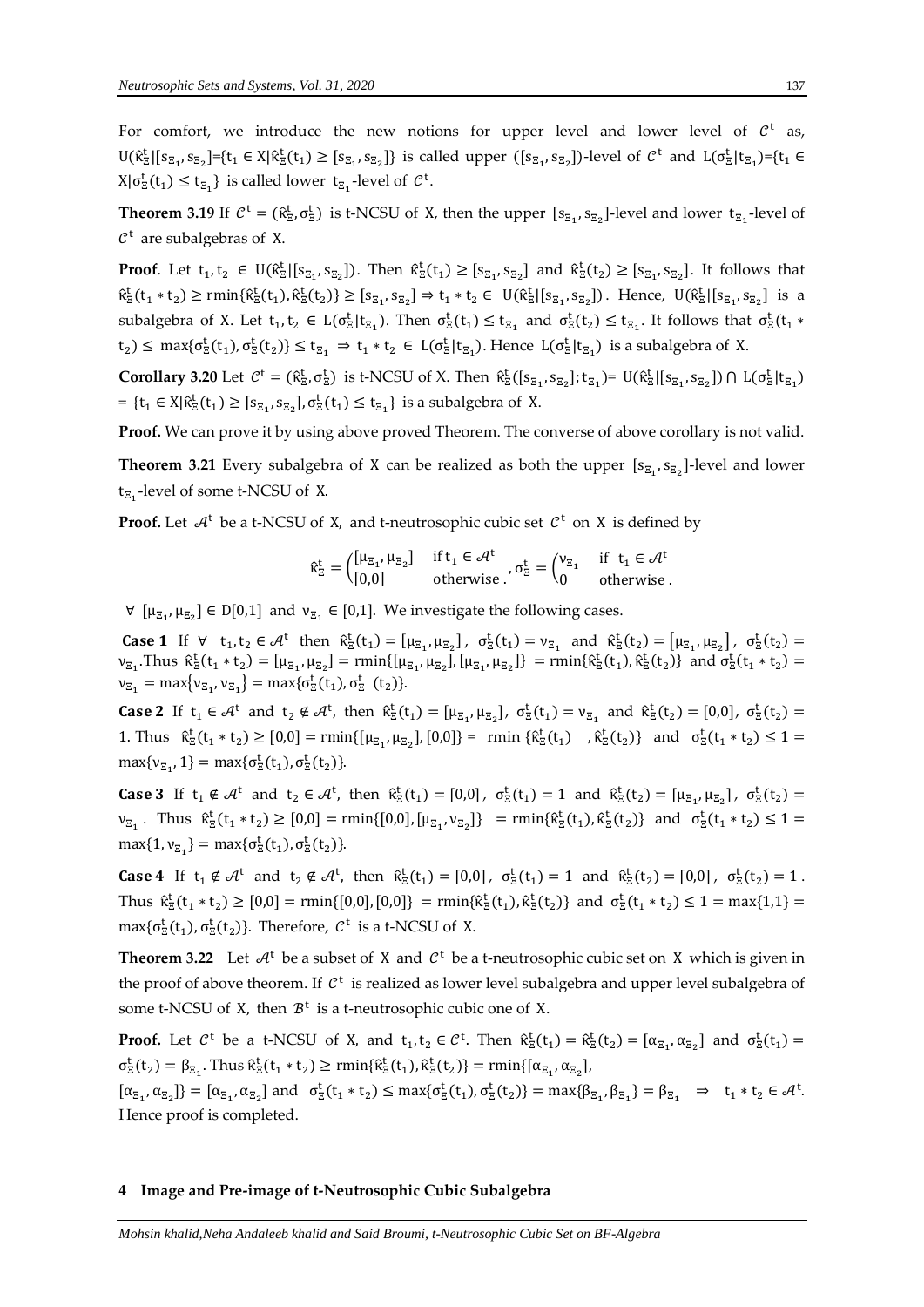In this section, homomorphism of t-neutrosophic cubic subalgebra is defined and some results are studied.

Suppose Γ be a mapping from X into Y and  $\mathcal{C}^t = (\hat{\kappa}_z^t, \sigma_z^t)$  be a t-neutrosophic cubic set in X. Then the inverse-image of  $C^t$  is defined as  $\Gamma^{-1}(C^t) = \{ \langle t_1, \Gamma^{-1}(\hat{\kappa}^t_\Xi), \Gamma^{-1}(\sigma^t_\Xi) \rangle | t_1 \in X \}$  and  $\Gamma^{-1}(\hat{\kappa}^t_\Xi)(t_1) =$  $\hat{\kappa}_{\Xi}^{t}(\Gamma(t_1))$  and  $\Gamma^{-1}(\sigma_{\Xi}^{t})(t_1) = \sigma_{\Xi}^{t}(\Gamma(t_1))$ . It can be shown that  $\Gamma^{-1}(\mathcal{C}^{t})$  is a t-neutrosophic cubic set.

**Theorem 4.1** Suppose that  $\Gamma|X \to Y$  be a homomorphism of BF-algebra. If  $C^t = (\hat{\kappa}_E^t, \sigma_E^t)$  is a t-NCSU of Y, then the pre-image  $\Gamma^{-1}(\mathcal{C}^t) = \{ \langle t_1, \Gamma^{-1}(\hat{\kappa}^t_{\Xi}), \Gamma^{-1}(\sigma^t_{\Xi}) \rangle | t_1 \in X \}$  of  $\mathcal{C}^t$  under  $\Gamma$  is a t-NCSU of X.

**Proof.** Assume that  $C^t = (\hat{\kappa}_\Xi^t, \sigma_\Xi^t)$  is a t-NCSU of Y and  $t_1, t_2 \in X$ . Then  $\Gamma^{-1}(\hat{\kappa}_\Xi^t)(t_1 * t_2) =$  $\hat{\kappa}_{\Xi}^{t}(\Gamma(t_1 * t_2)) = \hat{\kappa}_{\Xi}^{t}(\Gamma(t_1) * \Gamma(t_2)) \ge \text{rmin}\{\hat{\kappa}_{\Xi}^{t}(\Gamma(t_1)), \hat{\kappa}_{\Xi}^{t}(\Gamma(t_2))\} = \text{rmin}\{\Gamma^{-1}(\hat{\kappa}_{\Xi}^{t})(t_1), \Gamma^{-1}(\hat{\kappa}_{\Xi}^{t})(t_2)\}$  and  $\Gamma^{-1}(\sigma_{\Xi}^{t})(t_1 * t_2) = \sigma_{\Xi}^{t}(\Gamma(t_1 * t_2)) = \sigma_{\Xi}^{t}(\Gamma(t_1) * \Gamma(t_2)) \leq \max{\sigma_{\Xi}^{t}(\Gamma(t_1))}, \sigma_{\Xi}^{t}(\Gamma(t_2)) =$  $\max\{\Gamma^{-1}(\sigma_{\Xi}^{t})(t_1), \Gamma^{-1}(\sigma_{\Xi}^{t})(t_2)\}\right.$   $\therefore \Gamma^{-1}(\mathcal{C}^{t}) = \{\langle t_1, \Gamma^{-1}(\hat{\kappa}^{t}_{\Xi}), \Gamma^{-1}(\sigma_{\Xi}^{t})\rangle | t_1 \in X\}$  is t-NCSU of X.

**Theorem 4.2** Consider  $\Gamma|X \to Y$  be a homomorphism of BF-algebra and  $\mathcal{C}_j^t = ((\hat{\kappa}_j^t)_{\bar{z}}, (\sigma_j^t)_{\bar{z}})$  be a t-NCSU of Y, where  $j \in k$ . If  $\inf \{ \max \{ (\sigma_j^t)_{\Xi}(t_2), (\sigma_j^t)_{\Xi}(t_2) \} \} = \max \{ \inf (\sigma_j^t)_{\Xi}(t_2) \}$ ,  $\inf (\sigma_j^t)_{\Xi}(t_2) \}$ ,  $\forall$  $t_2 \in Y$ . Then  $\Gamma^{-1}(\bigcap_R C_j^t)$  is t-NCSU of X.

**Proof.** Let  $C_j^t = ((\kappa_j^t)_\Xi, (\sigma_j^t)_\Xi)$  be a t-NCSU of Y where  $j \in$  ksatisfying inf{max{ $(\sigma_j^t)_\Xi(t_2), (\sigma_j^t)_\Xi(t_2)$ }}  $=\max\{\inf(\sigma_j^t)_{\Xi}(t_2),\inf(\sigma_j^t)_{\Xi}(t_2)\}\,$ ,  $\forall t_2 \in Y$ . Then by Theorem 3.7 we know,  $\bigcap_{j\in k} C_j^t$  is a t-NCSU of Y. Hence  $\Gamma^{-1}(\bigcap_R C_j^t)$  is t-NCSU of X.

**Theorem 4.3** Let  $\Gamma|X \to Y$  be a homomorphism of BF-algebra. Assume that  $\mathcal{C}_j^t = ((\hat{\kappa}_j^t)_{\Xi}, (\sigma_j^t)_{\Xi})$  be a collection of sets of t-NCSU of Y where  $j \in k$ . If  $rsup\{rmin\{(\hat{\kappa}_j^t)_{\Xi}(t_2), (\hat{\kappa}_j^t)_{\Xi}(t_2)\}\}$  = rmin{rsup( $\hat{\kappa}_j^t$ )<sub> $\Xi$ </sub>(t<sub>2</sub>), rsup( $\hat{\kappa}_j^t$ )<sub> $\Xi$ </sub>(t<sub>2</sub>)},  $\forall$  (t<sub>2</sub>), (t<sub>2</sub>)'  $\in$  Y. Then  $\Gamma^{-1}(\bigcup_R C_j^t)$  is t-NCSU of X.

Proof. Let  $f_i^t = ((\hat{\kappa}_j^t)_{\Xi}, (\sigma_j^t)_{\Xi})$  be a t-NCSU of Y where  $j \in k$  satisfying  $rsup\{rmin\{(\hat{\kappa}_j^t)_{\Xi}(t_2),(\hat{\kappa}_j^t)_{\Xi}(t_2')\} = rmin\{rsup(\hat{\kappa}_j^t)_{\Xi}(t_2),rsup(\hat{\kappa}_j^t)_{\Xi}(t_2')\} \ \forall \ t_2, t_2' \in Y.$  Then by Theorem 3.8 we know,  $\bigcup_{j \in k} C_j^t$  is a t-NCSU of Y. Hence  $\Gamma^{-1}(\bigcup_{\substack{k \ j \in k}} C_j^t)$  is t-NCSU of X.

**Definition 4.4** A t-neutrosophic cubic set  $C^t = (\hat{\kappa}_\Xi^t, \sigma_\Xi^t)$  in BF-algebra X is said to have rsup-property and inf-property for any subset P of X,  $\exists$   $p_0 \in T$  such that  $\hat{\kappa}^t_{\Xi}(p_0)$  = rsup rsup $\hat{\kappa}_{\Xi}^{\mathrm{t}}(\mathrm{p}_0)$  and<br> $\mathrm{p}_0$ ∈s

 $\sigma_{\Xi}^{t}(s_0) = \inf_{t_0 \in T} \sigma_{\Xi}^{t}(t_0)$  respectively.

**Definition 4.5** Let  $\Gamma$  be mapping from X to Y. If  $C^t = (\hat{\kappa}_{\Xi}^t, \sigma_{\Xi}^t)$  is neutrosphic cubic set of X, then the image of  $\mathcal{C}^t$  under Γ is denoted by  $\Gamma(\mathcal{C}^t)$  and is defined as  $\Gamma(\mathcal{C}^t)$ ={ $\langle t_1, \Gamma_{rsup}(\hat{\kappa}^t_\Xi), \Gamma_{inf}(\hat{\kappa}^t_\Xi)\rangle | t_1 \in$ X}, where

$$
\Gamma_{rsup}(\hat{\kappa}_{\Xi}^t)(t_2)=\left(\begin{array}{cc}rsup & (\hat{\kappa}_{\Xi}^t)(t_1),& \text{ if } \Gamma^{-1}(t_2)\neq \varphi \\ t_1\in \Gamma^{-1}(t_2) & \text{ otherwise,} \\ [0,0], & \text{ otherwise,} \end{array}\right.
$$

and

$$
\Gamma_{\inf}(\sigma_{\Xi}^t)(t_2) = \begin{pmatrix} \inf_{t_1 \in \Gamma^{-1}(t_2)} \sigma_{\Xi}^t(t_1), & \text{if} \;\; \Gamma^{-1}(t_2) \neq \varphi \\ 1, & \text{otherwise} \, . \end{pmatrix}
$$

**Theorem 4.6** Suppose Γ|X → Y be a homomorphism from a BF-algebra X onto a BF-algebra Y. If  $C^t = (\hat{\kappa}_z^t, \sigma_z^t)$  is a t-NCSU of X, then the image  $\Gamma(C^t) = \{ \langle t_1, \Gamma_{rsup}(\hat{\kappa}_z^t), \Gamma_{inf}(\sigma_z^t) \rangle | t_1 \in X \}$  of A under Γ is t-NCSU of Y.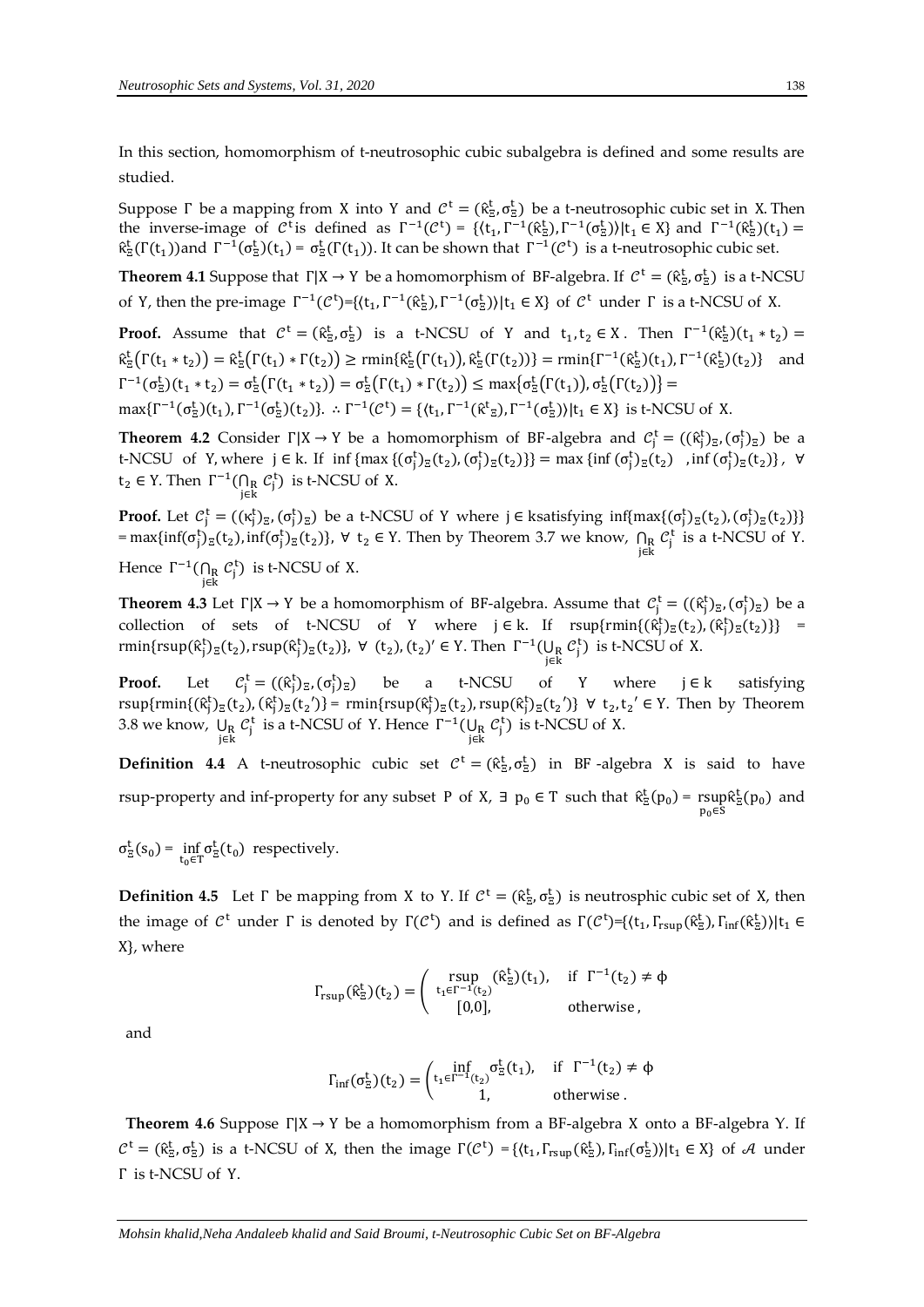**Proof.** Let  $C^t = (\hat{\kappa}_\Xi^t, \sigma_\Xi^t)$  be a t-NCSU of X and  $t_2, t_2' \in Y$ . We know that  $\{t_1 * t_1' | t_1 \in \Gamma^{-1}(t_2)$  and  $t_1' \in \Gamma^{-1} t_2'$ }  $\subseteq \{t_1 \in X | t_1 \in \Gamma^{-1} (t_2 * t_2')\}$ . Now  $\Gamma_{rsup} (\hat{\kappa}^t_{\Xi}) (t_2 * t_2') = rsup \{\hat{\kappa}^t_{\Xi}(t_1) | t_1 \in \Gamma^{-1} (t_2 * t_2')\} \ge$  $\text{rsup}\{\hat{\kappa}^t_\Xi(t_1 * t_1') | t_1 \in \Gamma^{-1}(t_2) \quad \text{and} \quad t_1' \in \Gamma^{-1}(t_2')\} \geq \text{rsup}\{\text{rmin}\{\hat{\kappa}^t_\Xi(t_1), \hat{\kappa}^t_\Xi(t_1')\} | t_1 \in \Gamma^{-1}(t_2)\}$ and  $' \in \Gamma^{-1}(t_2)$ )} =  $\text{rmin}\{\text{rsup}\{\hat{\kappa}_{\text{z}}^{\text{t}}(t_1)|t_1 \in \Gamma^{-1}(t_2)\}, \text{rsup}\{\hat{\kappa}_{\text{z}}^{\text{t}}(t_1')|t_1' \in \Gamma^{-1}(t_2')\}\}$  = rmin $\{\Gamma_{\text{rsup}}(\hat{\kappa}^{\text{t}}_{\Xi})(t_2)$ ,

 $\Gamma_{\rm rsup}(\hat{\kappa}^{\rm t}_{\Xi})(\mathrm{t_2}^{\prime})$ and  $\mathcal{L}_{\mathbb{E}}^{\mathsf{t}}(t_2 * t_2') = \inf \{ \sigma_{\mathbb{E}}^{\mathsf{t}}(t_1) | t_1 \in \Gamma^{-1}(t_2 * t_2') \} \leq \inf \{ \sigma_{\mathbb{E}}^{\mathsf{t}}(t_1 * t_1') | t_1 \in \Gamma^{-1}(t_2 * t_2') \}$  $\Gamma^{-1}$  $(t_2)$  and  $t_1' \in \Gamma^{-1}(t_2') \le \inf \{ \max \{ \sigma_{\Xi}^t(t_1), \sigma_{\Xi}^t(t_1') \} | t_1 \in \Gamma^{-1}(t_2) \}$  and  $t_1' \in \Gamma^{-1}(t_2') \}$ max {inf { $\sigma_{\Xi}^{t}(t_1) | t_1 \in \Gamma^{-1}(t_2)$ }, inf { $\sigma_{\Xi}^{t}(t_1') | t_1' \in \Gamma^{-1}(t_2')$ }} = max { $\Gamma_{inf}(\sigma_{\Xi}^{t})(t_2)$ ,  $\Gamma_{inf}(\sigma_{\Xi}^{t})(t_2')$ )}. Hence  $\Gamma(\mathcal{C}^t)$ ={ $\langle t_1, \Gamma_{rsup}(\hat{\kappa}^t_{\Xi}), \Gamma_{inf}(\sigma^t_{\Xi}) \rangle | t_1 \in X$ }

is a t-NCSU of Y.

**Theorem 4.7** Assume that  $\Gamma|X \to Y$  is a homomorphism of BF-algebra and  $\mathcal{C}_i^t = \{(\hat{\kappa}_i^t)_{\Xi}, (\sigma_i^t)_{\Xi}\}$  is a t-NCSU of X, where  $i \in k$ . If  $\inf\{\max\{(\sigma_i^t)_{\Xi}(t_1), (\sigma_i^t)_{\Xi}(t_1)\}\} = \max\{\inf(\sigma_i^t)_{\Xi}(t_1), \inf(\sigma_i^t)_{\Xi}(t_1)\}, \forall t_1 \in X$ .

Then  $\Gamma(\bigcap_{p} C_i^t)$  is a t-NCSU of Y.

**Proof.** Let  $C_i^t = \{(\hat{\kappa}_i^t)_{\Xi}, (\sigma_i^t)_{\Xi}\}\)$  be a collection of sets of t-NCSU of X, where  $i \in k$  satisfies  $\inf\{\max\{(\sigma_i^t)_{\Xi}(t_1), (\sigma_i^t)_{\Xi}(t_1)\}\} = \max\{\inf(\sigma_i^t)_{\Xi}(t_1), \inf(\sigma_i^t)_{\Xi}(t_1)\} \quad \forall \quad t_1 \in X$ . Then by above stated

theorem,  $\bigcap_{i \in k} C_i^t$  is a t-NCSU of X. Hence  $\Gamma(\bigcap_{i \in k} C_j^t)$  is t-NCSU of Y.

**Theorem 4.8** Suppose  $\Gamma|X \to Y$  be a homomorphism of BF-algebra and  $C_i^t = \{(\hat{\kappa}_i^t)_{\Xi}, (\sigma_i^t)_{\Xi}\}$  be a t-NCSU of X where  $i \in k$ . If  $rsup\{rmin\{(\kappa_i^t)_{\mathbb{E}}(t_1), (\hat{\kappa}_i^t)_{\mathbb{E}}(t_1)\}\}$  =  $rmin\{rsup(\hat{\kappa}_i^t)_{\mathbb{E}}(t_1), rsup(\hat{\kappa}_i^t)_{\mathbb{E}}(t_1')\}$ ,

 $\forall$  t<sub>1</sub>, t<sub>1</sub>'  $\in$  Y. Then  $\Gamma(\bigcup_{i\in k} C_i^t)$  is also a t-NCSU of Y.

**Proof.** Let  $C_i^t = \{(\hat{\kappa}_i^t)_{\bar{z}}, (\sigma_i^t)_{\bar{z}}\}$  be a collection of sets of t-NCSU of X where  $i \in k$  satisfies  $rsup\{rmin\{(\hat{\kappa}_i^t)_{\Xi}(t_1),(\hat{\kappa}_i^t)_{\Xi}(t_1')\}\} = rmin\{rsup(\hat{\kappa}_i^t)_{\Xi}(t_1),rsup(\hat{\kappa}_i^t)_{\Xi}(t_1')\}, \quad \forall t_1, t_1' \in X.$  Then by above stated theorem we know that  $\bigcup_{i \in k} C_i^t$  is a t-NCSU of X. Hence  $\Gamma(\bigcup_{p \in k} C_i^t)$  is t-NCSU of Y.

**Theorem 4.9** For a homomorphism  $\Gamma|X \to Y$  of BF-algebra, the following results hold:

1. If  $\forall$  i  $\in$  k,  $C_i^t$  is t-NCSU of X, then  $\Gamma(\bigcap_R C_i^t)$  is t-NCSU of Y, i∈k 2. If  $\forall i \in k$ ,  $\mathcal{D}_i^t$  is t-NCSU of Y, then  $\Gamma^{-1}(\bigcap_R \mathcal{D}_i^t)$  is t-NCSU of X.

**Proof**. Straightforward.

**Theorem 4.10** Let Γ be an isomorphism from a BF-algebra X onto a BF-algebra Y. If  $\mathcal{C}^t$  is a t-NCSU of X. Then  $\Gamma^{-1}(\Gamma(\mathcal{C}^t)) = \mathcal{C}^t$ .

**Proof.** For any  $t_1 \in X$ , let  $\Gamma(t_1) = t_2$ . Since  $\Gamma$  is an isomorphism,  $\Gamma^{-1}(t_2) = \{t_1\}$ . Thus  $\Gamma(\mathcal{C}^t)(\Gamma(t_1)) = \Gamma(\mathcal{C}^t)(t_2) = \bigcup_{t_1 \in \Gamma^{-1}(t_2)} \mathcal{C}^t(t_1) = \mathcal{C}^t(t_1)$ . For any  $t_2 \in Y, \Gamma$  is an isomorphism,  $\Gamma^{-1}(t_2) =$  $\{t_1\}$  so that  $\Gamma(t_1) = t_2$ . Thus  $\Gamma^{-1}(\mathcal{C}^t)(t_1) = \mathcal{C}^t(\Gamma(t_1)) = \mathcal{C}^t(t_2)$ . Hence,  $\Gamma^{-1}(\Gamma(\mathcal{C}^t)) = \mathcal{C}^t$ .

Corollary 4.11 Consider Γ is an Isomorphism from a BF-algebra X onto a BF-algebra Y. If  $\mathcal{C}^t$  is a t-NCSU of Y. Then  $\Gamma(\Gamma^{-1}(\mathcal{C}^t)) = \mathcal{C}^t$ .

**Proof**. Straightforward.

**Corollary 4.12** Let  $\Gamma|X \to X$  be an automorphism. If  $C^t$  is a t-NCSU of X. Then  $\Gamma(C^t) = C^t$  $\Gamma^{-1}(\mathcal{C}^{\mathsf{t}}) = \mathcal{C}^{\mathsf{t}}.$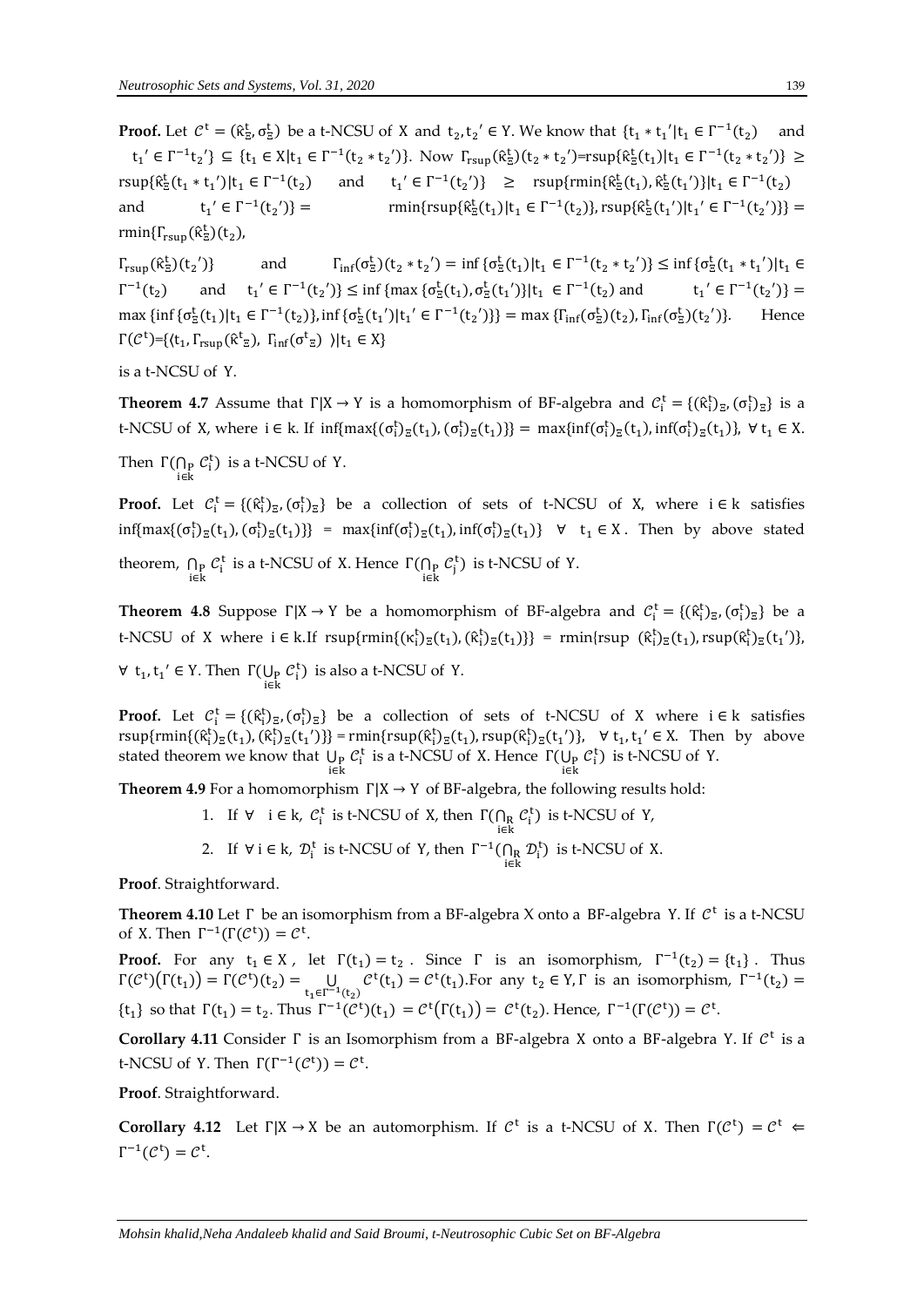## **5 t-Neutrosophic Cubic Closed Ideal of BF-algebra**

In this section, t-neutrosophic cubic ideal and t-neutrosophic cubic closed ideal of BF-algebra are defined and investigated through related results.

**Definition 5.1** A t-neutrosophic cubic set  $C^t = (\hat{\kappa}_z^t, \sigma_z^t)$  of X is called a t-NCID of X if it satisfies following axoims:

N3. 
$$
\hat{\kappa}^t_{\Xi}(0) \ge \hat{\kappa}^t_{\Xi}(t_1)
$$
 and  $\sigma^t_{\Xi}(0) \le \sigma^t_{\Xi}(t_1)$ ,

$$
N4. \ \hat{\kappa}_{\Xi}^t(t_1) \ge \text{rmin}\{\hat{\kappa}_{\Xi}^t(t_1 * t_2), \hat{\kappa}_{\Xi}^t(t_2)\},
$$

N5. 
$$
\sigma_{\Xi}^{t}(t_1) \le \max{\{\sigma_{\Xi}^{t}(t_1 * t_2), \sigma_{\Xi}^{t}(t_2)\}}, \forall t_1, t_2 \in X.
$$

**Example 5.2** Consider a BF-algebra  $X = \{0, t_1, t_2, t_3\}$  and binary operation  $*$  is defined on X as

| ⋇       | $\theta$       | $t_{1}$          | $t_{2}$ | $t_3$   |
|---------|----------------|------------------|---------|---------|
|         | $\overline{0}$ | $t_1$            | $t_2$   | $t_3$   |
| $t_{1}$ | $t_1$          | $\boldsymbol{0}$ | $t_3$   | $t_{2}$ |
| $t_{2}$ | $t_2$          | $t_3$            |         | $t_{1}$ |
| $t_3$   | $t_3$          | $t_{2}$          | $t_{1}$ |         |

Let  $C^t = \{ \hat{\kappa}^t_{\Xi}, \sigma^t_{\Xi} \}$  be a t-neutrosophic cubic set in X is defined as,

|                      |            |            | $t_2$      | $t_3$      |
|----------------------|------------|------------|------------|------------|
| $\hat{\kappa}^t_{E}$ | $[1,1]$    | [0.8, 0.7] | [1,1]      | [0.4, 0.6] |
| $\hat{\kappa}^t{}_I$ | [0.8, 0.8] | [0.5, 0.7] | [0.8, 0.8] | [0.6, 0.4] |
| $\hat{\kappa}^t{}_N$ | [0.7, 0.8] | [0.4, 0.5] | [0.7, 0.8] | [0.8, 0.4] |

and

|                        |     | $\iota_1$ | $t_2$ | $t_3$ |
|------------------------|-----|-----------|-------|-------|
| $\sigma^{\iota}{}_{E}$ |     | 0.7       |       | 0.6   |
| $\sigma^{\iota}$       | 0.1 | 0.5       | 0.1   | 0.6   |
| $\sigma^{\iota}{}_{N}$ | 0.2 | 0.3       | 0.2   | 0.4   |

Then it can be easy verify that  $C^t$  satisfies the conditions N3, N4 and N5. Hence  $C^t$  is t-NCID of X.

**Definition 5.3** Let  $C^t = \{ \hat{\kappa}^t_{\Xi}, \sigma^t_{\Xi} \}$  be a t-neutrosophic cubic set X then it is called t-neutrosophic cubic closed ideal of X if it satisfies N4, N5 and N6.  $\hat{\kappa}_{\overline{z}}^t(0 * t_1) \geq \hat{\kappa}_{\overline{z}}^t(t_1)$  and  $\sigma_{\overline{z}}^t(0 * t_1) \leq \sigma_{\overline{z}}^t(t_1)$ ,  $\forall t_1 \in X$ .

**Example** 5.4 Let  $X = \{0, t_1, t_2, t_3, t_4, t_5\}$  be a BF-algebra as in Example 3.2 and  $C^t = \{\hat{\kappa}_z^t, \sigma_z^t\}$  be a t-neutrosophic cubic set in X is defined as

|                                                       | 0          | $t_1$      | $t_2$      | $t_3$      | $t_4$      | $t_{5}$    |
|-------------------------------------------------------|------------|------------|------------|------------|------------|------------|
| $\hat{\kappa}^t$ <sub>E</sub>                         | [0.4, 0.7] | [0.3, 0.6] | [0.3, 0.6] | [0.2, 0.4] | [0.2, 0.4] | [0.2, 0.4] |
| $\mathbf{\hat{K}}^{\mathsf{t}}$ <sub>I</sub>          | [0.5, 0.8] | [0.4, 0.7] | [0.4, 0.7] | [0.3, 0.6] | [0.3, 0.6] | [0.3, 0.6] |
| $\boldsymbol{\hat{\kappa}}^{\text{t}}{}_{\mathbf{N}}$ | [0.6, 0.9] | [0.5, 0.8] | [0.5, 0.8] | [0.3, 0.4] | [0.3, 0.4] | [0.3, 0.4] |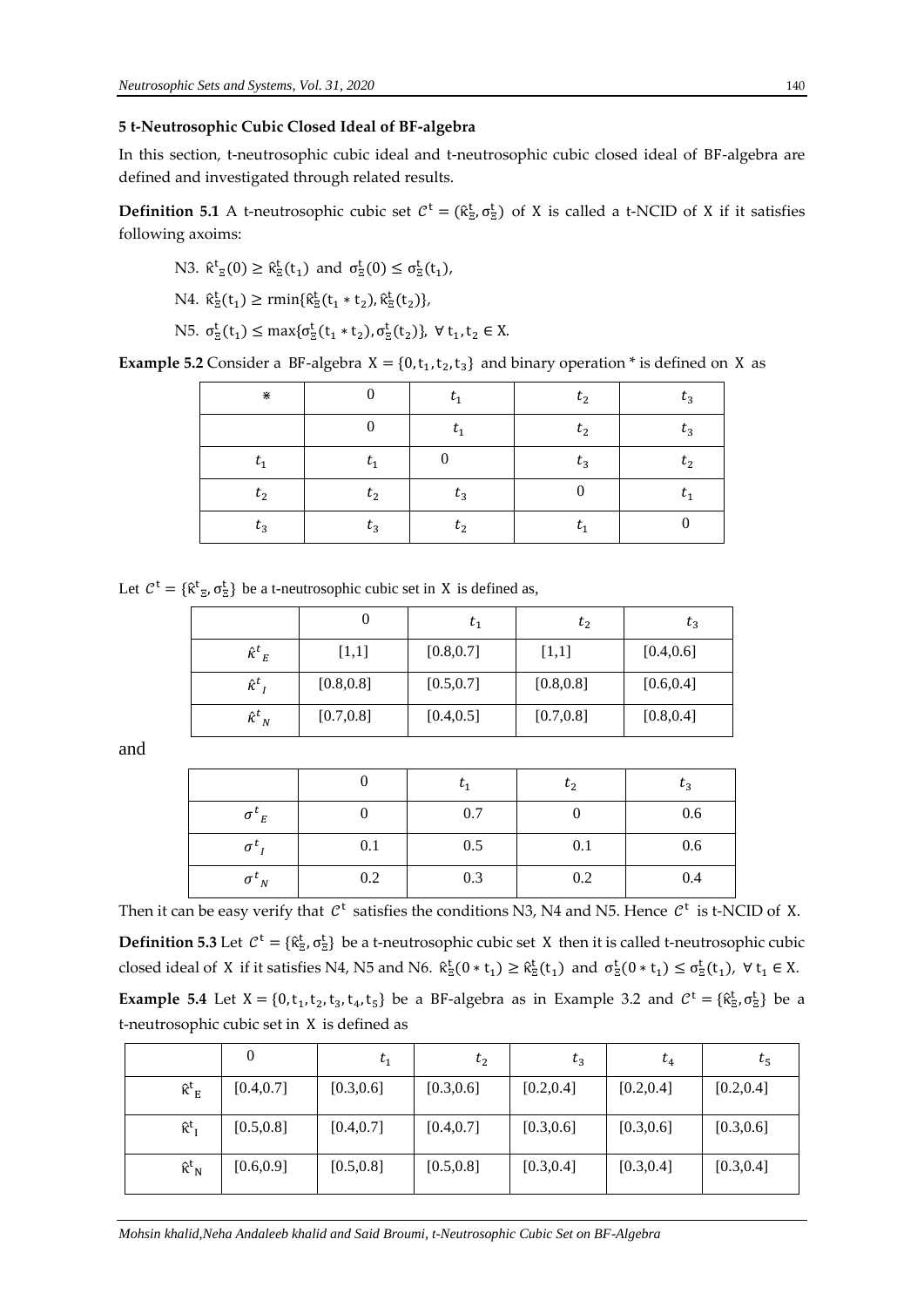|                                    |     | $\iota_1$ | $t_2$ | $t_3$ | $t_4$ | $\tau_{5}$ |
|------------------------------------|-----|-----------|-------|-------|-------|------------|
| $\sigma$ <sup>'</sup> <sub>E</sub> | 0.3 | 0.6       | 0.6   | 0.8   | 0.8   | 0.8        |
| $\sigma$ <sup>-</sup>              | 0.4 | 0.5       | 0.5   | 0.7   | 0.7   | 0.7        |
| $\sigma_{N}$                       | 0.5 | 0.6       | 0.6   | 0.9   | 0.9   | 0.9        |

By calculations it is clear that  $\mathcal{C}^t$  is a t-neutrosophic cubic closed ideal of X.

**Proposition 5.5** Every t-neutrosophic cubic closed ideal is a t-NCID.

**Proof** The converse of proposition 5.5 is not true in general as shown in the given example.

**Example** 5.6 Let  $X = \{0, t_1, t_2, t_3, t_4, t_5\}$  be a BF-algebra as in Example 3.2 and  $C^t = \{\hat{\kappa}^t_{\Xi}, \sigma^t_{\Xi}\}$  be a t-neutrosophic cubic set in X is defined as

|                               | O          | $\iota_1$  | $t_{2}$    | $t_3$      | $t_4$      | $t_{5}$    |
|-------------------------------|------------|------------|------------|------------|------------|------------|
| $\hat{\kappa}^t$ <sub>E</sub> | [0.5, 0.7] | [0.4, 0.6] | [0.4, 0.6] | [0.3, 0.4] | [0.3, 0.4] | [0.3, 0.4] |
| $\hat{\kappa}^t$ <sub>I</sub> | [0.6, 0.8] | [0.5, 0.7] | [0.5, 0.7] | [0.4, 0.6] | [0.4, 0.6] | [0.4, 0.6] |
| $\hat{\kappa}^t{}_N$          | [0.7, 0.9] | [0.6, 0.8] | [0.6, 0.8] | [0.5, 0.4] | [0.5, 0.4] | [0.5, 0.4] |

|                        |     | $\iota_1$ | $t_2$ | $t_3$ | $\iota_4$ | $t_{5}$ |
|------------------------|-----|-----------|-------|-------|-----------|---------|
| $\sigma^{\iota}{}_{E}$ | 0.2 | 0.5       | 0.5   | 0.6   | 0.6       | 0.6     |
| $\sigma$ <sup>'</sup>  | 0.3 | 0.4       | 0.4   | 0.7   | 0.7       | 0.7     |
| $\sigma_{N}$           | 0.3 | 0.5       | 0.5   | 0.8   | 0.8       | 0.8     |

By calculations verify that  $\mathcal{C}^t$  is a t-NCID of X. But it is not a t-neutrosophic cubic closed ideal of X since  $\hat{\kappa}^t_{\Xi}(0 * t_1) \geq \hat{\kappa}^t_{\Xi}(t_1)$  and  $\sigma^t_{\Xi}(0 * t_1) \nleq \sigma^t_{\Xi}(t_1)$ ,  $\forall t_1 \in X$ .

**Corollary 5.7** Every t-NCSU which satisfies N4 and N5 becomes a t-neutrosophic cubic closed ideal.

**Theorem 5.8** Every t-neutrosophic cubic closed ideal of a BF-algebra X is also a t-NCSU of X.

**Proof**. Suppose  $C^t = \{ \hat{\kappa}^t_{\Xi}, \sigma^t_{\Xi} \}$  be a t-neutrosophic cubic closed ideal of X, then for any  $t_1 \in X$  we have  $\hat{\kappa}_{\Xi}^t(0 * t_1) \geq \hat{\kappa}_{\Xi}^t(t_1)$  and  $\sigma_{\Xi}^t(0 * t_1) \leq \sigma_{\Xi}^t(t_1)$ . Now by N4, N6, Proposition 3.3, we know that  $\hat{\kappa}_{\Xi}^{t}(t_{1}*t_{2}) \ge \text{rmin}\{\hat{\kappa}_{\Xi}^{t}((t_{1}*t_{2})*(0*t_{2})),\hat{\kappa}_{\Xi}^{t}(0*t_{2})\} = \text{rmin}\{\hat{\kappa}_{\Xi}^{t}(t_{1}),\hat{\kappa}_{\Xi}^{t}(0*t_{2})\} \ge \text{rmin}\{\hat{\kappa}_{\Xi}^{t}(t_{1}),\hat{\kappa}_{\Xi}^{t}(t_{2})\}$ and  $\mathcal{L}_{\Xi}^{\tau}(t_1 * t_2) \leq \max\{\sigma_{\Xi}^{\tau}((t_1 * t_2) * (0 * t_2)), \sigma_{\Xi}^{\tau}(0 * t_2)\}$  = max $\{\sigma_{\Xi}^{\tau}(t_1), \sigma_{\Xi}^{\tau}(0 * t_2)\}$  < max{ $\sigma_{\overline{z}}^t(t_1)$ ,  $\sigma_{\overline{z}}^t(t_2)$ }. Hence  $\mathcal{C}^t$  is a t-neutrosophic cubic subalgeba of X.

**Theorem 5.9** The R-intersection of any set of t-NCIDs of X is a t-NCID of X.

**Proof**. Let  $C_i^t = \{(\hat{\kappa}_i^t)_{\Xi}, (\sigma_i^t)_{\Xi}\}\)$  where  $i \in k$ , be a collection of sets of t-NCID of X and  $t_1, t_2 \in X$ . Then

$$
(\bigcap (\hat{\kappa}_i^t)_{\Xi})(0) = \text{rinf}(\hat{\kappa}_i^t)_{\Xi}(0)
$$
  
\n
$$
\geq \text{rinf}(\hat{\kappa}_i^t)_{\Xi}(t_1)
$$
  
\n
$$
= (\bigcap (\hat{\kappa}_i^t)_{\Xi})(t_1)
$$
  
\n
$$
\Rightarrow (\bigcap (\hat{\kappa}_i^t)_{\Xi})(0) \geq (\bigcap (\hat{\kappa}_i^t)_{\Xi})(t_1),
$$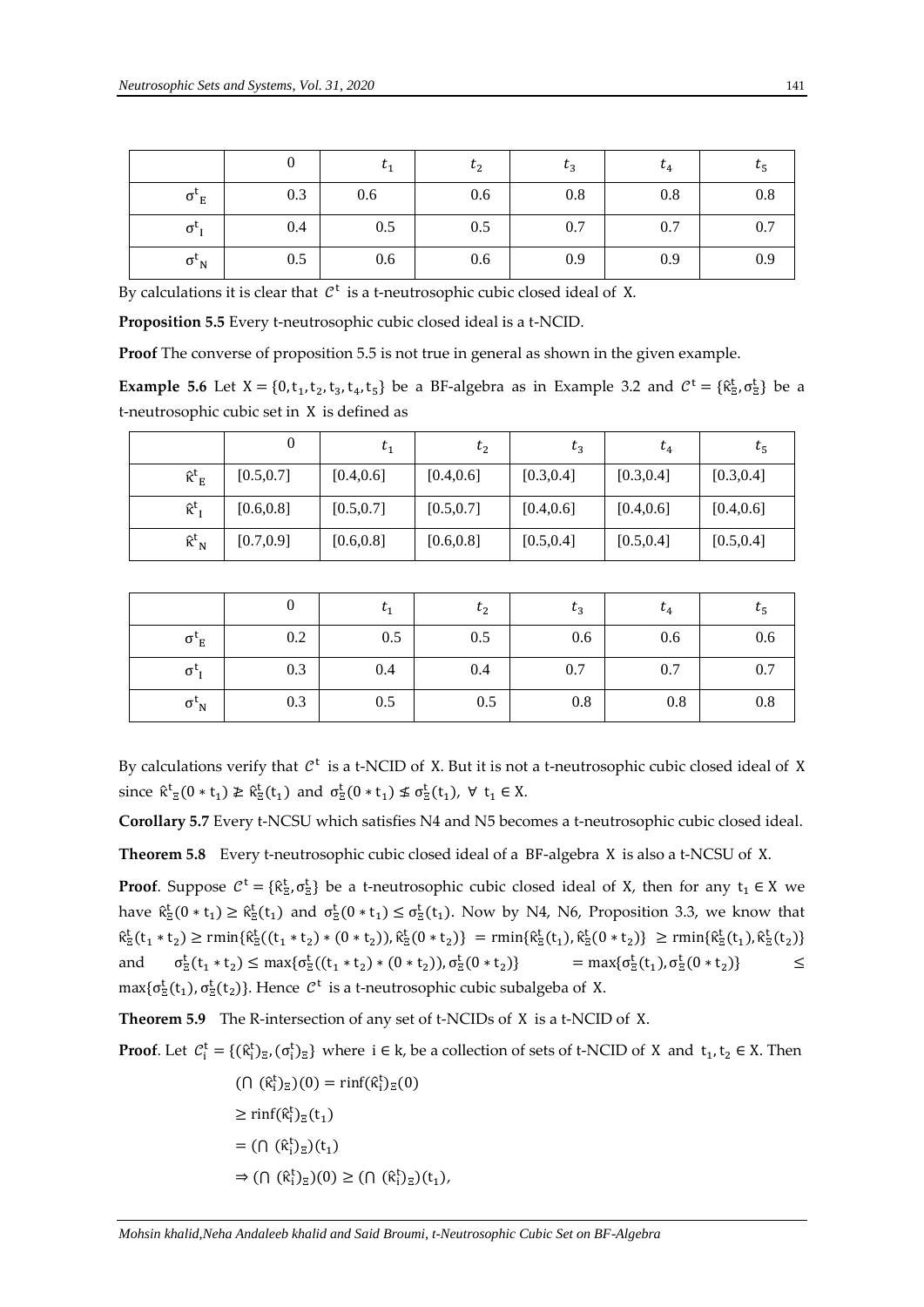$$
(\vee (\sigma_i^t)_{\Xi})(0) = \sup (\sigma_i^t)_{\Xi}(0)
$$
  
\n
$$
\leq (\sigma_i^t)_{\Xi}(t_1)
$$
  
\n
$$
= (\vee (\sigma_i^t)_{\Xi})(t_1)
$$
  
\n
$$
\Rightarrow (\vee (\sigma_i^t)_{\Xi})(0) \leq (\vee (\sigma_i^t)_{\Xi})(t_1),
$$
  
\n
$$
(\bigcap (\hat{\kappa}_i^t)_{\Xi})(t_1) = \min(\hat{\kappa}_i^t)_{\Xi}(t_1)
$$
  
\n
$$
\geq \min\{\min\{(\hat{\kappa}_i^t)_{\Xi}(t_1 * t_2), (\hat{\kappa}_i^t)_{\Xi}(t_2)\}\}
$$
  
\n
$$
= \min\{\min(\hat{\kappa}_i^t)_{\Xi}(t_1 * t_2), \min(\hat{\kappa}_i^t)_{\Xi}(t_2)\}
$$
  
\n
$$
\Rightarrow \min\{(\bigcap (\hat{\kappa}_i^t)_{\Xi})(t_1 * t_2), (\bigcap (\hat{\kappa}_i^t)_{\Xi})(t_2)\}
$$
  
\n
$$
\Rightarrow (\bigcap (\hat{\kappa}_i^t)_{\Xi})(t_1) \geq \min\{(\bigcap (\hat{\kappa}_i^t)_{\Xi})(t_1 * t_2), (\bigcap (\hat{\kappa}_i^t)_{\Xi})(t_2)\}
$$

and

$$
(\vee (\sigma_i^t)_{\Xi})(t_1) = \sup(\sigma_i^t)_{\Xi}(t_1)
$$
  
\n
$$
\leq \sup\{\max\{(\sigma_i^t)_{\Xi}(t_1 * t_2), (\sigma_i^t)_{\Xi}(t_2)\}\}
$$
  
\n
$$
= \max\{\sup(\sigma_i^t)_{\Xi}(t_1 * t_2), \sup(\sigma_i^t)_{\Xi}(t_2)\}
$$
  
\n
$$
= \max\{(\vee (\sigma_i^t)_{\Xi})(t_1 * t_2), (\vee (\sigma_i^t)_{\Xi})(t_2)\}
$$
  
\n
$$
\Rightarrow (\vee (\sigma_i^t)_{\Xi})(t_1) \leq \max\{(\vee (\sigma_i^t)_{\Xi})(t_1 * t_2), (\vee (\sigma_i^t)_{\Xi})(t_2)\},
$$

which show that R-intersection is a t-NCID of X.

**Theorem 5.10** The R-intersection of any set of t-neutrosophic cubic closed ideals of X is also a t-neutrosophic cubic closed ideal of X.

**Proof**. It is similar to the proof of Theorem 5.9.

**Theorem 5.11** For a t-neutrosophic cubic ideal  $C^t = \{ \hat{\kappa}^t_{\Xi}, \sigma^t_{\Xi} \}$  of X, the following assertions are valid: 1. if  $t_1 * t_2 \leq z$ , then  $\hat{\kappa}_{\Xi}^t(t_1) \geq \text{rmin}\{\hat{\kappa}_{\Xi}^t(t_2), \hat{\kappa}_{\Xi}^t(t_3)\}\$  and  $\sigma_{\Xi}^t(t_1) \leq \text{max}\{\sigma_{\Xi}^t(t_2), \sigma_{\Xi}^t(t_3)\}\$ ,

2. if  $t_1 \leq t_2$ , then  $\hat{\kappa}^t_{\Xi}(t_1) \geq \hat{\kappa}^t_{\Xi}(t_2)$  and  $\sigma^t_{\Xi}(t_1) \leq \sigma^t_{\Xi}(t_2)$ ,  $\forall t_1, t_2, t_3 \in X$ .

**Proof**. 1. Assume that  $t_1, t_2, t_3 \in X$  such that  $t_1 * t_2 \le t_3$ . Then  $(t_1 * t_2) * t_3 = 0$  and thus  $\hat{\kappa}^t_{\Xi}(t_1) \ge$  $\text{rmin}\{\hat{\kappa}_{\Xi}^{\text{t}}(t_1 * t_2), \hat{\kappa}_{\Xi}^{\text{t}}(t_2)\} \ge \text{rmin}\{\text{rmin}\{\hat{\kappa}_{\Xi}^{\text{t}}((t_1 * t_2) * t_3), \hat{\kappa}_{\Xi}^{\text{t}}(t_3)\}, \hat{\kappa}_{\Xi}^{\text{t}}(t_2)\}$ )}  $=$  $\text{rmin}\{\hat{\kappa}_{\Xi}^t(0),\hat{\kappa}_{\Xi}^t(t_3)\},\hat{\kappa}_{\Xi}^t(t_2)\} = \text{rmin}\{\hat{\kappa}_{\Xi}^t(t_2),\hat{\kappa}_{\Xi}^t(t_3)\}\text{ and }\sigma_{\Xi}^t(t_1)\leq \text{max}\{\sigma_{\Xi}^t(t_1*t_2),\sigma_{\Xi}^t(t_2)\}\leq$  $\max\{\max\{\sigma_{\Xi}^t \big((t_1 * t_2) * t_3\big), \sigma_{\Xi}^t(t_3)\}\}\,, \sigma_{\Xi}^t(t_2)\} = \max\left\{\max\{\sigma_{\Xi}^t(0), \sigma_{\Xi}^t(t_3)\}\!,$ 

$$
\sigma_{\Xi}^{\mathsf{t}}(t_2)\} = \max{\{\sigma_{\Xi}^{\mathsf{t}}(b), \sigma_{\Xi}^{\mathsf{t}}(t_3)\}}.
$$

2. Again, take  $t_1, t_2 \in X$  such that  $t_1 \le t_2$ . Then  $t_1 * t_2 = 0$  and thus  $\hat{\kappa}^t_{\Xi}(t_1) \ge \text{rmin}\{\hat{\kappa}^t_{\Xi}(t_1 * t_2) \le \text{rmin}\{\hat{\kappa}^t_{\Xi}(t_1 * t_2) \le \text{rmin}\{\hat{\kappa}^t_{\Xi}(t_1 * t_2) \le \text{rmin}\{\hat{\kappa}^t_{\Xi}(t_1 * t_2) \le \text{rmin}\{\hat{\kappa}^$  $(t_2)$ ,  $\hat{\kappa}^t_{\Xi}(t_2)$ } = rmin{ $\hat{\kappa}^t_{\Xi}(0)$ ,  $\hat{\kappa}^t_{\Xi}(t_2)$ } =  $\hat{\kappa}^t_{\Xi}(t_2)$  and  $\sigma^t_{\Xi}(t_1) \le \text{rmin}\{\sigma^t_{\Xi}(t_1 * t_2), \sigma^t_{\Xi}(t_2)\}$  = rmin $\{\sigma_{\overline{z}}^t(0), \sigma_{\overline{z}}^t(t_2)\} = \sigma_{\overline{z}}^t(t_2).$ 

**Theorem 5.12** Let  $C^t = \{ \hat{\kappa}^t_{\Xi}, \sigma^t_{\Xi} \}$  is a neutrosophic cubic ideal of X. If  $t_1 * t_2 \le t_1$ ,  $\forall t_1, t_2 \in X$ . Then  $\mathcal{C}^t$  is a t-NCSU of X.

**Proof**. Assume that  $C^t = \{\hat{\kappa}^t_{\Xi}, \sigma^t_{\Xi}\}$  is a t-neutrosophic cubic ideal of X. Suppose that  $t_1 * t_2 \le t_1 \forall$  $t_1, t_2 \in X$ . Then

$$
\hat{\kappa}_{\Xi}^{t}(t_1 * t_2) \ge \hat{\kappa}_{\Xi}^{t}(t_1) \quad (\because \text{By Theorem 5.11})
$$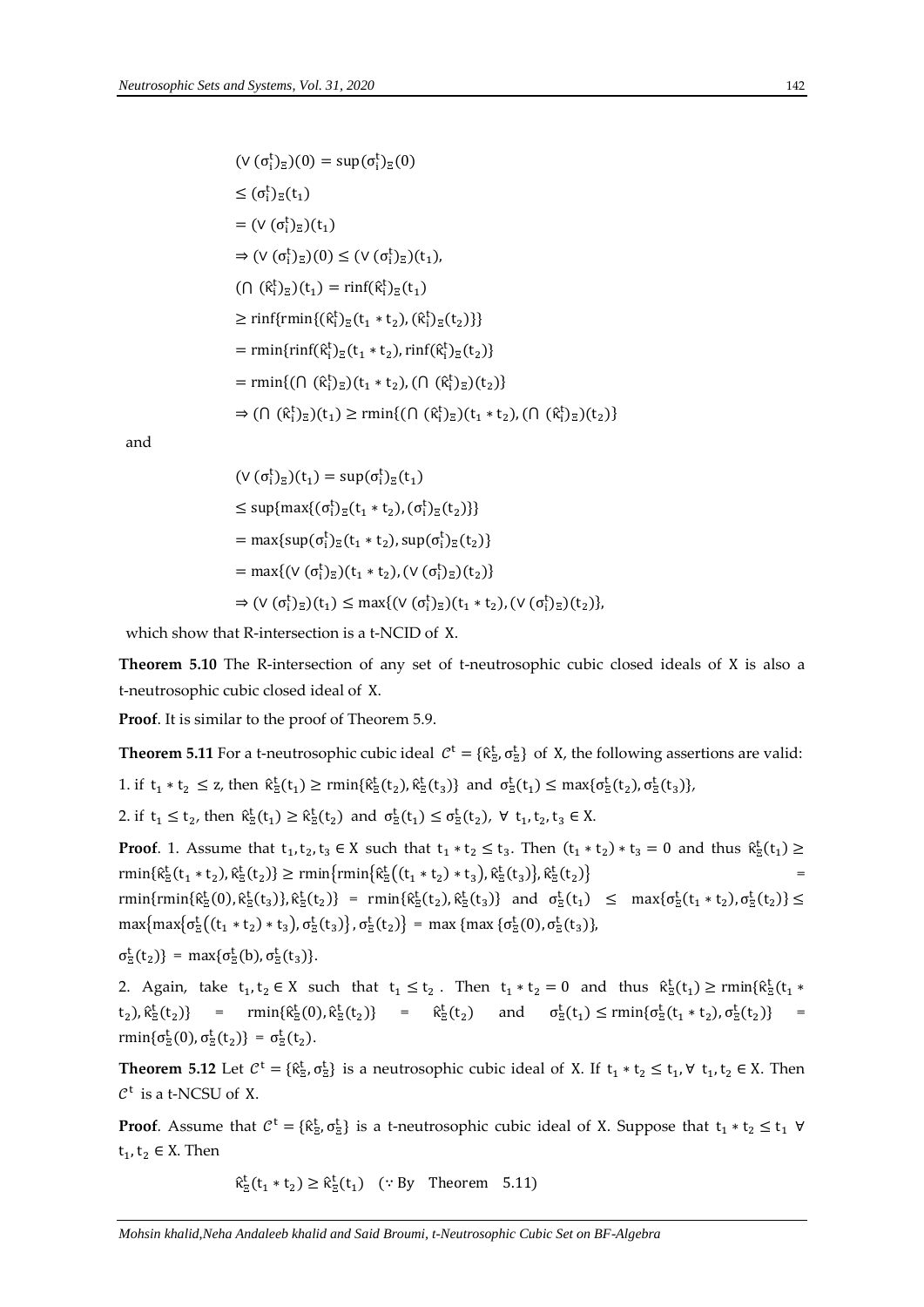$\geq$  rmin{ $\hat{\kappa}^t_{\Xi}(t_1 * t_2), \hat{\kappa}^t_{\Xi}(t_2)$ } (: By N4)  $\geq$  rmin{ $\hat{\kappa}_{\overline{z}}^t(t_1), \hat{\kappa}_{\overline{z}}^t(t_2)$ } (: By Theorem 5.11)  $\Rightarrow \hat{\kappa}_{\Xi}^{\mathrm{t}}(t_1 * t_2) \ge \text{rmin}\{\hat{\kappa}_{\Xi}^{\mathrm{t}}(t_1), \hat{\kappa}_{\Xi}^{\mathrm{t}}(t_2)\}\$ 

and

$$
\sigma_{\overline{z}}^{\underline{t}}(t_1 * t_2) \leq \sigma_{\overline{z}}^{\underline{t}}(t_1) \quad (\because \text{By Theorem 5.11})
$$
  
\n
$$
\leq \max\{\sigma_{\overline{z}}^{\underline{t}}(t_1 * t_2), \sigma_{\overline{z}}^{\underline{t}}(t_2)\} \quad (\because \text{By N5})
$$
  
\n
$$
\leq \max\{\sigma_{\overline{z}}^{\underline{t}}(t_1), \sigma_{\overline{z}}^{\underline{t}}(t_2)\} \quad (\because \text{By Theorem 5.11})
$$
  
\n
$$
\Rightarrow \sigma_{\overline{z}}^{\underline{t}}(t_1 * t_2) \leq \max\{\sigma_{\overline{z}}^{\underline{t}}(t_1), \sigma_{\overline{z}}^{\underline{t}}(t_2)\}.
$$

Hence  $C^t = \{ \hat{\kappa}^t_{\Xi}, \sigma^t_{\Xi} \}$  is a t-NCSU of X.

**Theorem 5.13** If  $C^t = \{\hat{\kappa}_\Xi^t, \sigma_\Xi^t\}$  is a t-neutrosophic cubic ideal of X, then  $\left(\dots\left((t_1 * x_1) * x_2\right) * \dots\right) *$  $x_n = 0$  for any  $t_1, x_1, x_2, ..., x_n \in X \Rightarrow \hat{\kappa}^t_{\Xi}(t_1) \ge \text{rmin}\{\hat{\kappa}^t_{\Xi}(x_1), \hat{\kappa}^t_{\Xi}(x_2), ...,$ 

 $\hat{\kappa}_{\Xi}^{\mathrm{t}}(x_{n})\}$  and  $\sigma_{\Xi}^{\mathrm{t}}(t_{1}) \leq \max\{\sigma_{\Xi}^{\mathrm{t}}(x_{1}), \sigma_{\Xi}^{\mathrm{t}}(x_{2}), \ldots, \sigma_{\Xi}^{\mathrm{t}}(x_{n})\}.$ 

**Proof**. We can prove this theorem by using induction on n and Theorem 5.11.

**Theorem 5.14** A t-neutrosophic cubic set  $C^t = (\hat{\kappa}_z^t, \sigma_z^t)$  is a t-neutrosophic cubic closed ideal of  $X \in$  $U(\hat{\kappa}_{\Xi}^t | [s_{\Xi_1}, s_{\Xi_2}])$  and  $L(\sigma_{\Xi}^t | t_{\Xi_1})$  are closed ideals of X for every  $[s_{\Xi_1}, s_{\Xi_2}] \in D[0,1]$  and  $t_{\Xi_1} \in [0,1]$ .

**Proof**. Assume that  $C^t = (\hat{\kappa}_{\Xi}^t, \sigma_{\Xi}^t)$  is a t-neutrosophic cubic closed ideal of X. For  $[s_{\Xi_1}, s_{\Xi_2}] \in D[0,1]$ , clearly,  $0 * t_1 \in U(\hat{\kappa}^t_{\Xi} | [s_{\Xi_1}, s_{\Xi_2}])$ , where  $t_1 \in X$ . Let  $t_1, t_2 \in X$  be such that  $t_1 * t_2 \in U(\hat{\kappa}^t_{\Xi} | [s_{\Xi_1}, s_{\Xi_2}])$ and  $t_2 \in U(\hat{\kappa}_{\Xi}^t | [s_{\Xi_1}, s_{\Xi_2}$ Then  $t_{\overline{z}}(t_1) \ge \text{rmin}\{\hat{\kappa}_{\overline{z}}^t(t_1 * t_2), \hat{\kappa}_{\overline{z}}^t(t_2)\} \ge [s_{\overline{z}_1}, s_{\overline{z}_2}] \Rightarrow t_1 \in$  $U(\hat{\kappa}_{\Xi}^t | [s_{\Xi_1}, s_{\Xi_2}]$ . Hence  $U(\hat{\kappa}_{\Xi}^t | [s_{\Xi_1}, s_{\Xi_2}])$  is a closed ideal of X.

For  $t_{\Xi_1} \in [0,1]$ . Clearly,  $0 * t_1 \in L(\sigma_{\Xi}^t | t_{\Xi_1})$ . Let  $t_1, t_2 \in X$  be such that  $t_1 * t_2 \in L(\sigma_{\Xi}^t | t_{\Xi_1})$  and  $t_2 \in$  $L(\sigma_{\Xi}^t | t_{\Xi_1})$ . Then  $\sigma_{\Xi}^t(t_1) \leq \max{\{\sigma_{\Xi}^t(t_1 * t_2), \sigma_{\Xi}^t(t_2)\}} \leq t_{\Xi_1} \Rightarrow t_1 \in L(\sigma_{\Xi}^t | t_{\Xi_1})$ . Hence  $L(\sigma_{\Xi}^t | t_{\Xi_1})$  is a t-neutrosophic cubic closed ideal of X.

Conversely, suppose that each nonempty level subset  $U(\hat{\kappa}_{\Xi}^t | [s_{\Xi_1}, s_{\Xi_2}])$  and  $L(\sigma_{\Xi}^t | t_{\Xi_1})$  are closed ideals of X. For any  $t_1 \in X$ , let  $\hat{\kappa}^t_{\Xi}(t_1) = [s_{\Xi_1}, s_{\Xi_2}]$  and  $\sigma^t_{\Xi}(t_1) = t_{\Xi_1}$ . Then  $t_1 \in U(\hat{\kappa}^t_{\Xi} | [s_{\Xi_1}, s_{\Xi_2}])$  and  $t_1 \in L(\sigma_{\Xi}^t | t_{\Xi_1})$ . Since  $0 * t_1 \in U(\hat{\kappa}_{\Xi}^t | [s_{\Xi_1}, s_{\Xi_2}]) \cap L(\sigma_{\Xi}^t | t_{\Xi_1})$ , it follows that  $\hat{\kappa}_{\Xi}^t(0 * t_1) \geq [s_{\Xi_1}, s_{\Xi_2}] =$  $\hat{\kappa}_{\Xi}^{\tau}(t_1)$  and  $\sigma_{\Xi}^{\tau}(0*t_1) \leq t_{\Xi_1} = \sigma_{\Xi}^{\tau}(t_1)$   $\forall$   $t_1 \in X$ . If there exists  $\alpha_{\Xi_1}, \beta_{\Xi_1} \in X$  such that  $\hat{\kappa}_{\Xi}^{\tau}(\alpha_{\Xi_1}) \leq$ rmin{ $\hat{\kappa}^t_{\Xi}(\alpha_{\Xi_1} * \beta_{\Xi_1}), \beta_{\Xi_1}$ }, then by taking  $[s'_{\Xi_1}, s'_{\Xi_2}] = \frac{1}{2}$  $\frac{1}{2} [\hat{\kappa}_{\Xi}^{\dagger}(\alpha_{\Xi_1} * \beta_{\Xi_1}) + \text{rmin} {\hat{\kappa}}_{\Xi}^{\dagger}(\alpha_{\Xi_1}), \hat{\kappa}_{\Xi}^{\dagger}(\beta_{\Xi_1})\}].$ 

It follows that  $\alpha_{\Xi_1} * \beta_{\Xi_1} \in U(\hat{\kappa}_{\Xi}^t \mid [s'_{\Xi_1}, s'_{\Xi_2}])$  and  $\beta_{\Xi_1} \in U(\hat{\kappa}_{\Xi}^t \mid [s'_{\Xi_1}, s'_{\Xi_2}])$ , but  $\alpha_{\Xi_1} \notin U(\hat{\kappa}_{\Xi}^t \mid [s'_{\Xi_1}, s'_{\Xi_2}])$ , which is contradiction. Hence,  $\mathsf{U}(\hat{\kappa}_{\Xi}^t[ [s'_{\Xi_1},s'_{\Xi_2}])$  is not closed ideal of X.

Again, if there exists  $\alpha_{\epsilon_1}, \beta_{\epsilon_1} \in X$  such that  $\sigma_{\epsilon}^t(\alpha_{\epsilon_1}) \ge \max{\{\sigma_{\epsilon}^t(\alpha_{\epsilon_1} * \beta_{\epsilon_1}), \sigma_{\epsilon}^t(\beta_{\epsilon_1})\}}$ , then by taking  $t'_{\Xi_1} = \frac{1}{2}$  $\frac{1}{2}[\sigma_{\Xi}^{\mathrm{t}}(\alpha_{\Xi_1} * \beta_{\Xi_1}) + \max{\{\sigma_{\Xi}^{\mathrm{t}}(\alpha_{\Xi_1}), \sigma_{\Xi}^{\mathrm{t}}(\beta_{\Xi_1})\}}].$ 

It follows that  $\alpha_{\epsilon_1} * \beta_{\epsilon_1} \in L(\sigma_{\epsilon}^t | t'_{\epsilon_1})$  and  $\beta_{\epsilon_1} \in L(\sigma_{\epsilon}^t | t'_{\epsilon_1})$ , but  $\alpha_{\epsilon_1} \notin L(\sigma_{\epsilon}^t | t'_{\epsilon_1})$ , which is contradiction. So  $L(\sigma_{\overline{z}}^t | t'_{\overline{z}_1})$  is not closed ideal of X. Hence  $C^t = (\hat{\kappa}_{\overline{z}}^t, \sigma_{\overline{z}}^t)$  is a t-neutrosophic cubic ideal of X because it satisfies N3 and N4.

#### **6 Neutrosophic Cubic Ideals under Homomorphism**

In this section, t-neutrosophic cubic ideals are investigated under homomorphism through some results.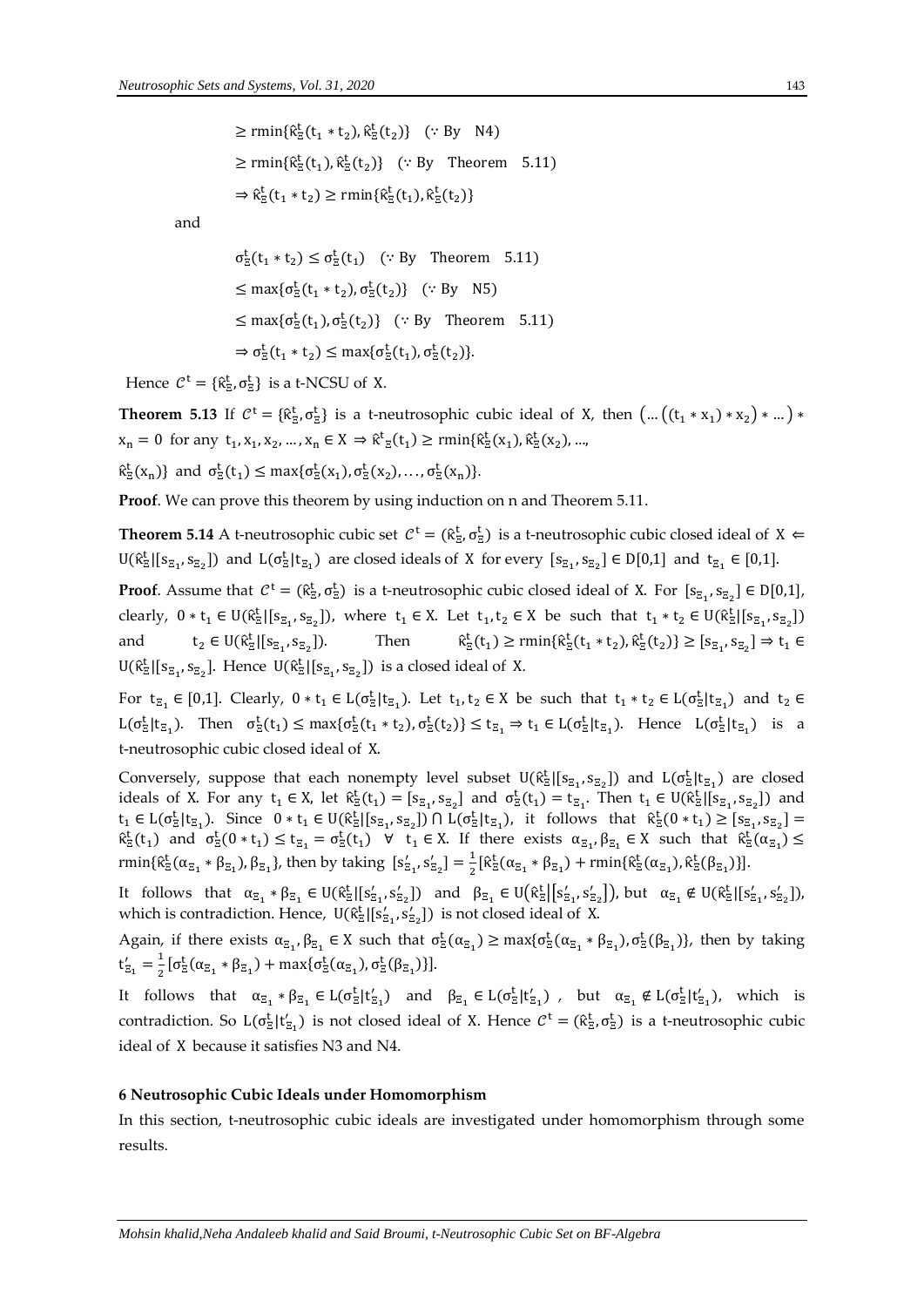**Theorem 6.1** Suppose that  $\Gamma|X \to Y$  is a homomorphism of BF-algebra. If  $C^t = (\hat{\kappa}_z^t, \sigma_z^t)$  is a t-NCID of Y. Then pre-image  $\Gamma^{-1}(\mathcal{C}^t) = (\Gamma^{-1}(\hat{\kappa}_z^t), \Gamma^{-1}(\sigma_z^t))$  of  $\mathcal{C}^t$  under  $\Gamma$  of X is a t-NCID of X.

**Proof**. For all  $t_1 \in X$ ,  $\Gamma^{-1}(\hat{\kappa}^t_{\Xi})(t_1) = \hat{\kappa}^t_{\Xi}(\Gamma(t_1)) \leq \hat{\kappa}^t_{\Xi}(0) = \hat{\kappa}^t_{\Xi}(\Gamma(0)) = \Gamma^{-1}(\hat{\kappa}^t_{\Xi})(0)$  and  $\Gamma^{-1}(\sigma^t_{\Xi})(t_1) =$  $\sigma_{\Xi}^{t}(\Gamma(t_1)) \geq \sigma_{\Xi}^{t}(0) = \sigma_{\Xi}^{t}(\Gamma(0)) = \Gamma^{-1}(\sigma_{\Xi}^{t})(0).$  Let  $t_1$ ,  $t_2 \in X$ ,  $\Gamma^{-1}(\hat{\kappa}_{\Xi}^{\mathrm{t}})$ )  $(t_1) = \hat{\kappa}_{\bar{z}}^{\mathrm{t}}(\Gamma(t_1)) \geq$  $\text{rmin}\{\hat{\kappa}_{\Xi}^t(\Gamma(t_1) * \Gamma(t_2)), \hat{\kappa}_{\Xi}^t(\Gamma(t_2))\} = \text{rmin}\{\hat{\kappa}_{\Xi}^t(\Gamma(t_1 * t_2)), \hat{\kappa}_{\Xi}^t(\Gamma(t_2))\} = \text{rmin}\{\Gamma^{-1}(\hat{\kappa}_{\Xi}^t)(t_1 * t_2)\}$  $(t_2)$ ,  $\Gamma^{-1}(\hat{\kappa}^t_{\Xi})(t_2)$ } and  $\Gamma^{-1}(\sigma^t_{\Xi})(a) = \sigma^t_{\Xi}(\Gamma(t_1)) \le \max\{\sigma^t_{\Xi}(\Gamma(t_1) * \Gamma(t_2))\}, \sigma^t_{\Xi}(\Gamma(t_2))\} = \max\{\sigma^t_{\Xi}(\Gamma(t_1) * \Gamma(t_2))\}$  $(t_2)$ ),  $\sigma_{\Xi}^{t}(\Gamma(t_2))$ } = max{ $\Gamma^{-1}(\sigma_{\Xi}^{t})(t_1 * t_2)$ ,  $\Gamma^{-1}(\sigma_{\Xi}^{t})(t_2)$ }. Hence  $\Gamma^{-1}(\mathcal{C}^{t}) = (\Gamma^{-1}(\hat{\kappa}_{\Xi}^{t}), \Gamma^{-1}(\sigma_{\Xi}^{t}))$  is a t-NCID of X*.*

**Corollary 6.2** A homomorphic pre-image of a t-neutrosophic cubic closed ideal is a t-NCID.

**Proof**. Using Proposition 5.5 and Theorem 6.1, we can prove this corollary .

**Corollary 6.3** A homomorphic preimage of a t-neutrosophic cubic closed ideal is also a t-NCSU.

**Proof**. Using Theorem 5.8 and Theorem 6.1, we can prove this corollary.

**Corollary 6.4** Let  $\Gamma|X \to Y$  be a homomorphism of BF-algebra. If  $\mathcal{C}_i^t = ((\hat{\kappa}_i^t)_{\Xi}, (\sigma_i^t)_{\Xi})$  is a t-NCID of Y where *i* ∈ k then the pre image  $\Gamma^{-1}(\bigcap_{i\in k_R}(C_i^t)_\Xi) = (\Gamma^{-1}(\bigcap_{i\in k_R}(R_i^t)_\Xi),$ 

 $\Gamma^{-1}(\bigcap_{i\in k_R}(\sigma_i^t)_{\Xi}))$  is a t-NCID of X.

**Proof**. Using Theorem 5.9 and Theorem 6.1, we can prove this corollary.

**Corollary 6.5** Let  $\Gamma|X \to Y$  be a homomorphism of BF-algebra. If  $C_i^t = ((\hat{\kappa}_i^t)_{\Xi}, (\sigma_i^t)_{\Xi})$  is a t-neutrosophic cubic closed ideals of Y where  $i \in k$  then the pre-image  $\Gamma^{-1}(\bigcap_{i \in k_R} (\mathcal{C}_i^t)_{\Xi}) =$  $(\Gamma^{-1}(\bigcap_{i\in k_R} (\hat{\kappa}^t_i)_{\Xi}), \Gamma^{-1}(\bigcap_{i\in k_R} (\sigma^t_i)_{\Xi}))$  is a t-neutrosophic cubic closed ideal of X. **Proof**. Straightforward, using Theorem 5.10 and Theorem 6.1.

**Theorem 6.6** Suppose that  $\Gamma|X \to Y$  is an epimorphism of BF-algebra. Then  $C^t = (\hat{\kappa}^t_{\Xi}, \sigma^t_{\Xi})$  is a t-NCID of Y, if  $\Gamma^{-1}(\mathcal{C}^t) = (\Gamma^{-1}(\hat{\kappa}_{\Xi}^t), \Gamma^{-1}(\sigma_{\Xi}^t))$  of  $\mathcal{C}^t$  under  $\Gamma$  of X is a t-NCID of X.

**Proof**. For any  $t_2 \in Y$ ,  $\exists$   $t_1 \in X$  such that  $t_2 = \Gamma(t_1)$ . Then  $\hat{\kappa}^t_{\Xi}(t_2) = \hat{\kappa}^t_{\Xi}(\Gamma(t_1)) = \Gamma^{-1}(\hat{\kappa}^t_{\Xi})(t_1) \leq$  $\Gamma^{-1}(\hat{\kappa}^t_{\Xi})(0) = \hat{\kappa}^t_{\Xi}(\Gamma(0)) = \hat{\kappa}^t_{\Xi}(0)$  and  $\sigma^t_{\Xi}(t_2) = \sigma^t_{\Xi}(\Gamma(t_1)) = \Gamma^{-1}(\sigma^t_{\Xi})$ 

$$
(t_1) \geq \Gamma^{-1}(\sigma_{\Xi}^t)(0) = \sigma_{\Xi}^t(\Gamma(0)) = \sigma_{\Xi}^t(0).
$$

Suppose  $(t_2)_1$ ,  $(t_2)_2 \in Y$ . Then  $\Gamma((t_1)_1) = (t_2)_1$  and  $\Gamma((t_1)_2) = (t_2)_2$  for some  $(t_1)_1$ ,  $(t_1)_2 \in Y$ X. Thus  $\hat{\kappa}_{\Xi}^{t}((t_2)_{1}) = \hat{\kappa}_{\Xi}^{t}(\Gamma((t_1)_{1})) = \Gamma^{-1}(\hat{\kappa}_{\Xi}^{t})((t_1)_{1}) \ge \text{rmin}\{\Gamma^{-1}(\hat{\kappa}_{\Xi}^{t})\}$  $((t_1)_1 * (t_1)_2), \Gamma^{-1}(\hat{\kappa}^t_2)((t_1)_2) = \min{\{\hat{\kappa}^t_2(\Gamma((t_1)_1 * (t_1)_2)), \hat{\kappa}^t_2(\Gamma((t_1)_2))\}} = \min{\{\hat{\kappa}^t_2\}}$  $(\Gamma((t_1)_1) * \Gamma((t_1)_2)), \hat{\kappa}^t_{\bar{z}}(\Gamma((t_1)_2))\} = \min{\{\hat{\kappa}^t_{\bar{z}}((t_2)_1 * (t_2)_2), \hat{\kappa}^t_{\bar{z}}((t_2)_2)\}}$  and  $\sigma_{\Xi}^{t}((t_{2})_{1}) = \sigma_{\Xi}^{t}(\Gamma((t_{1})_{1})) = \Gamma^{-1}(\sigma_{\Xi}^{t})((t_{1})_{1}) \leq \max\{\Gamma^{-1}(\sigma_{\Xi}^{t})((t_{1})_{1} * (t_{1})_{2}), \Gamma^{-1}(\sigma_{\Xi}^{t})((t_{1})_{2})\}$ = max{ $\sigma_{\bar{z}}^{t}(\Gamma((t_1)_{1} * (t_1)_{2}))$ ,  $\sigma_{\bar{z}}^{t}(\Gamma((t_1)_{2}))$ } = max{ $\sigma_{\bar{z}}^{t}(\Gamma((t_1)_{1}) * \Gamma((t_1)_{2}))$ ,  $\sigma_{\bar{z}}^{t}(\Gamma((t_1)_{2}))$ } = max $\{\sigma_{\Xi}^{t}((t_2)_{1} * (t_2)_{2}), \sigma_{\Xi}^{t}((t_2)_{2})\}.$ Hence  $C^t = (\hat{\kappa}^t_{\Xi}, \sigma^t_{\Xi})$  is a t-NCID of Y.

#### **7 Conclusion**

In this paper, the concept of t-neutrosophic cubic set was defined and investigated it on BF-algebra through several useful results. For future work this study will provide base for t-neutrosophic soft cubic set, t-neutrosophic soft cubic (M-subalgebra, normal ideals) and different algebras like G-algebra and B-algebra.

**Acknowledgments:** The authors express their sincere thanks to the referees for valuable comments and suggestions which improve the paper a lot.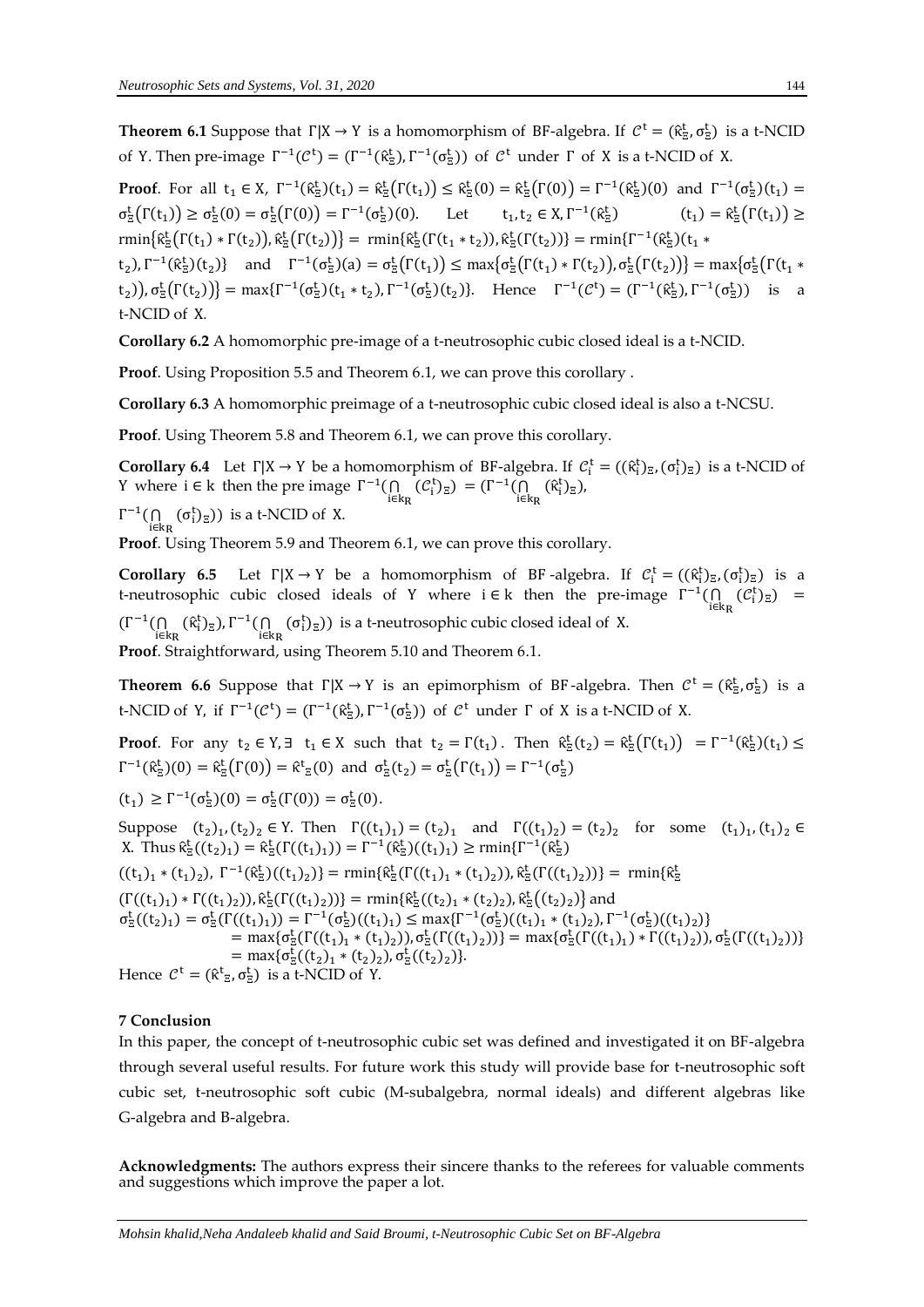#### **Conflicts of Interest**

The authors declare no conflict of interest.

## **References**

- 1. Ahn, S. S. Bang, K. On fuzzy subalgebras in B-algebra, Communications of the Korean Mathematical Society 18 (2003) 429-437.
- 2. Biswas, R. Rosenfeld's fuzzy subgroup with interval valued membership function, Fuzzy Sets and Systems, 63 (1994) 87-90.
- 3. Cho, J. R. Kim, H.S. On B-algebras and quasigroups, Quasigroups and Related System 8 (2001) 1-6.
- 4. Huang, Y. BCI-algebra, Science Press Beijing, 2006.
- 5. Imai, Y. Iseki, K. On Axiom systems of Propositional calculi XIV, Proc, Japan Academy, 42 (1966) 19-22.
- 6. Iseki, K. An algebra related with a propositional calculus, Proc. Japan Academy, 42 (1966) 26-29.
- 7. Jun, Y. B. Kim, C. S. Yang, K. O. Cubic sets, Annuals of Fuzzy Mathematics and Informatics, 4 (2012) 83-98.
- 8. Jun, Y. B. Jung, S. T. Kim, M. S. Cubic subgroup, Annals of Fuzzy Mathematics and Infirmatics, 2 (2011) 9-15.
- 9. Jun, Y. B. Smarandache, F. Kim, C. S. Neutrosophic Cubic Sets, New Math. and Natural Computation, (2015) 8-41.
- 10. Jun, Y. B. Kim, C. S. Kang, M. S. Cubic Subalgebras and ideals of BCK/BCI-algebra, Far East Journal of Mathematical Sciences 44 (2010) 239-250.
- 11. Jun, Y. B. Kim, C. S. Kang, J. G. Cubic *q* -Ideal of *BCI*-algebras, Annals of Fuzzy Mathematics and Informatics 1 (2011) 25-31.
- 12. Kim, C. B. Kim, H.S. On *BG*-algebra, Demonstration Mathematica 41 (2008) 497-505.
- 13. Neggers, J. Kim, H. S. On *B*-algebras, Mathematichki Vensnik, 54 (2002) 21-29.
- 14. Neggers, J. Kim, H. S. A fundamental theorem of *B*-homomorphism for *B*-algebras, International Mathematical Journal 2 (2002) 215-219.
- 15. Park, H. K. Kim, H. S On quadratic *B*-algebras, Qausigroups and Related System 7 (2001) 67-72.
- 16. Saeid, A. B. Interval-valued fuzzy *B*-algebras, Iranian Journal of Fuzzy System 3 (2006) 63-73.
- 17. Senapati, T. Bipolar fuzzy structure of *BG*-algebras, The Journal of Fuzzy Mathematics 23 (2015) 209-220.
- 18. Smarandache, F. Neutrosophic set a generalization of the intuitionistic fuzzy set, Int. J. Pure Appl. Math. 24 (3) (2005) 287-297.
- 19. Smarandache, F. A Unifying Field in Logics: Neutrosophic Logic. Neutrosophy, Neutrosophic Set, Neutrosophic Probability, (American Reserch Press, Rehoboth, NM, 1999).
- 20. Khalid, M. Iqbal, R. Zafar , S. Khalid, H. [Intuitionistic Fuzzy Translation and Multipl](https://scholar.google.com/scholar?oi=bibs&cluster=14062369125372184979&btnI=1&hl=en)[ication of G-algebra,](https://scholar.google.com/scholar?oi=bibs&cluster=14062369125372184979&btnI=1&hl=en) The Journal of Fuzzy Mathematics 27 (3) 17 (2019).
- 21. Senapati, T. Bhowmik, M. Pal, M. Fuzzy dot subalgebras and fuzzy dot ideals of B-algebra, Journal of Uncertain System 8 (2014) 22-30.
- 22. Senapati, T. Bhowmik, M. Pal, M. Fuzzy closed ideals of B-algebras, International Journal of Computer Science, Engineering and Technology 1 (2011) 669-673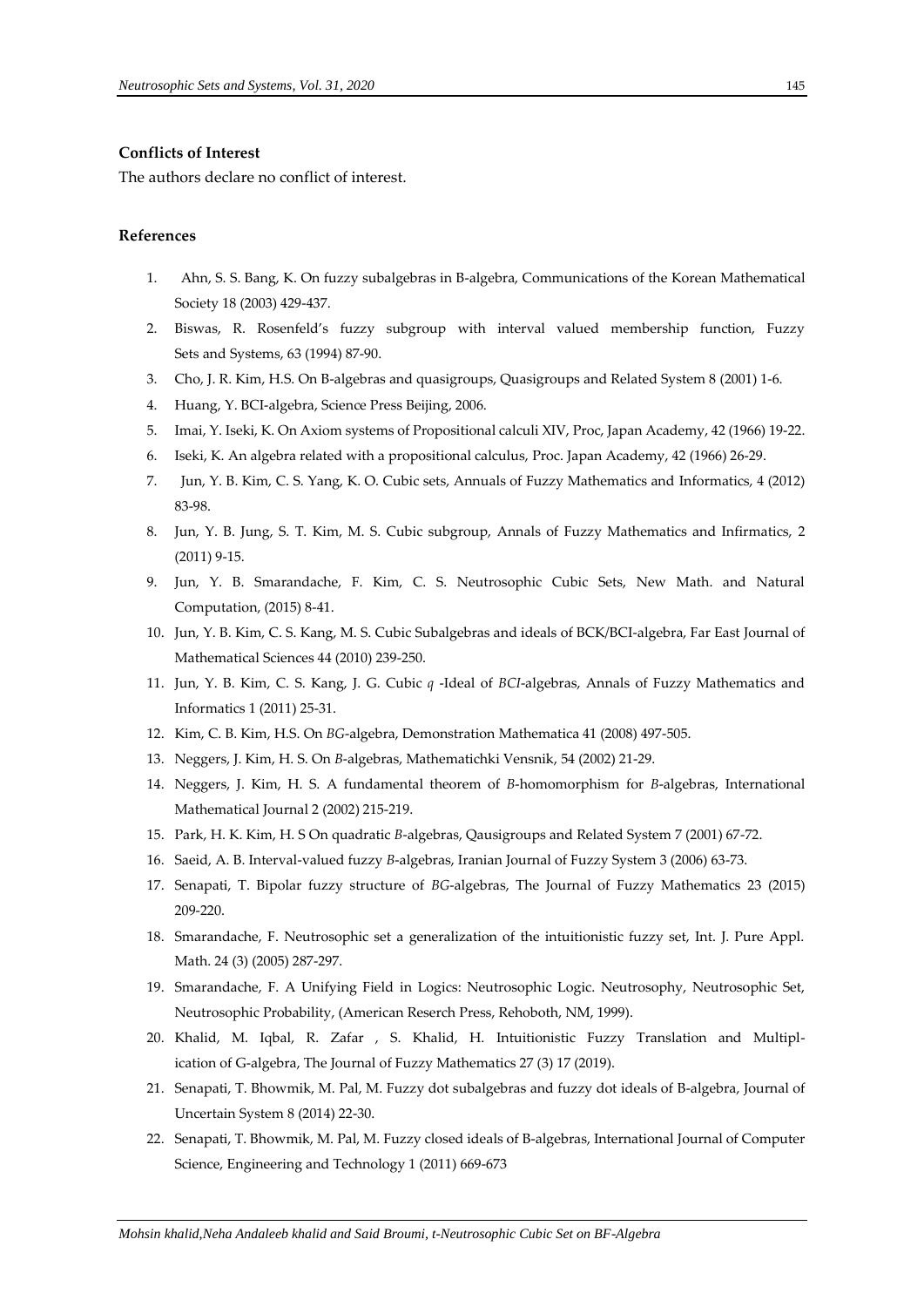- 23. Senapati, T. Bhowmik, M. Pal, M. Fuzzy closed ideals of B-algebras with interval-valued membership function, International Journal of Fuzzy Mathematical Archive 1 (2013) 79-91.
- 24. Senapati, T. Bhowmik, M. Pal, M. Fuzzy B-subalgebras of B-algebra with resepect to t-norm, Journal of Fuzzy Set Valued Analysis 2012 (2012) 11 pages, doi: 10.5899/2012/jfsva-00111.
- 25. Senapati, T. Jana, C. Bhowmik, M. Pal, M. L-fuzzy G-subalgebra of G-algebras, Journal of the Egyptian Mathematical Society (2014) http://dx.doi.org/10. 1016 /j.joems .2014.05.010.
- 26. Senapati, T. Kim, C. H. Bhowmik, M. Pal, M. Cubic subalgebras and cubic closed ideals of B-algebras, Fuzzy. Inform. Eng. 7 (2015) 129-149.
- 27. Senapati, T. Bhowmik, M. Pal, M. Intuitionistic L-fuzzy ideals of BG-algebras, Afrika Matematika 25 (2014) 577-590.
- 28. Senapati, T. Bhowmik, M. Pal, M. Interval-valued intuitionistic fuzzy BG-subalgebras, The Journal of Fuzzy Mathematics 20 (2012) 707-720.
- 29. Senapati, T. Bhowmik, M. Pal, M. Interval-valued intuitionistic fuzzy closed ideals BG-algebras and their products, International Journal of Fuzzy Logic Systems 2 (2012) 27-44.
- 30. T. Bhowmik, M. Pal, M. Intuitionistic fuzzifications of ideals in BG-algebra, Mathematica Aeterna 2 (2012) 761-778.
- 31. Senapati, T. Bhowmik, M. Pal, M. Fuzzy dot structure of BG-algrbras, Fuzzy Informa-tion and Engineering 6 (2014) 315-329.
- 32. Walendziak, A. Some axiomation of B-algebras, Mathematics Slovaca 56 (2006) 301 -306.
- 33. Zadeh, L. A. Fuzzy sets, Information and control 8 (1965) 338-353.
- 34. Zadeh, L. A. The concept of a linguistic variable and its application to approximate reasoning, Information science 8 (1975) 199-249.
- 35. Barbhuiya, S. R. t-intuitionistic Fuzzy Subalgebra of BG-Algebras, Advanced Trends in Mathematics 06-01, Vol. 3 (2015) pp16-24.
- 36. Sharma, P. K. t-intuitionistic Fuzzy Quotient Group, Advances in Fuzzy Mathematics, 7 (1) (2012) 1-9.
- 37. Takallo, M. M. Bordbar, H. Borzooei, R. A. Jun, Y. B. BMBJ-neutrosophic ideals in BCK/BCI-algebras, Neutrosophic Sets and Systems, vol. 27 (2019) pp. 1-16, DOI: 10.5281/zenodo.3275167.
- 38. Muhiuddin, G. Smarandache, F. Jun, Y. B. Neutrosophic Quadruple Ideals in Neutrosophic Quadruple BCI-algebras, Neutrosophic Sets and Systems, vol. 25 (2019) pp. 161-173, DOI: 10.5281/zenodo.2631518.
- 39. Park, C. H. Neutrosophic ideal of Subtraction Algebras, Neutrosophic Sets and Systems, vol. 24 (2019) pp. 36-45, DOI:10.5281/zenodo.2593913.
- 40. Borzooei, R. A. Takallo, M. M. Smarandache, F. Jun, Y. B. Positive implicative BMBJ -neutrosophic ideals in BCK-algebras, Neutrosophic Sets and Systems, vol. 23 (2018) pp. 126-141, DOI: 10.5281/zenodo.2158370.
- 41. Jun, Y. B. Smarandache, F. Ozturk, M. A. Commutative falling neutrosophic ideals in BCK-algebras, Neutrosophic Sets and Systems, vol. 20 (2018) pp. 44-53, http://doi.org/ [10.5281/zenodo.1235351.](http://doi.org/10.5281/zenodo.1235351)
- 42. Song, S. Z. Khan, M. Smarandache, F. Jun, Y. B. Interval neutrosophic sets applied to ideals in BCK/BCI-algebras, Neutrosophic Sets and Systems, vol. 18 (2017) pp. 16-26, http://doi.org/10.5281/zenodo.1175164.
- 43. Khalid, M. Iqbal, R. Broumi, S. Neutrosophic soft cubic Subalgebras of G-algebras. 28, (2019), 259-272. 10.5281/zenodo.3382552.
- 44. Muhiuddin, G. Jun, Y. B. Smarandache, F. Neutrosophic quadruple ideals in neutrosophic quadruple BCI-algebras, Neutrosophic Sets and Systems, Vol. 25, (2019).